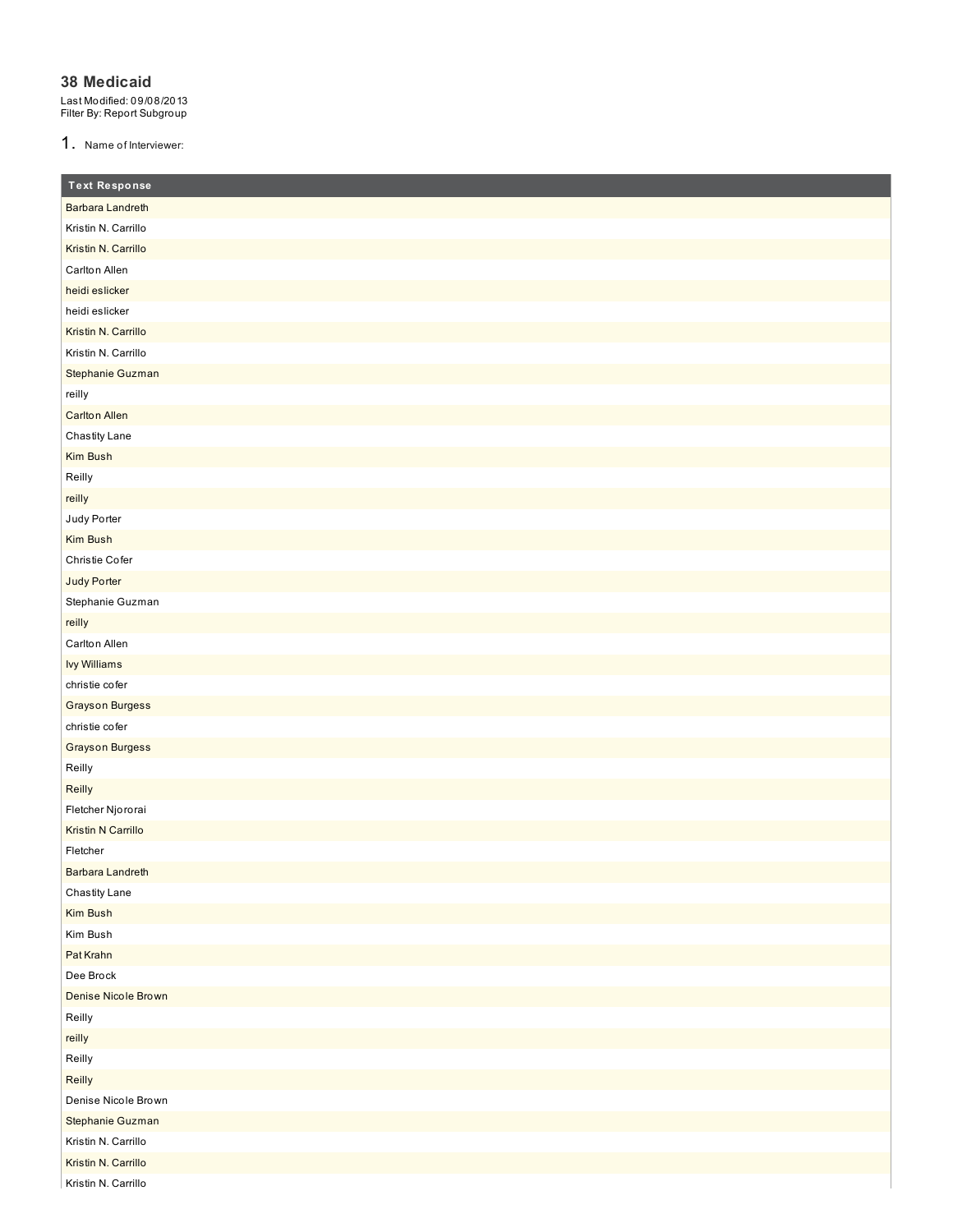| Kristin N. Carrillo     |  |
|-------------------------|--|
| Terri O'Sullivan        |  |
| Stephanie Guzman        |  |
| CHRISTIE COFER          |  |
| <b>Barbara Landreth</b> |  |
| Barbara Landeth         |  |
| <b>Barbara Landreth</b> |  |
| Stephanie Guzman        |  |
| Reilly                  |  |
| Chuck Winston           |  |
| Kristin N. Carrillo     |  |
| Lisa Fleck              |  |
|                         |  |

| Statistic              | Value |
|------------------------|-------|
| <b>Total Responses</b> | 60    |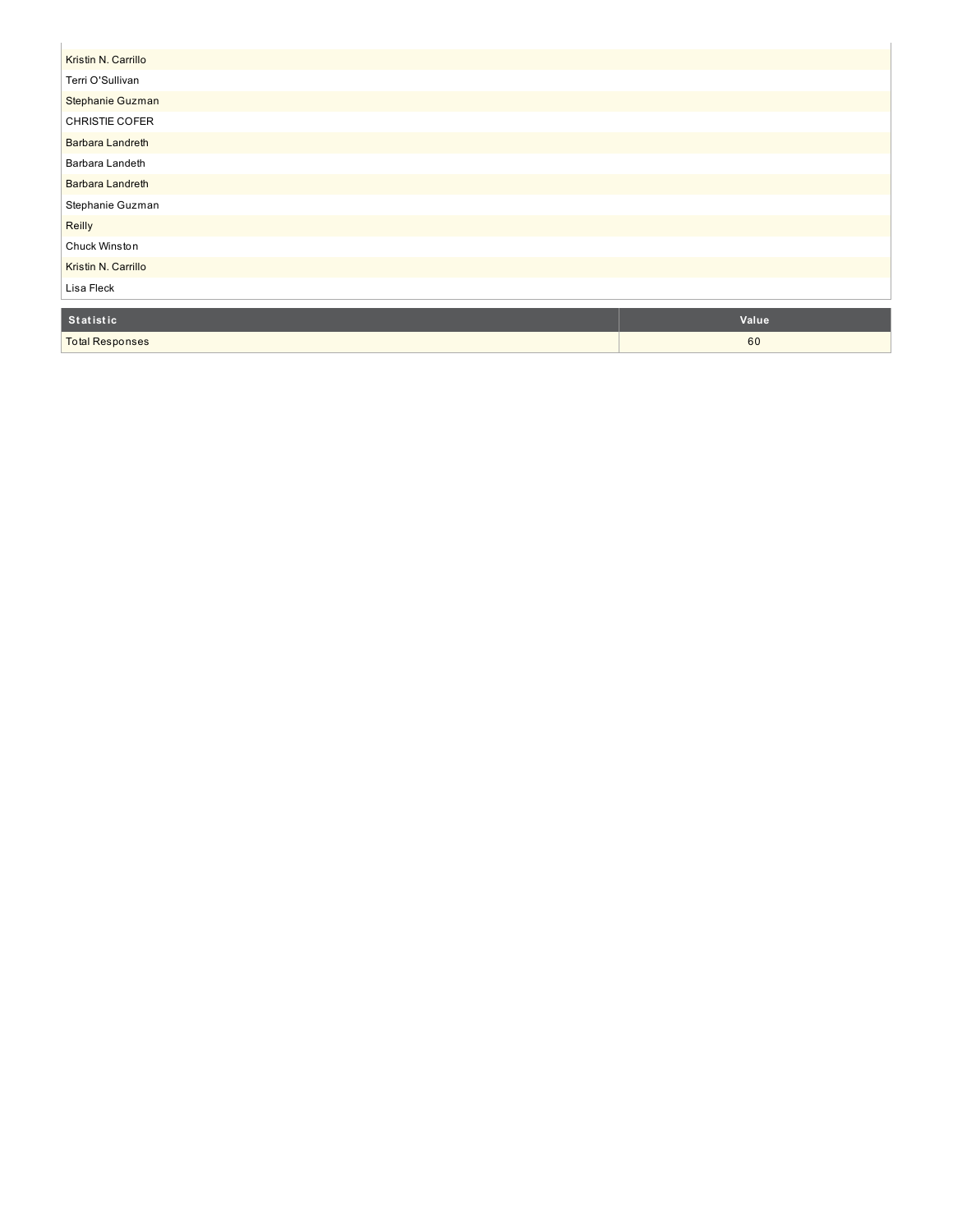2. My name is (name of interviewer), and I am a/an (student, volunteer, staff member) at (name of institution/facility). I am inviting you to participate in a research study. Involvement in the study is voluntary, so you may choose to participate or not. I am going to explain the study to you. Please feel free to ask any questions that you may have about the research; I will be happy to explain anything in greater detail. I am interested in learning more about your family's resources and needs. You will be asked to answer survey questions that include education, employment, housing, healthcare, and other basic needs. This will take approximately 30 - 45 minutes of your time. All information will be kept anonymous. This means that your name will not appear anywhere and no one except me will know about your specific answers. The benefit of this research is that you will be helping the East Texas Human Needs Network to better understand our community needs, the resources available, and the services that are still needed. This information will help us to work together to address services that are needed the most. There are no risks to you for participating in this study, and no penalty for not participating. If you do not wish to continue, you have the right to stop, at any time.Before we begin, I want to make sure that you understand the information I have told you about this project and your rights. Please tell me in your own words what you understand about this project and your rights as a participant. (if they are unsure or unclear about any elements of information, tell them again, and ask again that they tell you what they understand.)Now that you understand the study, are you willing to help me with this survey?

| я | Answer                    | <b>Bar</b> | Response | $\%$ |
|---|---------------------------|------------|----------|------|
|   | Yes                       |            | 97       | 99%  |
| b | No                        |            |          | 1%   |
| 6 | Already completed. Where? |            |          | 0%   |
|   | Total                     |            | 98       |      |

| Already completed. Where? |                |  |  |
|---------------------------|----------------|--|--|
| Statistic                 | Value          |  |  |
| Min Value                 | $\overline{4}$ |  |  |
| Max Value                 | 5              |  |  |
| Mean                      | 4.01           |  |  |
| Variance                  | 0.01           |  |  |
| <b>Standard Deviation</b> | 0.10           |  |  |
| <b>Total Responses</b>    | 98             |  |  |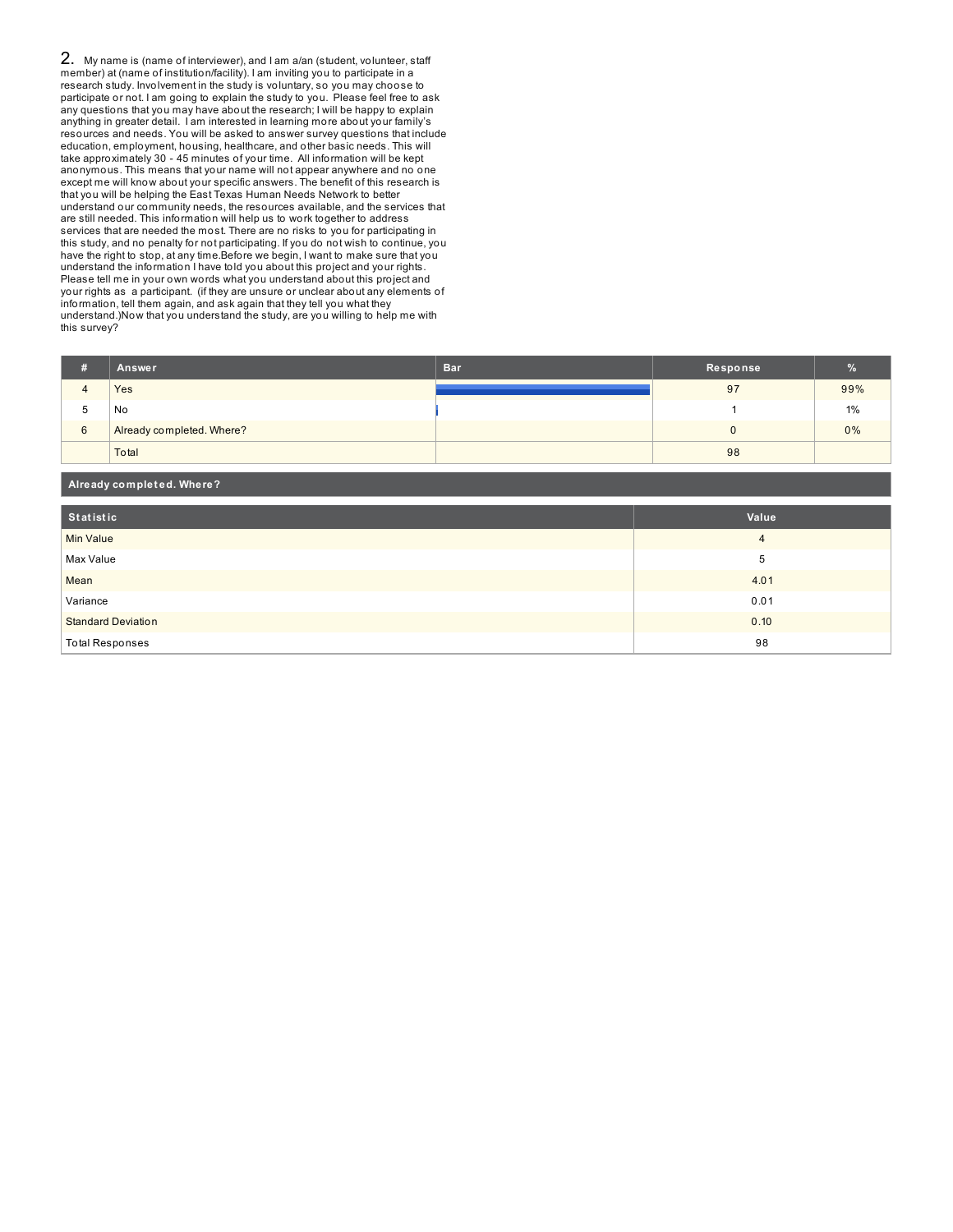### 3. Today's date?

| <b>Text Response</b> |
|----------------------|
| 06/19/13             |
| 06/19/13             |
| 06/19/13             |
| 06/19/13             |
| 06/19/13             |
| 06/20/13             |
| 06/20/13             |
| 06/20/13             |
| 06/20/13             |
| 06/21/13             |
| 06/21/13             |
| 06/21/13             |
| 06/21/13             |
| 06/24/13             |
| 06/24/13             |
| 06/24/13             |
| 06/24/13             |
| 06/24/13             |
| 06/25/13             |
| 06/25/13             |
| 06/25/13             |
| 06/25/13             |
| 06/26/13             |
| 06/26/13             |
| 06/26/13             |
| 06/26/13             |
| 06/26/13             |
| 06/26/13             |
| 06/26/13             |
| 06/27/13             |
| 06/27/13             |
| 06/27/13             |
| 06/27/13             |
| 06/29/13             |
| 07/01/13             |
| 07/01/13             |
| 07/01/13             |
| 07/02/13             |
| 07/03/13             |
| 07/04/13             |
| 07/11/13             |
| 07/08/13             |
| 07/08/13             |
| 07/09/13             |
| 07/10/13             |
| 07/10/13             |
| 07/10/13             |
| 07/10/13             |
| 07/10/13             |
| 07/10/13             |
| 07/11/13             |
| 07/10/13             |
|                      |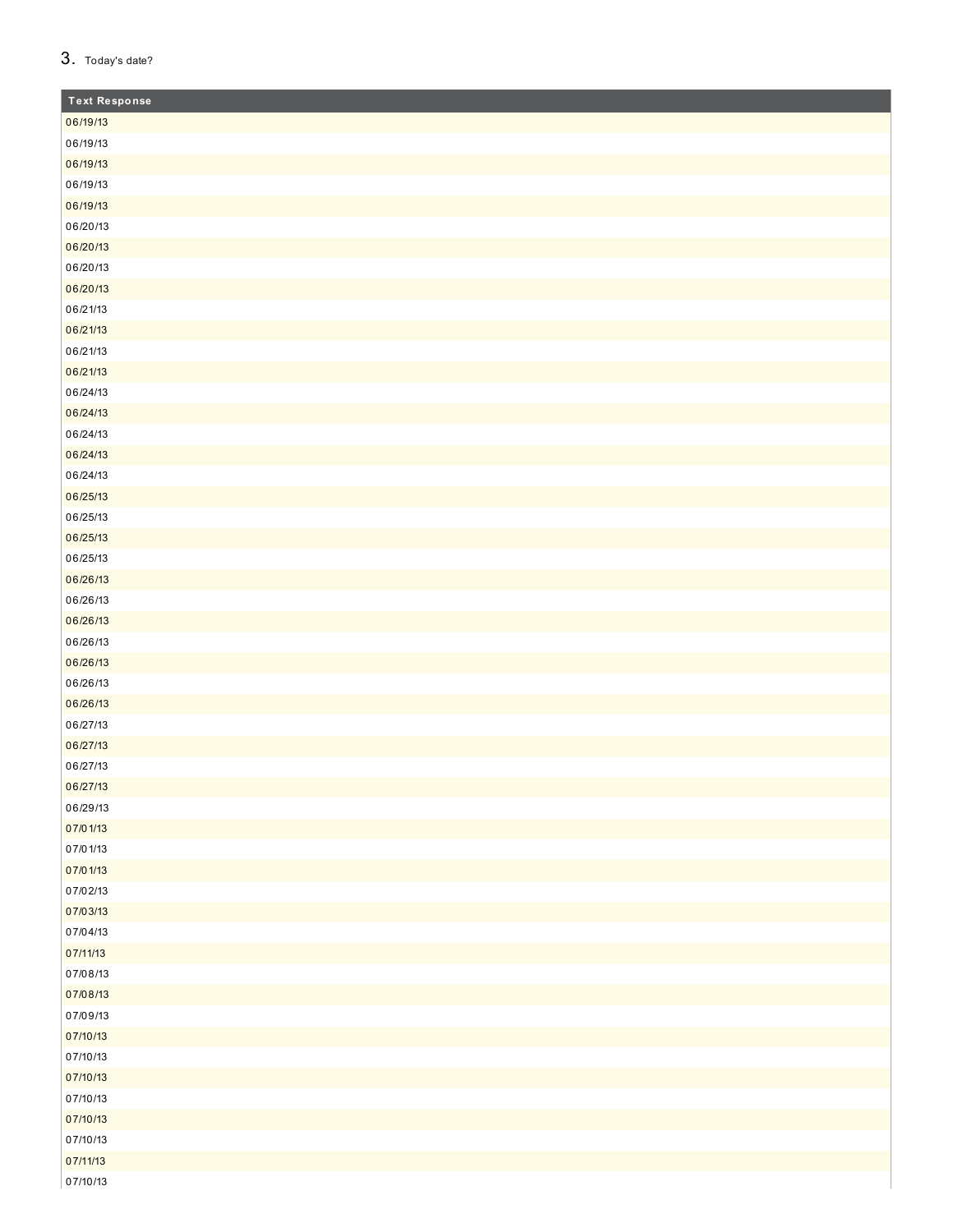| 07/10/13               |       |
|------------------------|-------|
| 07/10/13               |       |
| 07/11/13               |       |
| 07/12/13               |       |
| 07/12/13               |       |
| 07/12/13               |       |
| 07/12/13               |       |
| 07/12/13               |       |
| 07/13/13               |       |
| 07/12/13               |       |
| 07/12/13               |       |
| 07/12/13               |       |
| 07/13/13               |       |
| 07/13/13               |       |
| 07/13/13               |       |
| 07/13/13               |       |
| 07/15/13               |       |
| 07/15/13               |       |
| 07/15/13               |       |
| 07/15/13               |       |
| 07/22/13               |       |
| 07/15/13               |       |
| 07/17/13               |       |
| 07/18/13               |       |
| 07/18/13               |       |
| 07/19/13               |       |
| 07/19/13               |       |
| 07/22/13               |       |
| 07/23/13               |       |
| 07/23/13               |       |
| 07/23/13               |       |
| 07/24/13               |       |
| 07/24/13<br>07/24/13   |       |
|                        |       |
| 07/24/13<br>07/26/13   |       |
| 07/27/13               |       |
| 07/27/13               |       |
| 07/27/13               |       |
| 07/27/13               |       |
| 07/27/13               |       |
| 07/30/13               |       |
| 07/30/13               |       |
| 07/31/13               |       |
| 07/31/13               |       |
| 07/31/13               |       |
|                        |       |
| Statistic              | Value |
| <b>Total Responses</b> | 98    |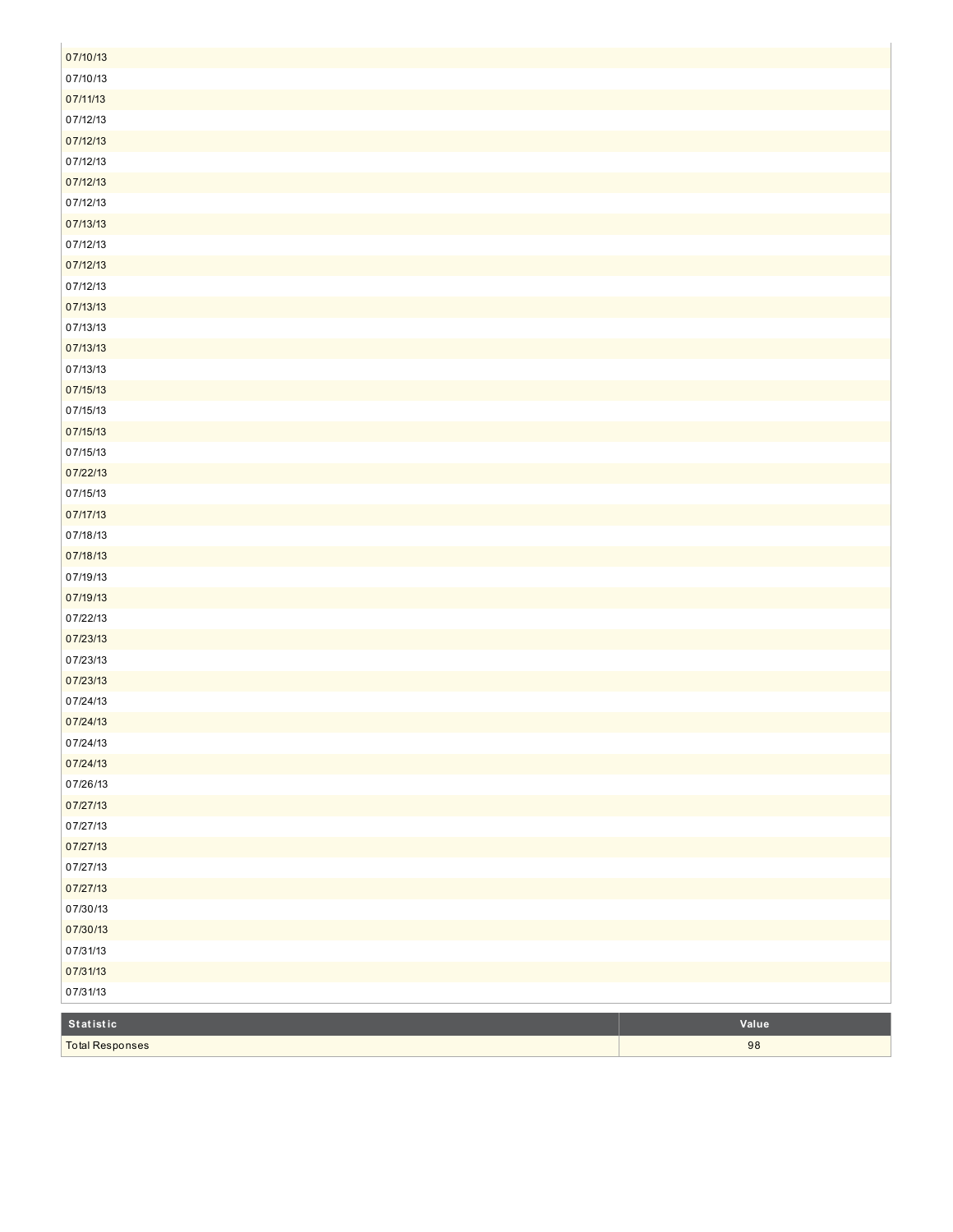#### 4. Location of interview:

| #              | Answer                            | <b>Bar</b> | Response     | %     |
|----------------|-----------------------------------|------------|--------------|-------|
| $\mathbf{1}$   | Allegiance Home Health            |            | 3            | 3%    |
| $\overline{2}$ | Andrews Center                    |            | 15           | 15%   |
| 3              | <b>ETCADA</b>                     |            | $\mathbf 0$  | 0%    |
| $\overline{4}$ | <b>ETCIL</b>                      |            | $\mathbf 0$  | 0%    |
| 5              | <b>ETMC</b>                       |            | $\mathbf{1}$ | $1\%$ |
| 6              | Gateway to Hope                   |            | 4            | 4%    |
| $\overline{7}$ | <b>Literacy Council of Tyler</b>  |            | 11           | 11%   |
| 8              | Mission Tyler / Hunger for Love   |            | 9            | 9%    |
| 9              | New Creation Foundation           |            | $\mathbf{1}$ | $1\%$ |
| 10             | PATH                              |            | 24           | 24%   |
| 11             | <b>Salvation Army</b>             |            | $\mathbf 0$  | 0%    |
| 12             | <b>Total Healthcare Center</b>    |            | -1           | $1\%$ |
| 13             | <b>UT Health Northeast</b>        |            | 16           | 16%   |
| 14             | Veterans and Community Roundtable |            | $\Omega$     | 0%    |
| 15             | Other                             |            | 13           | 13%   |
|                | Total                             |            | 98           |       |

**O t h e r**

| <b>East Texas Crisis Center</b> |
|---------------------------------|
| East Texas Crisis Center        |
| <b>East Texas Crisis Center</b> |
| East Texas Crisis Center        |
| <b>East Texas Crisis Center</b> |
| <b>ETCC</b>                     |
| <b>ETCC</b>                     |
| Church under the bridge         |
| <b>ETCC</b>                     |
| <b>ETCC</b>                     |
| <b>ETCC</b>                     |
| <b>ETCC</b>                     |
| <b>ETCC</b>                     |

| Statistic                 | Value |
|---------------------------|-------|
| <b>Min Value</b>          |       |
| Max Value                 | 15    |
| Mean                      | 8.93  |
| Variance                  | 18.44 |
| <b>Standard Deviation</b> | 4.29  |
| <b>Total Responses</b>    | 98    |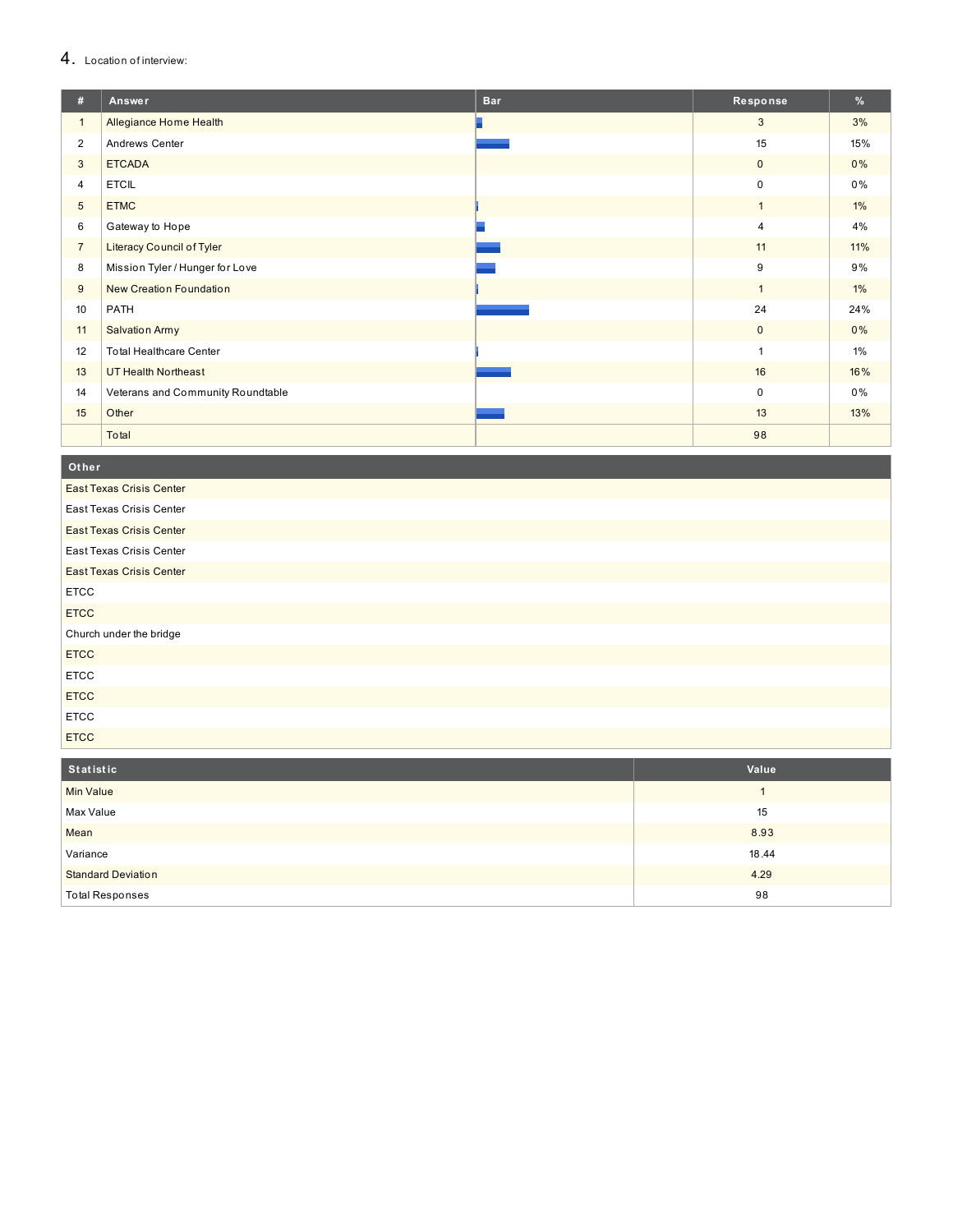### 5. What is your age?

| <b>Text Response</b> |  |
|----------------------|--|
| 29                   |  |
| $31$                 |  |
| 27                   |  |
| $43\,$               |  |
| 43                   |  |
| $19\,$               |  |
| 25                   |  |
| 62                   |  |
| 42                   |  |
| $23\,$               |  |
| $27\,$               |  |
| ${\bf 51}$           |  |
| ${\bf 73}$           |  |
| 57                   |  |
| 65                   |  |
| $30\,$               |  |
| 60                   |  |
| ${\bf 51}$           |  |
| 19                   |  |
| $36\,$               |  |
| 42                   |  |
| $21\,$               |  |
| 68                   |  |
| 55                   |  |
| 28                   |  |
| ${\bf 24}$           |  |
| $40\,$               |  |
| ${\bf 26}$           |  |
| 34                   |  |
| $\bf 48$             |  |
| 46<br>${\bf 54}$     |  |
|                      |  |
| $40\,$<br>$60\,$     |  |
| ${\bf 51}$           |  |
| $35\,$               |  |
| $37\,$               |  |
| 63                   |  |
| $27\,$               |  |
| $35\,$               |  |
| 34                   |  |
| $39\,$               |  |
| 54                   |  |
| $38\,$               |  |
| 41                   |  |
| 49                   |  |
| $43\,$               |  |
| $52\,$               |  |
| $32\,$               |  |
| $35\,$               |  |
| 86                   |  |
| ${\bf 75}$           |  |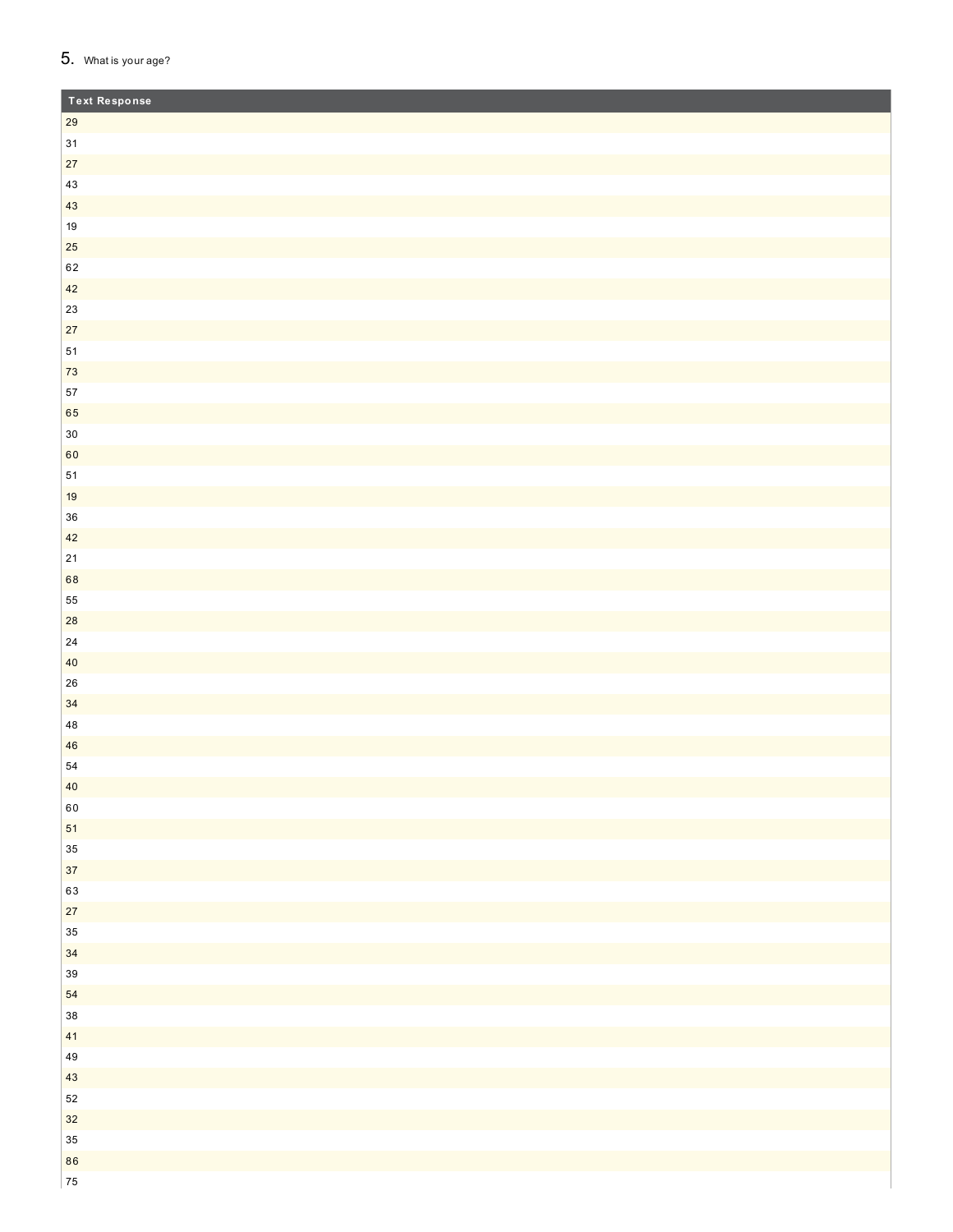| 53                     |        |
|------------------------|--------|
| $71$                   |        |
| 42                     |        |
| $61\,$                 |        |
| $77\,$                 |        |
| $47\,$                 |        |
| $32$                   |        |
| ${\bf 75}$             |        |
| 33                     |        |
| ${\bf 29}$             |        |
| ${\bf 29}$             |        |
| 56                     |        |
| $38\,$                 |        |
| 56                     |        |
| 53                     |        |
| 58                     |        |
| $16\,$                 |        |
| 68                     |        |
| 63                     |        |
| $37\,$                 |        |
| 38                     |        |
| $30\,$                 |        |
| $35\,$                 |        |
| $30\,$                 |        |
| $30\,$                 |        |
| $33\,$                 |        |
| $43\,$                 |        |
| $33\,$                 |        |
| 48                     |        |
| $40\,$                 |        |
| $\bf 48$<br>$41\,$     |        |
| 58                     |        |
| 62                     |        |
| $24\,$                 |        |
| 63                     |        |
| $50\,$                 |        |
| $33\,$                 |        |
| 54                     |        |
| 56                     |        |
| 54                     |        |
| ${\bf 50}$             |        |
| ${\bf 57}$             |        |
| $35\,$                 |        |
| 60                     |        |
| $34\,$                 |        |
|                        |        |
| Statistic              | Value  |
| <b>Total Responses</b> | $9\,8$ |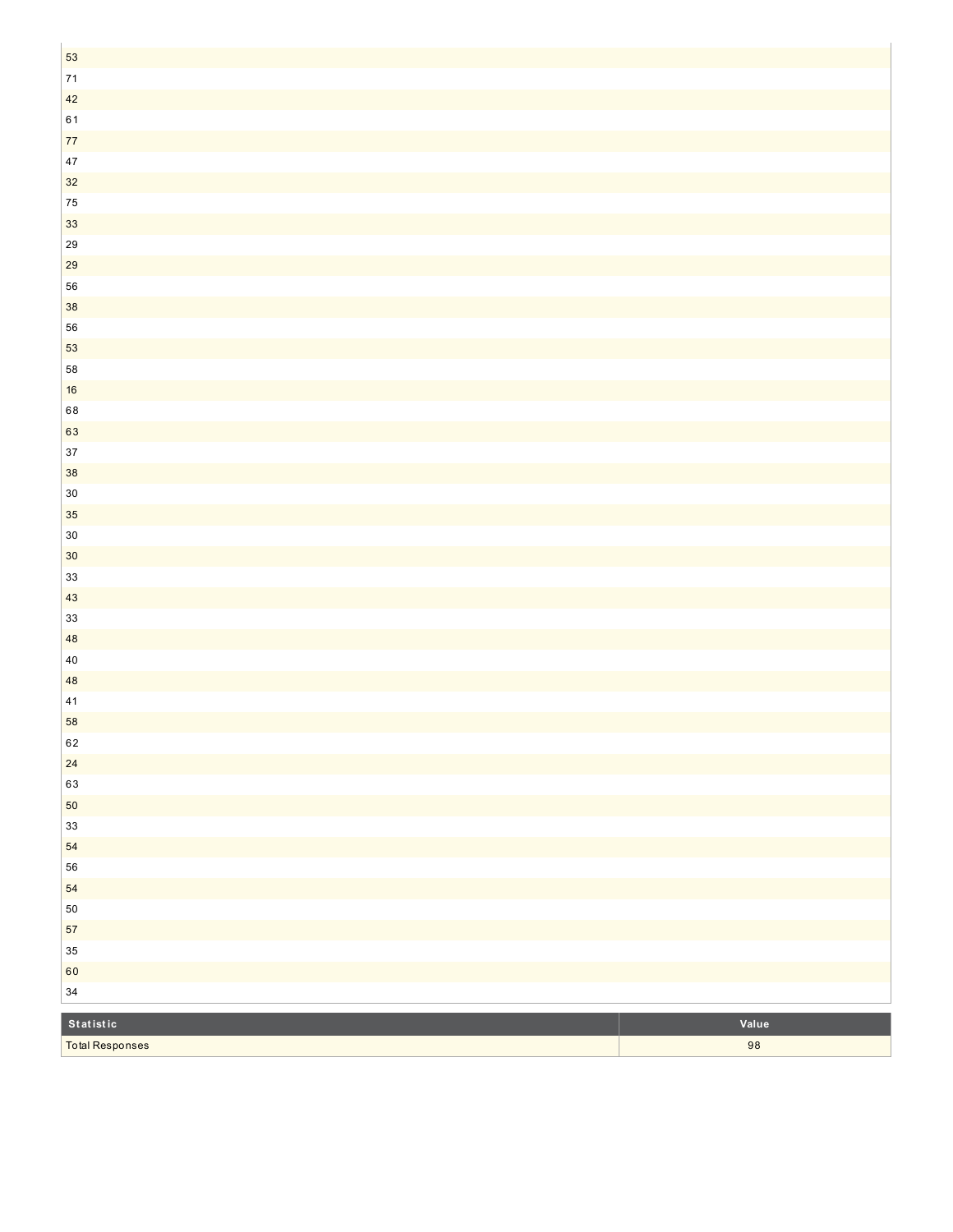#### $6.$  How far did you go in School?

| #               | Answer                     | <b>Bar</b> | Response       | %     |
|-----------------|----------------------------|------------|----------------|-------|
| $\mathbf{1}$    | 8th grade or less          |            | 11             | 11%   |
| $\overline{2}$  | Associate's Degree         |            | 5              | 5%    |
| 3               | <b>Bachelor's Degree</b>   |            | $\overline{5}$ | 5%    |
| 4               | Did not attend school      |            | $\pmb{0}$      | $0\%$ |
| $5\phantom{.0}$ | Doctoral Degree            |            | $\mathbf 0$    | $0\%$ |
| 6               | GED                        |            | 8              | 8%    |
| $\overline{7}$  | <b>High School Diploma</b> |            | 24             | 24%   |
| 8               | Master's Degree            |            | $\overline{2}$ | 2%    |
| 9               | Other?                     |            | 2              | 2%    |
| 10              | Professional Certification |            | $\pmb{0}$      | $0\%$ |
| 11              | Some College               |            | 16             | 16%   |
| 12              | Some High School           |            | 24             | 24%   |
| 13              | <b>Trade School</b>        |            | $\overline{1}$ | $1\%$ |
|                 | Total                      |            | 98             |       |

#### **O t h e r ?**

Certified Nurse/Med Aide, Certified Phlebotomy

11th grade

| Statistic                 | Value |
|---------------------------|-------|
| <b>Min Value</b>          |       |
| Max Value                 | 13    |
| Mean                      | 7.79  |
| Variance                  | 14.95 |
| <b>Standard Deviation</b> | 3.87  |
| <b>Total Responses</b>    | 98    |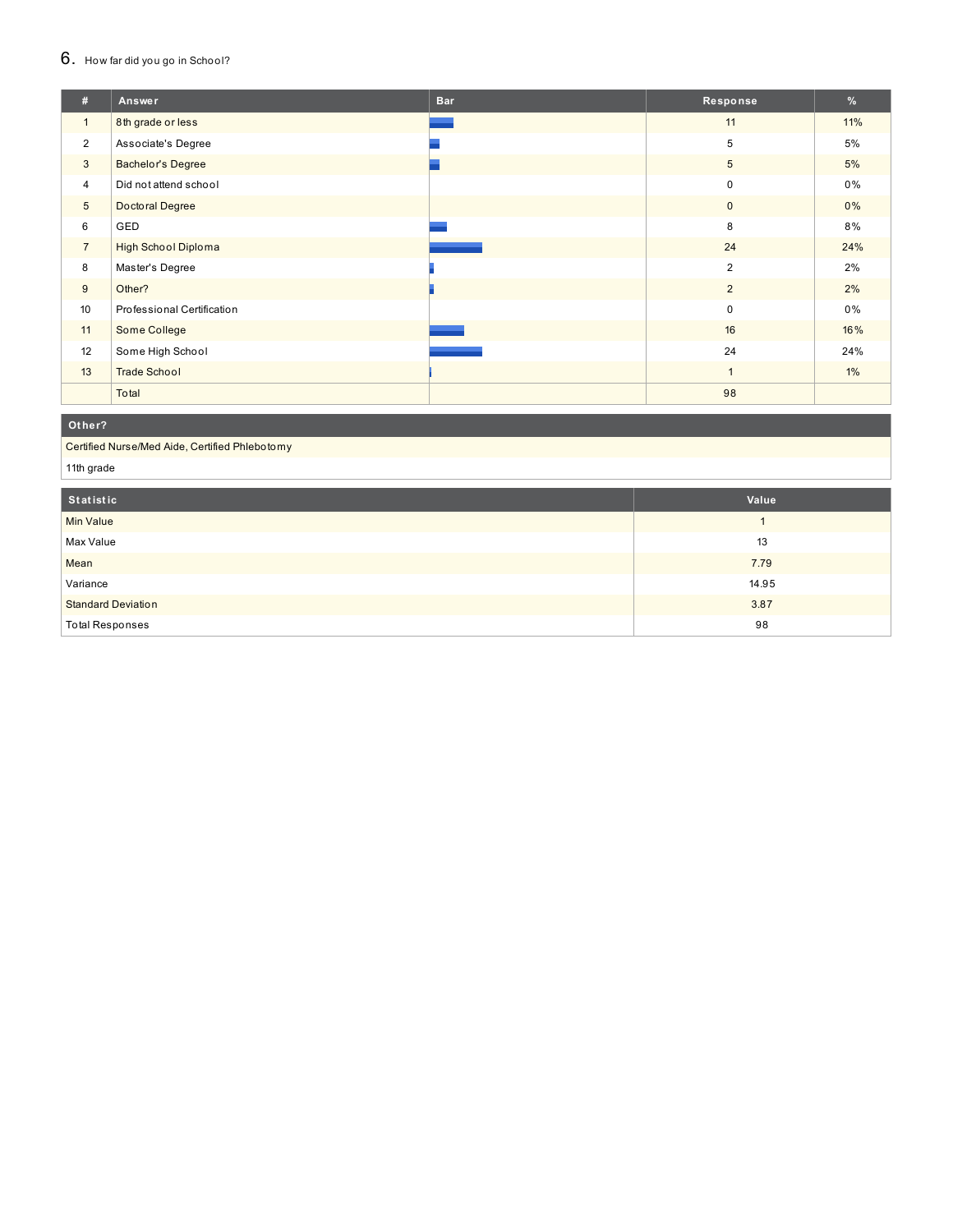# 7. <sup>I</sup> am going to read you <sup>a</sup> list of agencies in our community. Please tell me if each one is providing you and your family with help?

I

| #              | Answer                                   | <b>Bar</b> | Response       | %     |
|----------------|------------------------------------------|------------|----------------|-------|
| $\mathbf{1}$   | <b>Andrew's Center</b>                   |            | 35             | 36%   |
| $\overline{2}$ | Benevolence Center (East Erwin Church)   |            | 8              | 8%    |
| 3              | <b>Bethesda Clinic</b>                   |            | 8              | 8%    |
| 4              | Community Health Clinic (Glenwood)       |            | 8              | 8%    |
| 5              | <b>Cornerstone Assistance Network</b>    |            | 3              | 3%    |
| 6              | East Texas Center for Independent Living |            | $\overline{1}$ | 1%    |
| $\overline{7}$ | <b>East Texas Crisis Center</b>          |            | 17             | 18%   |
| 8              | Goodwill                                 |            | 14             | 14%   |
| 9              | <b>Literacy Council</b>                  |            | 3              | 3%    |
| 10             | Loaves & Fishes (Christ Episcopal)       |            | 11             | 11%   |
| 11             | <b>Meals on Wheels</b>                   |            | 11             | 11%   |
| 12             | <b>Parents Services</b>                  |            | $\mathbf 0$    | $0\%$ |
| 13             | <b>PATH</b>                              |            | 50             | 52%   |
| 14             | Salvation Army                           |            | 29             | 30%   |
| 15             | St. Paul Children's Foundation           |            | 20             | 21%   |
| 16             | St. Vincent de Paul (Cathedral)          |            | 23             | 24%   |
| 17             | <b>Tyler AIDS Services</b>               |            | $\mathbf{0}$   | 0%    |
| 18             | <b>Transportation Agency</b>             |            | 28             | 29%   |
| 19             | Other (please specify)                   |            | 11             | 11%   |
| 20             | <b>NONE</b>                              |            | 12             | 12%   |

| <b>Transportation Agency</b>                                                                                    | Other (please specify)                                                               |
|-----------------------------------------------------------------------------------------------------------------|--------------------------------------------------------------------------------------|
|                                                                                                                 | <b>DARS</b>                                                                          |
|                                                                                                                 | medicare                                                                             |
|                                                                                                                 | <b>Gateway To Hope</b>                                                               |
|                                                                                                                 | a church but I can't think of the name, it's right down the road from<br><b>PATH</b> |
| walk                                                                                                            | walk                                                                                 |
| Go Bus                                                                                                          | <b>Medical Transporation</b>                                                         |
|                                                                                                                 | <b>Food Bank</b>                                                                     |
| Medicaid transportation through Andrews center                                                                  | Ut tyler family practice                                                             |
|                                                                                                                 | My church- in Flint (something like Shraunerback-he wasn't sure how<br>to spell it.  |
|                                                                                                                 | St. Marys Catholic church in Gresham                                                 |
|                                                                                                                 | used to go to Bethesda clinic, they are unable to accept her anymore                 |
| transportation from medicaid                                                                                    |                                                                                      |
| <b>JARC</b>                                                                                                     |                                                                                      |
| Andrew's Center and Medical Trans in Canton (Angela)                                                            |                                                                                      |
| Andrew's Center Transportation                                                                                  |                                                                                      |
| Andrew's Center Transportation                                                                                  |                                                                                      |
| Andrew's Center Transportation                                                                                  |                                                                                      |
| <b>Tyler Cap Company</b>                                                                                        |                                                                                      |
| Yellow Cab gives me a discount, Andrew's Center helps me get to doctor's appointments and<br>psych appointments |                                                                                      |
| JCC Transportation                                                                                              |                                                                                      |
| Medicaid                                                                                                        |                                                                                      |
| judis carrier service                                                                                           |                                                                                      |
| <b>Medicaid Transportation</b>                                                                                  |                                                                                      |
| Medical Transportation                                                                                          |                                                                                      |
| <b>Medicaid Services</b>                                                                                        |                                                                                      |
| Go Bus, Medicaid Transportation                                                                                 |                                                                                      |
| Togo bus for royal transit                                                                                      |                                                                                      |
| Andrew's center transport                                                                                       |                                                                                      |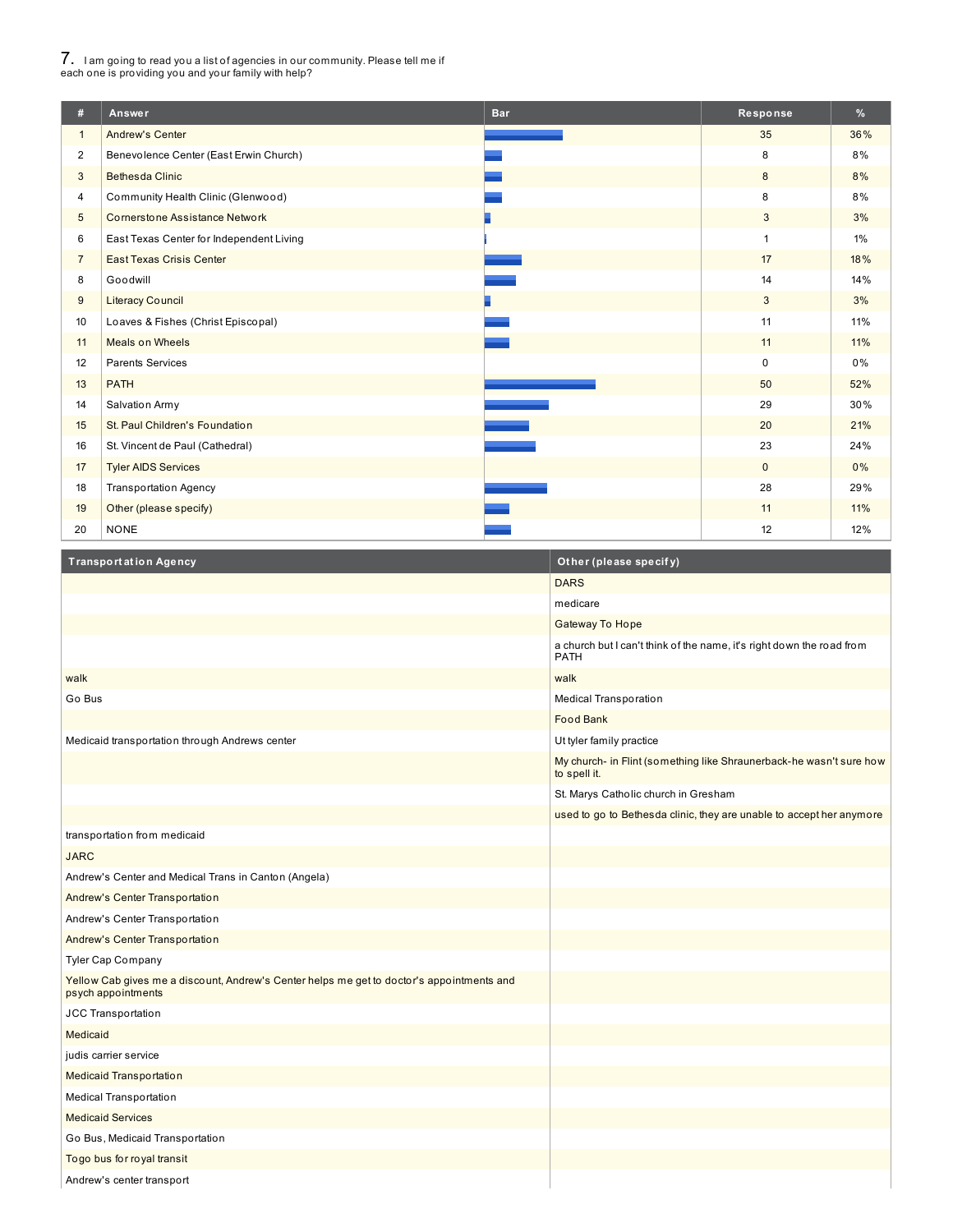| Andrews center transport   |       |
|----------------------------|-------|
| Medical Transportation     |       |
| Para transit taxi          |       |
| <b>Bus System</b>          |       |
| JDS Medical Transportation |       |
|                            |       |
| <b>Statistic</b>           | Value |
| Min Value                  | и     |
| Max Value                  | 20    |
| <b>Total Responses</b>     | 97    |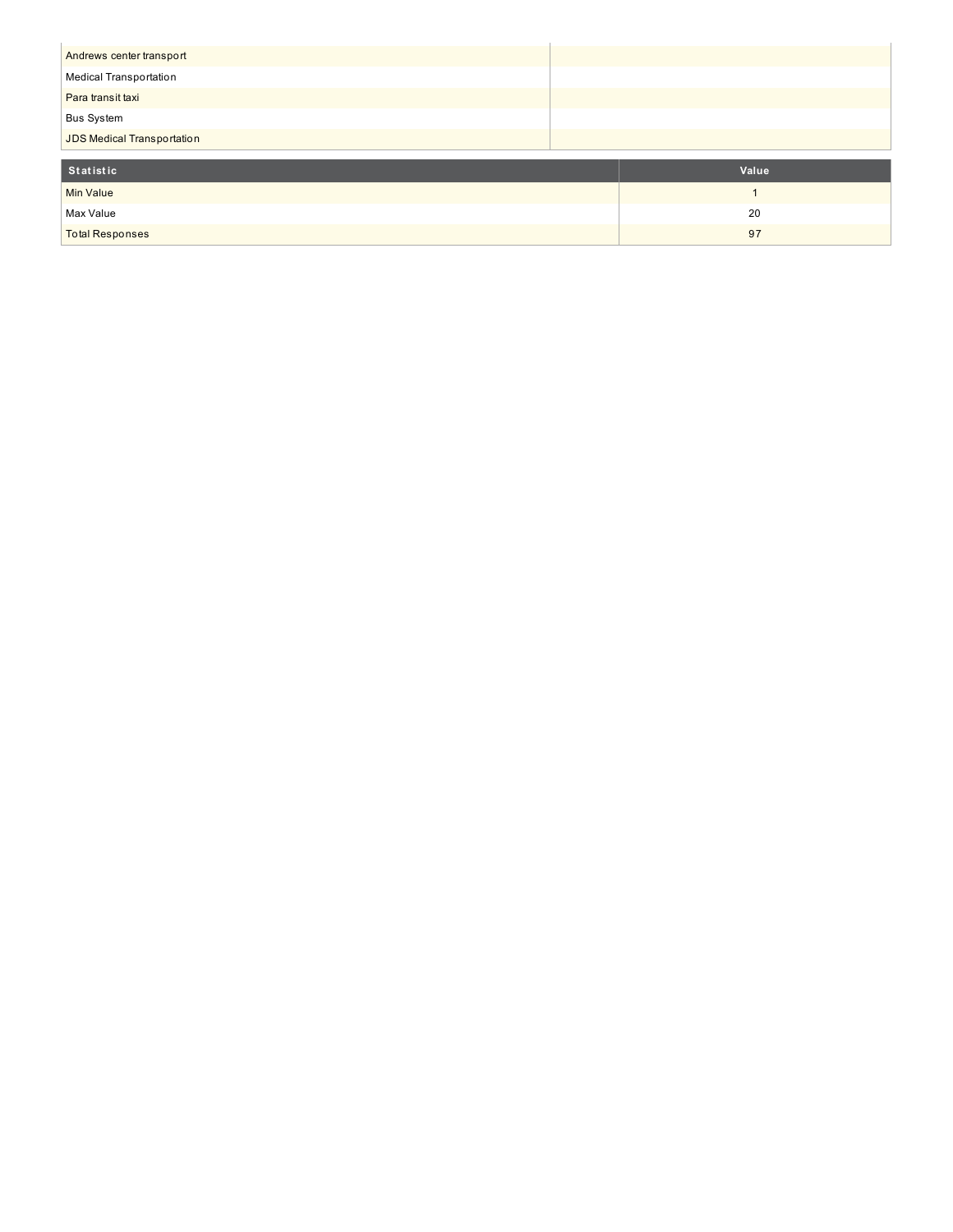#### 8. Are you able to work?

| #                         | <b>Answer</b> | <b>Bar</b>     |    | Response | $\frac{9}{6}$ |
|---------------------------|---------------|----------------|----|----------|---------------|
| $\mathbf{1}$              | Yes           |                |    | 43       | 44%           |
| 2                         | No            |                |    | 55       | 56%           |
|                           | Total         |                | 98 |          |               |
|                           |               |                |    |          |               |
| Statistic                 |               | Value          |    |          |               |
| <b>Min Value</b>          |               |                |    |          |               |
| Max Value                 |               | $\overline{2}$ |    |          |               |
| Mean                      |               | 1.56           |    |          |               |
| Variance                  |               | 0.25           |    |          |               |
| <b>Standard Deviation</b> |               | 0.50           |    |          |               |
| <b>Total Responses</b>    |               | 98             |    |          |               |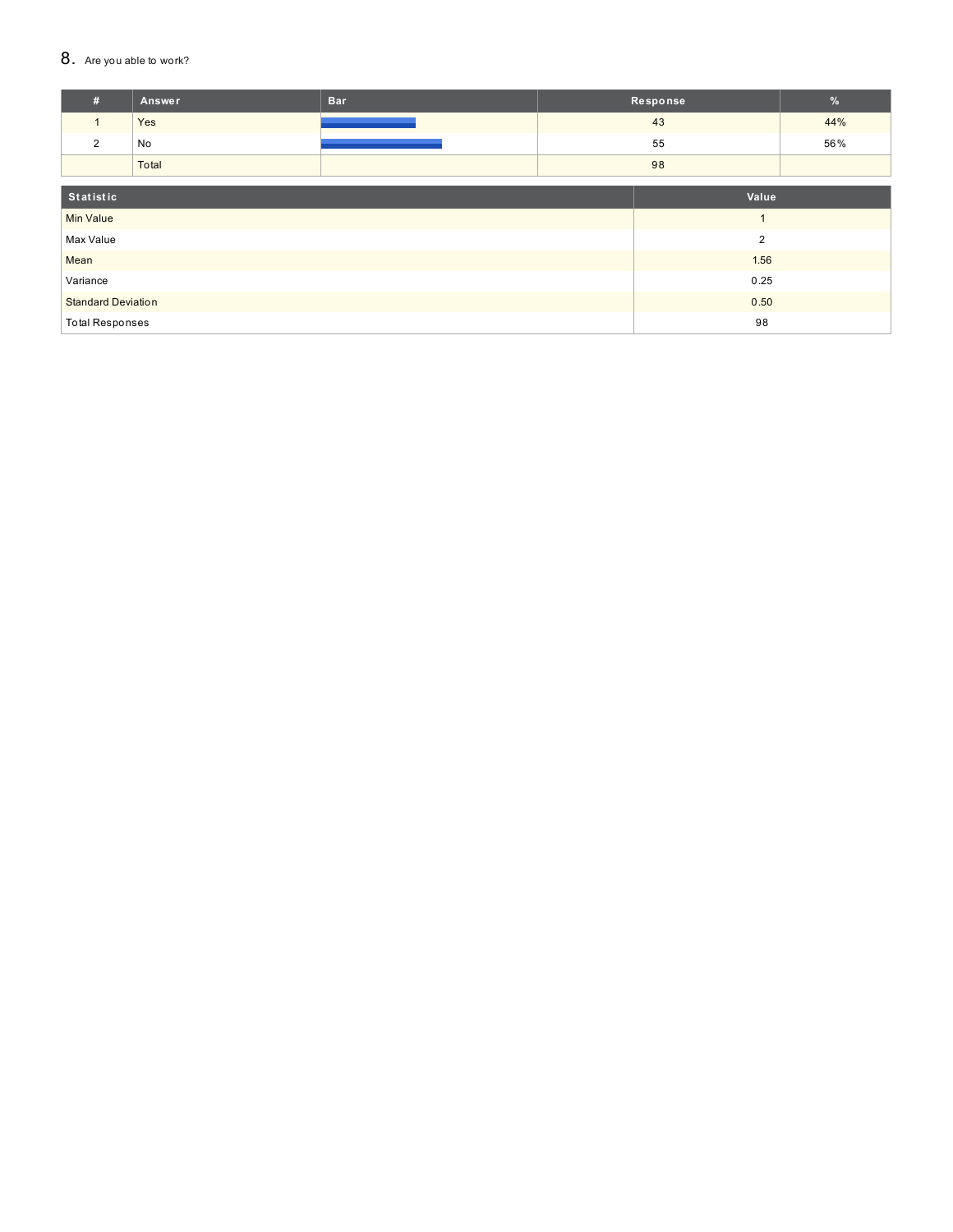### 9. What is your employment status?

| # | Answer               | <b>Bar</b> | Response     | %   |
|---|----------------------|------------|--------------|-----|
|   | Full time            |            | 11           | 26% |
| 2 | Part time            |            | 5            | 12% |
| 3 | Seasonal             |            | $\mathbf{0}$ | 0%  |
| 4 | Unemployed           |            | 26           | 60% |
| 5 | Not working, retired |            |              | 2%  |
|   | Total                |            | 43           |     |

| Statistic                 | Value |
|---------------------------|-------|
| <b>Min Value</b>          |       |
| Max Value                 | 5     |
| Mean                      | 3.02  |
| Variance                  | 1.88  |
| <b>Standard Deviation</b> | 1.37  |
| <b>Total Responses</b>    | 43    |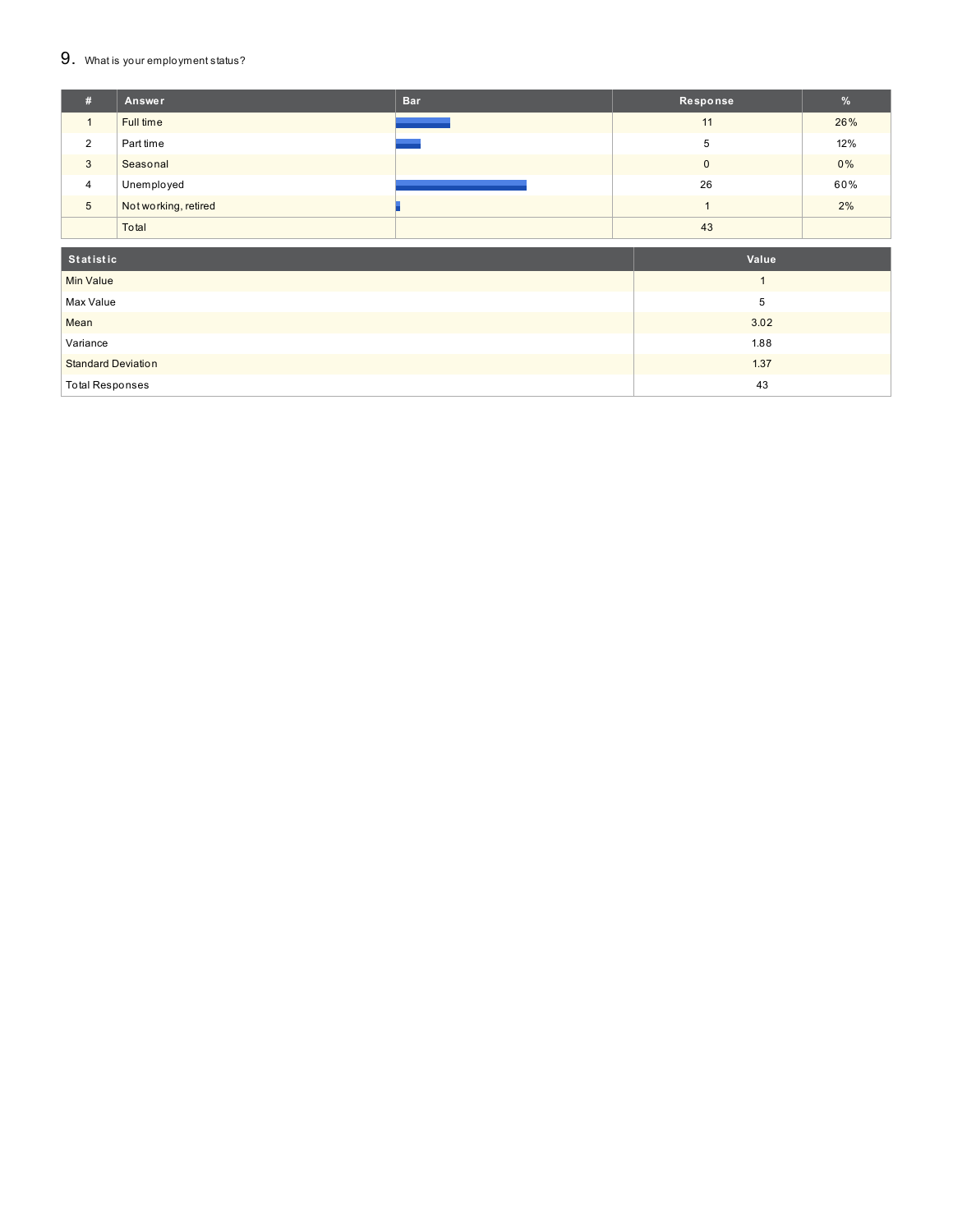#### 10. Are you satisfied with your job?

| #                            | Answer | <b>Bar</b> | Response       |    | $\%$ |
|------------------------------|--------|------------|----------------|----|------|
| 1                            | Yes    |            |                | 12 | 75%  |
| $\overline{2}$               | No     |            |                | 4  | 25%  |
|                              | Total  |            |                | 16 |      |
|                              |        |            |                |    |      |
| Statistic                    |        | Value      |                |    |      |
| <b>Min Value</b>             |        |            |                |    |      |
| Max Value                    |        |            | $\overline{2}$ |    |      |
| Mean                         |        |            | 1.25           |    |      |
| Variance                     |        | 0.20       |                |    |      |
| <b>Standard Deviation</b>    |        | 0.45       |                |    |      |
| 16<br><b>Total Responses</b> |        |            |                |    |      |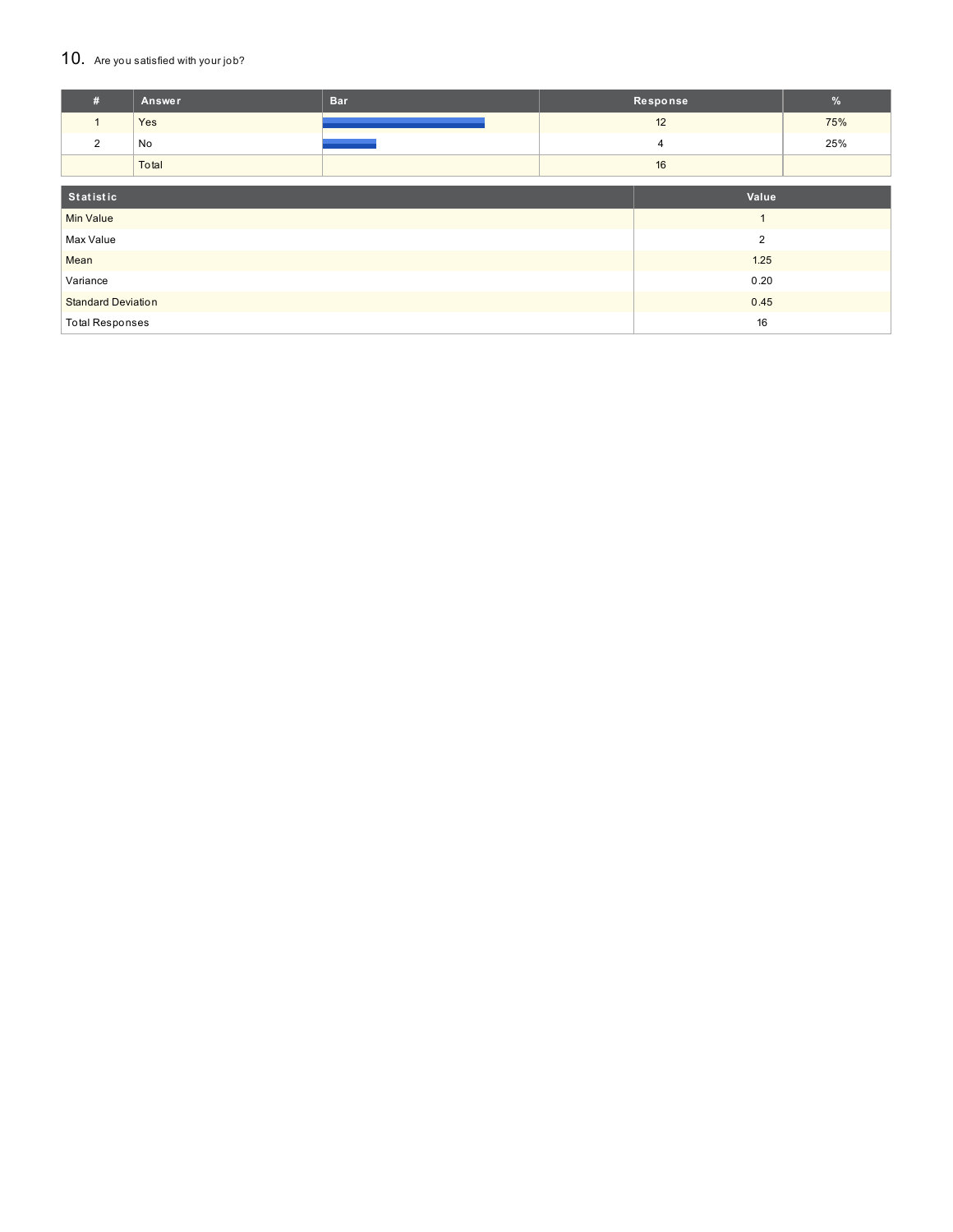### 11. Are you currently looking for work?

| #                         | Answer | <b>Bar</b>     | Response |    | $\%$ |
|---------------------------|--------|----------------|----------|----|------|
| $\mathbf{1}$              | Yes    |                |          | 17 | 63%  |
| 2                         | No     |                |          | 10 | 37%  |
|                           | Total  |                | 27       |    |      |
| Statistic<br>Value        |        |                |          |    |      |
| <b>Min Value</b>          |        | $\overline{A}$ |          |    |      |
| Max Value                 |        | $\overline{2}$ |          |    |      |
| 1.37<br>Mean              |        |                |          |    |      |
| Variance                  |        | 0.24           |          |    |      |
| <b>Standard Deviation</b> |        | 0.49           |          |    |      |
| <b>Total Responses</b>    |        |                | 27       |    |      |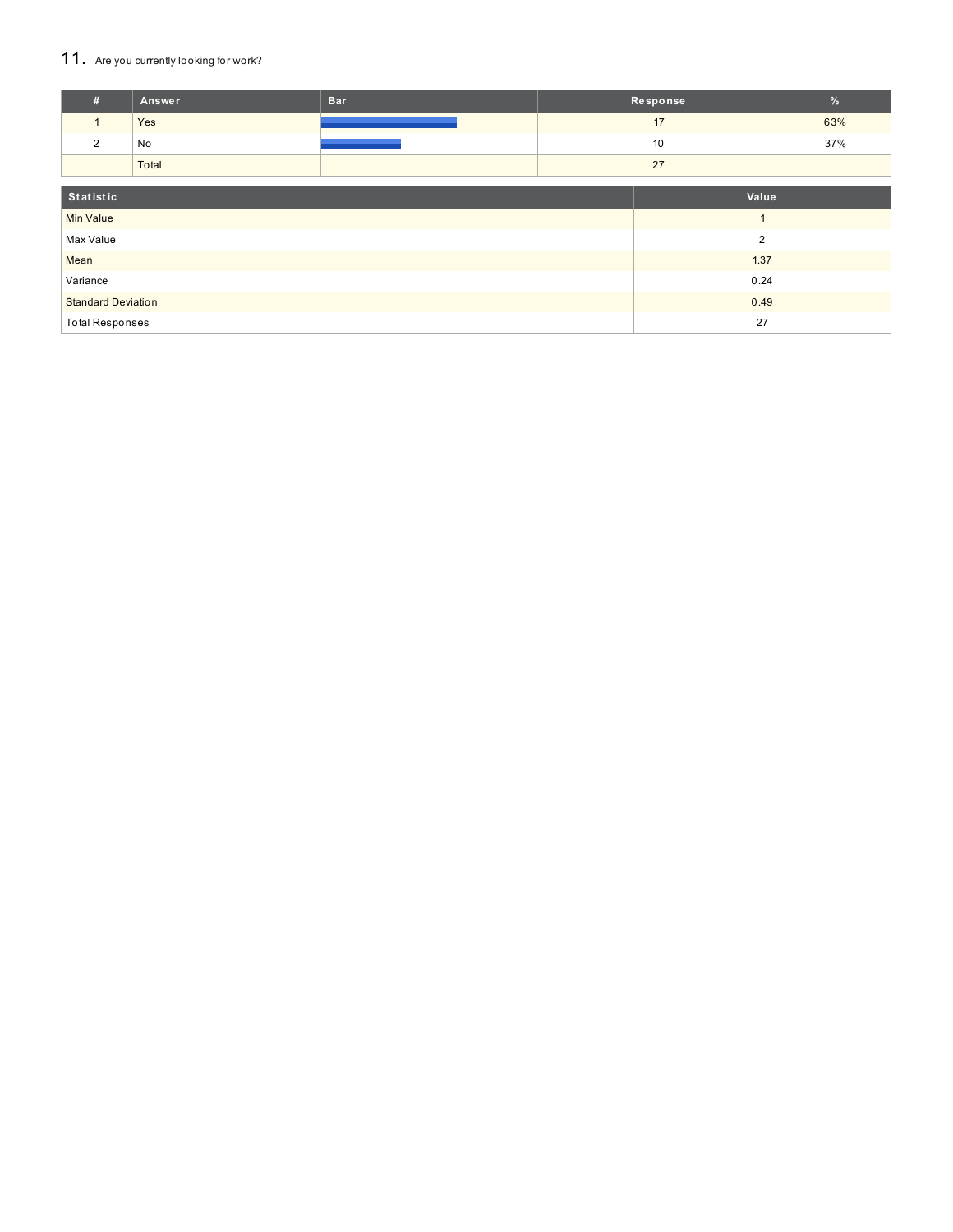**12.** If you are unemployed, please tell me about the reasons that you are unemployed. (Don't read the list, just check all that apply based on what they tell you. If legal difficulties are mentioned, ask if you can read a

| #                       | Answer                                              | <b>Bar</b> | Response       | %     |
|-------------------------|-----------------------------------------------------|------------|----------------|-------|
| $\mathbf{1}$            | Attempting to flee domestic abuse or sexual assault |            | 3              | 11%   |
| $\overline{\mathbf{c}}$ | Criminal Background                                 |            | $\overline{1}$ | 4%    |
| 3                       | Criminal background: Misdemeanor                    |            | $\mathbf{1}$   | 4%    |
| 4                       | Criminal background: felony                         |            | $\mathbf 0$    | 0%    |
| 5                       | Criminal background: deferred adjudication          |            | $\mathbf 0$    | 0%    |
| 6                       | Criminal background: probation                      |            | 0              | 0%    |
| $\overline{7}$          | Criminal background: awaiting outcome               |            | $\mathbf{0}$   | 0%    |
| 8                       | Domestic violence/sexual assault victim             |            | $\overline{2}$ | 7%    |
| 9                       | Drug/alcohol problem                                |            | $\mathbf 0$    | 0%    |
| 10                      | Lack childcare                                      |            | $\mathbf{1}$   | 4%    |
| 11                      | Lack permanent address                              |            | $\mathbf{1}$   | 4%    |
| 12                      | Lack proper clothing                                |            | $\overline{2}$ | 7%    |
| 13                      | Lack skills/education                               |            | 5              | 19%   |
| 14                      | Lack transportation                                 |            | $\overline{4}$ | 15%   |
| 15                      | <b>Lack US documents</b>                            |            | $\mathbf{1}$   | 4%    |
| 16                      | Language barrier                                    |            | $\mathbf{1}$   | 4%    |
| 17                      | <b>Layoff or Downsizing</b>                         |            | $\overline{2}$ | 7%    |
| 18                      | Learning/developmental disability                   |            | $\mathbf 0$    | $0\%$ |
| 19                      | Mental health problem                               |            | $\overline{2}$ | 7%    |
| 20                      | Other health issues                                 |            | $\overline{2}$ | 7%    |
| 21                      | Permanent physical disability                       |            | $\mathbf{1}$   | 4%    |
| 22                      | Sexual orientation or gender identity               |            | $\mathbf 0$    | 0%    |
| 23                      | Temporary physical disability                       |            | $\mathbf{1}$   | 4%    |
| 24                      | Unaccompanied youth                                 |            | 0              | $0\%$ |
| 25                      | Other (please specify)                              |            | 13             | 48%   |

### **Ot her (please specif y)**

| Abuser did not allow interviewee to work       |
|------------------------------------------------|
| Recently Relocated                             |
| on SSI, can only work certain amount           |
| looking for job                                |
| Currently seeking employment                   |
| looking for job                                |
| <b>Health reasons</b>                          |
| single parent                                  |
| caretaker                                      |
| Can only work part time and some won't hire me |
| looking for job                                |
| Residential discipleship program               |

| Statistic              | Value |
|------------------------|-------|
| <b>Min Value</b>       |       |
| Max Value              | 25    |
| <b>Total Responses</b> | 27    |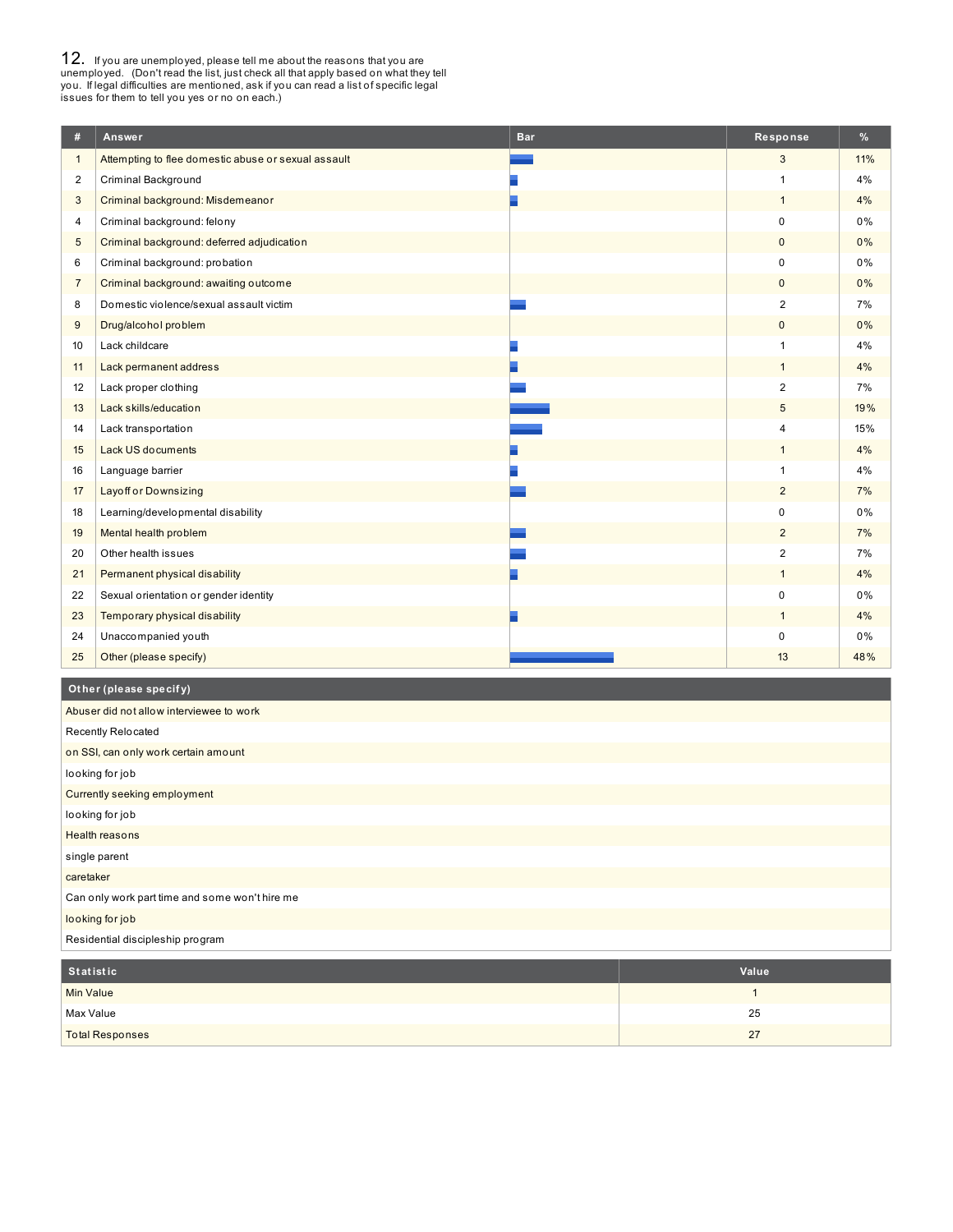# $13_\cdot$  Please tell me if you would like help with any of these job related<br>activities? (Read list and check all that apply)

| #                | Answer                     | <b>Bar</b> | Response | %   |
|------------------|----------------------------|------------|----------|-----|
| $\mathbf{1}$     | Career assessment          |            | 15       | 35% |
| $\overline{2}$   | Career/job training        |            | 20       | 47% |
| 3                | Job search strategies      |            | 20       | 47% |
| $\overline{4}$   | Job Interviewing skills    |            | 14       | 33% |
| $\sqrt{5}$       | Resume writing             |            | 16       | 37% |
| 6                | Career Information options |            | 18       | 42% |
| $\overline{7}$   | Work clothes               |            | 16       | 37% |
| 8                | None                       |            | 11       | 26% |
|                  | <b>Statistic</b>           |            | Value    |     |
| <b>Min Value</b> |                            |            |          |     |

Max Value 8 and 2012 12:00 the state of the state of the state of the state of the state of the state of the state of the state of the state of the state of the state of the state of the state of the state of the state of Total Responses 43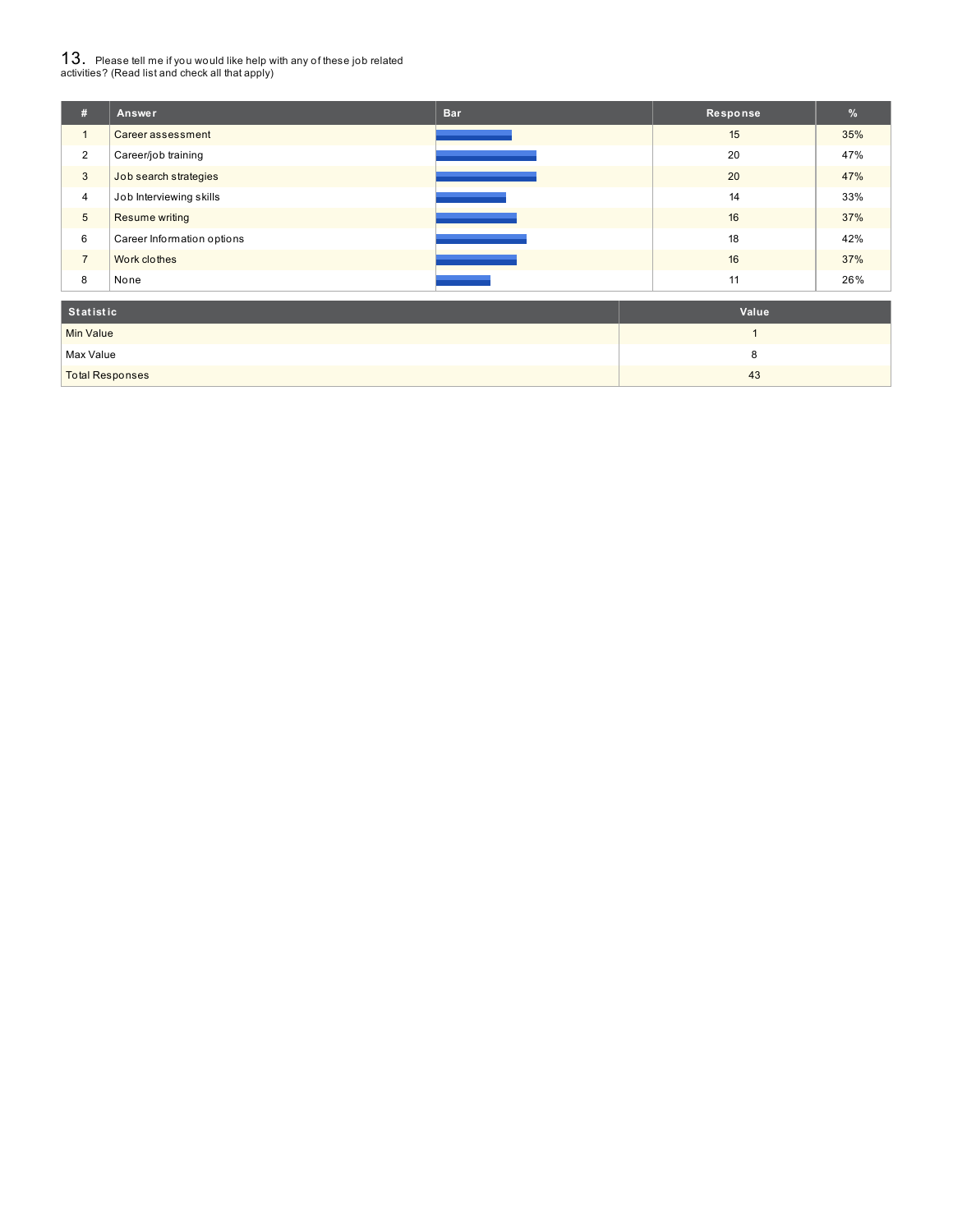#### 14. Do you have reliable telephone access?

| #                         | Answer | <b>Bar</b> |                | Response | $\%$ |
|---------------------------|--------|------------|----------------|----------|------|
| $\mathbf{1}$              | Yes    |            |                | 87       | 90%  |
| 2                         | No     |            |                | 10       | 10%  |
|                           | Total  |            |                | 97       |      |
|                           |        |            |                |          |      |
| Statistic                 |        |            |                | Value    |      |
| <b>Min Value</b>          |        |            | $\overline{ }$ |          |      |
| Max Value                 |        |            | $\overline{2}$ |          |      |
| Mean                      |        |            | 1.10           |          |      |
| Variance                  |        |            | 0.09           |          |      |
| <b>Standard Deviation</b> |        |            | 0.31           |          |      |
| <b>Total Responses</b>    |        |            | 97             |          |      |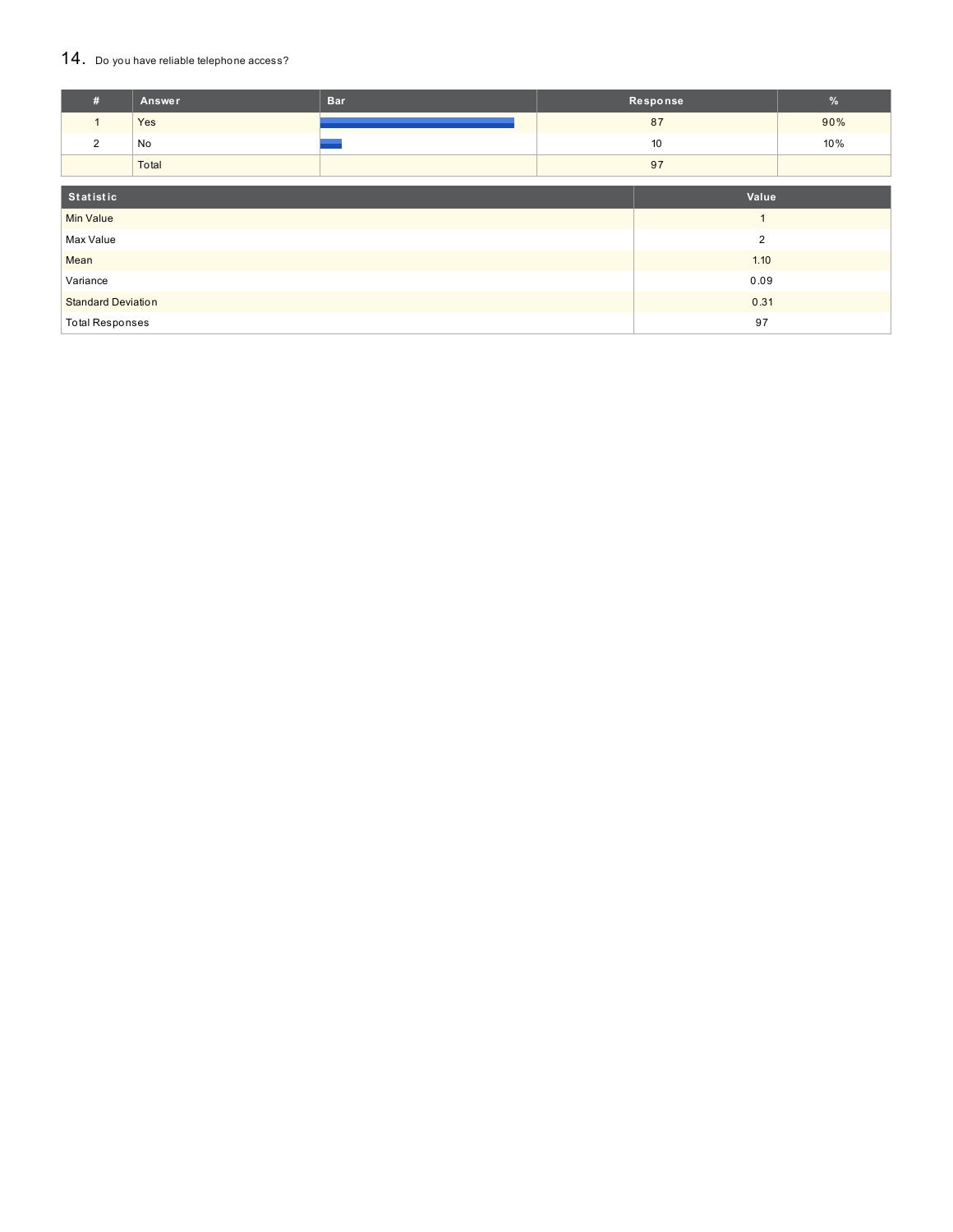#### 15. Which kinds of telephones do you have? (Mark all that apply)

| #                      | Answer     | <b>Bar</b> |       | Response | $\frac{9}{6}$ |
|------------------------|------------|------------|-------|----------|---------------|
|                        | Home phone |            | 36    |          | 42%           |
| 2                      | Cell phone |            |       | 74       | 87%           |
| 3                      | Work phone |            |       | 8        | 9%            |
| Statistic              |            |            | Value |          |               |
|                        |            |            |       |          |               |
| <b>Min Value</b>       |            |            |       |          |               |
| Max Value              |            |            |       | 3        |               |
| <b>Total Responses</b> |            |            | 85    |          |               |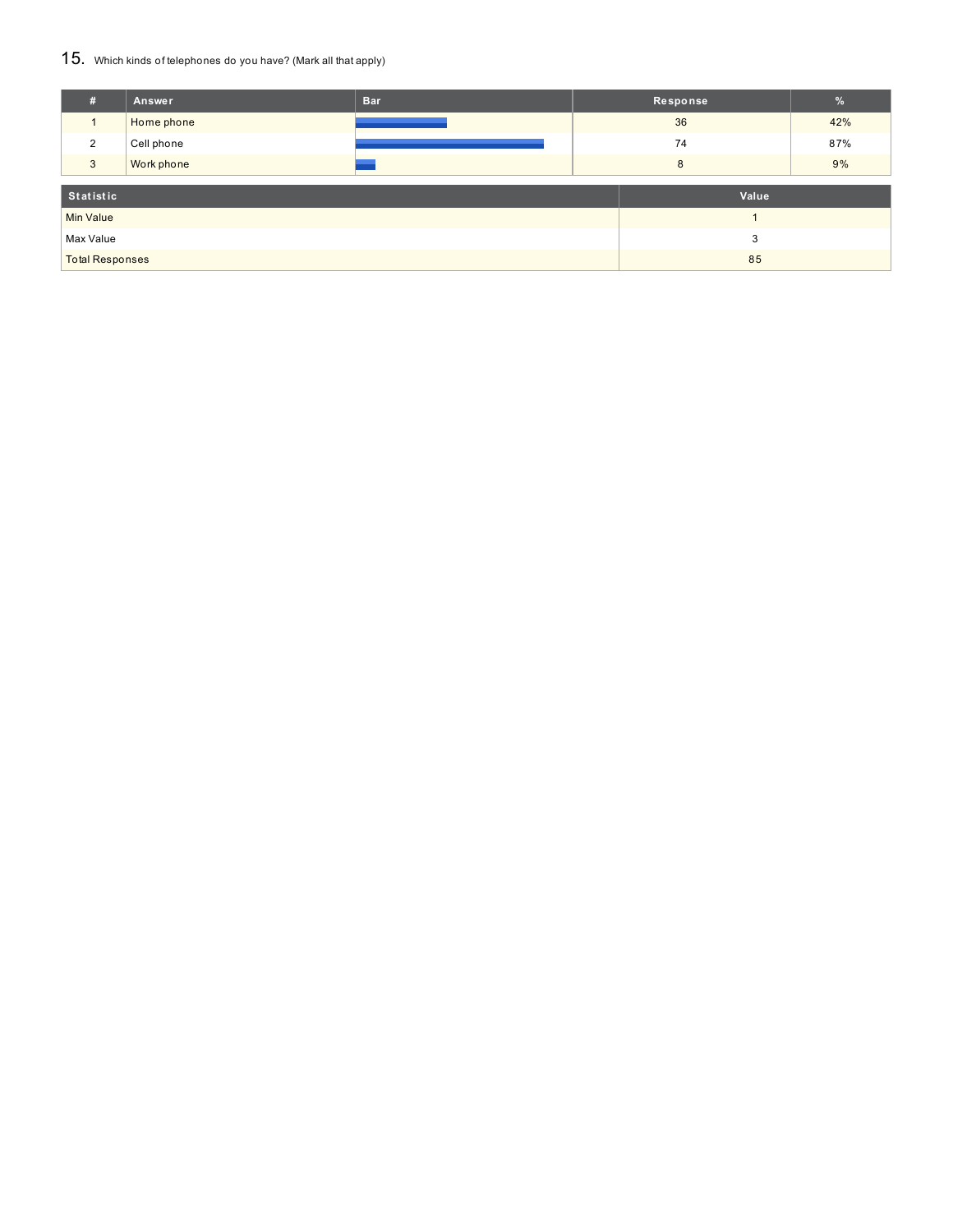#### 16. Do you have access to the Internet?

| #                         | Answer | <b>Bar</b> |                | Response       | $\frac{9}{6}$ |
|---------------------------|--------|------------|----------------|----------------|---------------|
| $\mathbf{1}$              | Yes    |            |                | 50             | 51%           |
| 2                         | No     |            |                | 48             | 49%           |
|                           | Total  |            |                | 98             |               |
| Statistic                 |        |            |                | Value          |               |
| <b>Min Value</b>          |        |            |                | $\overline{ }$ |               |
| Max Value                 |        |            | $\overline{2}$ |                |               |
| Mean                      |        | 1.49       |                |                |               |
| Variance                  |        |            |                | 0.25           |               |
| <b>Standard Deviation</b> |        |            | 0.50           |                |               |
| <b>Total Responses</b>    |        |            |                | 98             |               |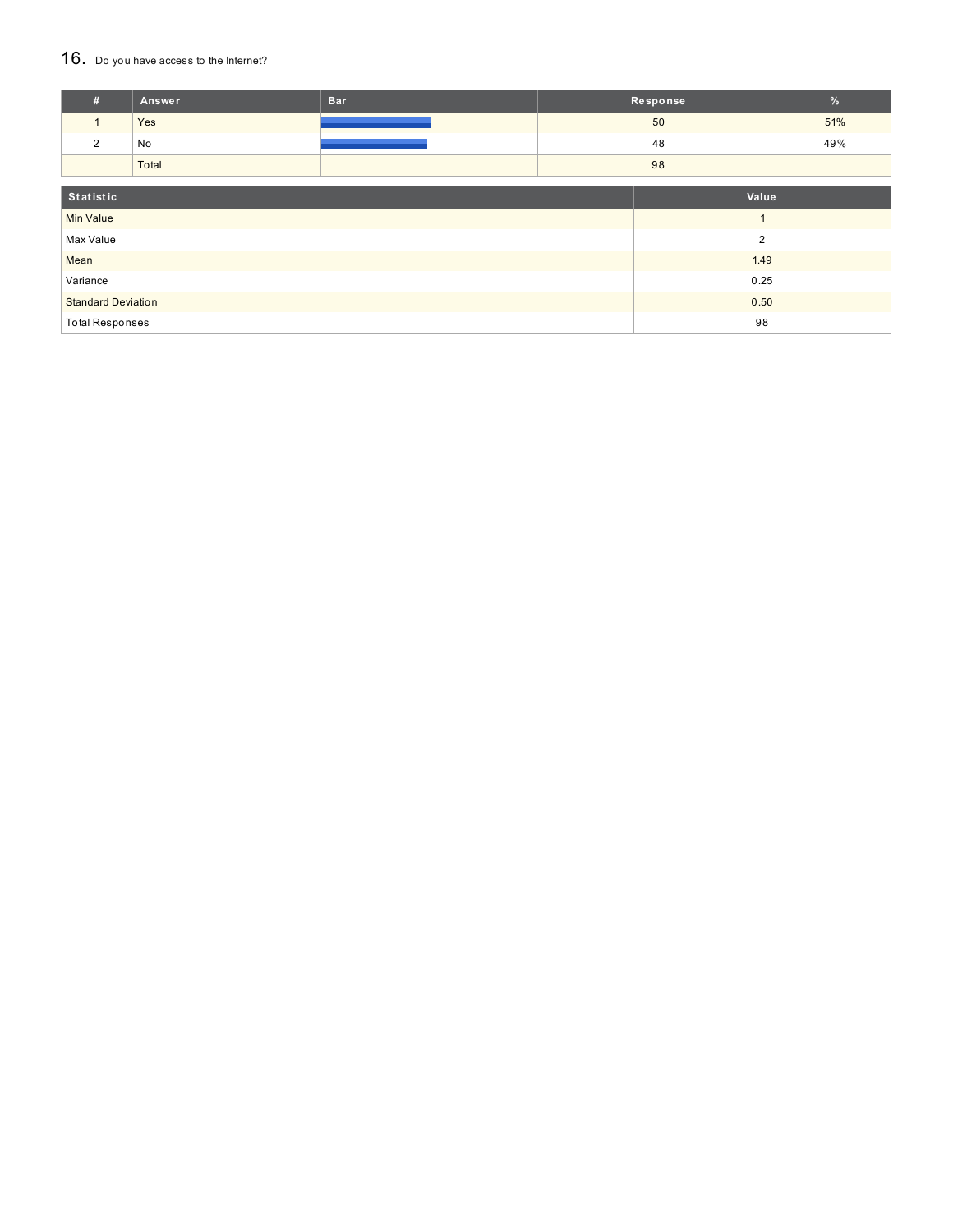### 17. Where do you usually check the internet? (Read List, check all that apply)

| #               | Answer                    | <b>Bar</b> | Response       | %   |
|-----------------|---------------------------|------------|----------------|-----|
|                 | At home                   |            | 29             | 58% |
| າ<br>$\epsilon$ | At work                   |            |                | 14% |
| 3               | At the library            |            | $\overline{4}$ | 8%  |
| $\overline{4}$  | At a friend's home        |            |                | 6%  |
| $\sqrt{5}$      | At a family member's home |            | 6              | 12% |
| 6               | Other                     |            | 17             | 34% |

### **Ot her**

| <b>LCOT</b>                                    |
|------------------------------------------------|
| Gateway                                        |
| Texas workforce                                |
| cell phone or mother-in-law's house in Lindale |
| Celular                                        |
| the workforce center                           |
| cell phone                                     |
| Senior Apartment Center                        |
| cell phone                                     |
| Gateway to Hope                                |
| Gateway to Hope                                |
| On cell phone                                  |
| Gateway                                        |
| Cell phone                                     |
| Gateway to hope                                |
| cell                                           |

| Statistic              | Value |
|------------------------|-------|
| <b>Min Value</b>       |       |
| Max Value              |       |
| <b>Total Responses</b> | 50    |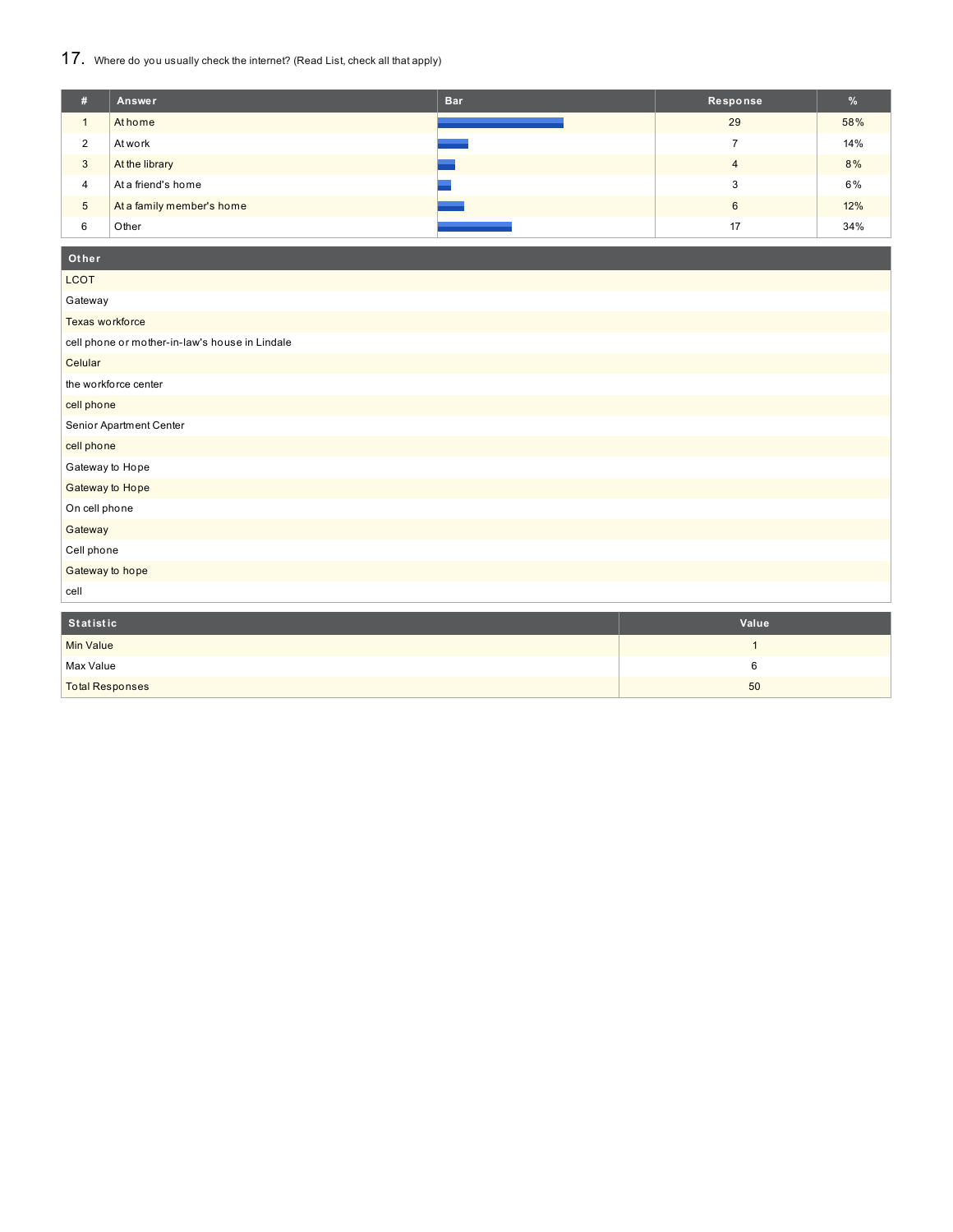#### 18. What is your Zip code?

| <b>Text Response</b> |  |
|----------------------|--|
| 75702                |  |
| 75708                |  |
| 75702                |  |
| 75701                |  |
| 75792                |  |
| 75754                |  |
| 75711                |  |
| 75709                |  |
| 75702                |  |
| 75704                |  |
| 75711                |  |
| 75711                |  |
| 75792                |  |
| 75758                |  |
| 75702                |  |
| 75702                |  |
| 75701                |  |
| 75702                |  |
| 75702                |  |
| 75702                |  |
| 75702                |  |
| 75704                |  |
| Homeless             |  |
| 75703                |  |
| 75702                |  |
| 75706                |  |
| 75702                |  |
| 75703                |  |
| 75702                |  |
| 75701                |  |
| 75701                |  |
| 75756                |  |
| 75706                |  |
| 75701                |  |
| 75702                |  |
| 75702                |  |
| 75757                |  |
| 75702                |  |
| 75701                |  |
| 75702                |  |
| 75771                |  |
| 75701                |  |
| 75701                |  |
| 75701                |  |
| 75702                |  |
| 75770                |  |
| 75707                |  |
| 75771                |  |
| 75702                |  |
| 75703                |  |
| 75703                |  |
| unknown              |  |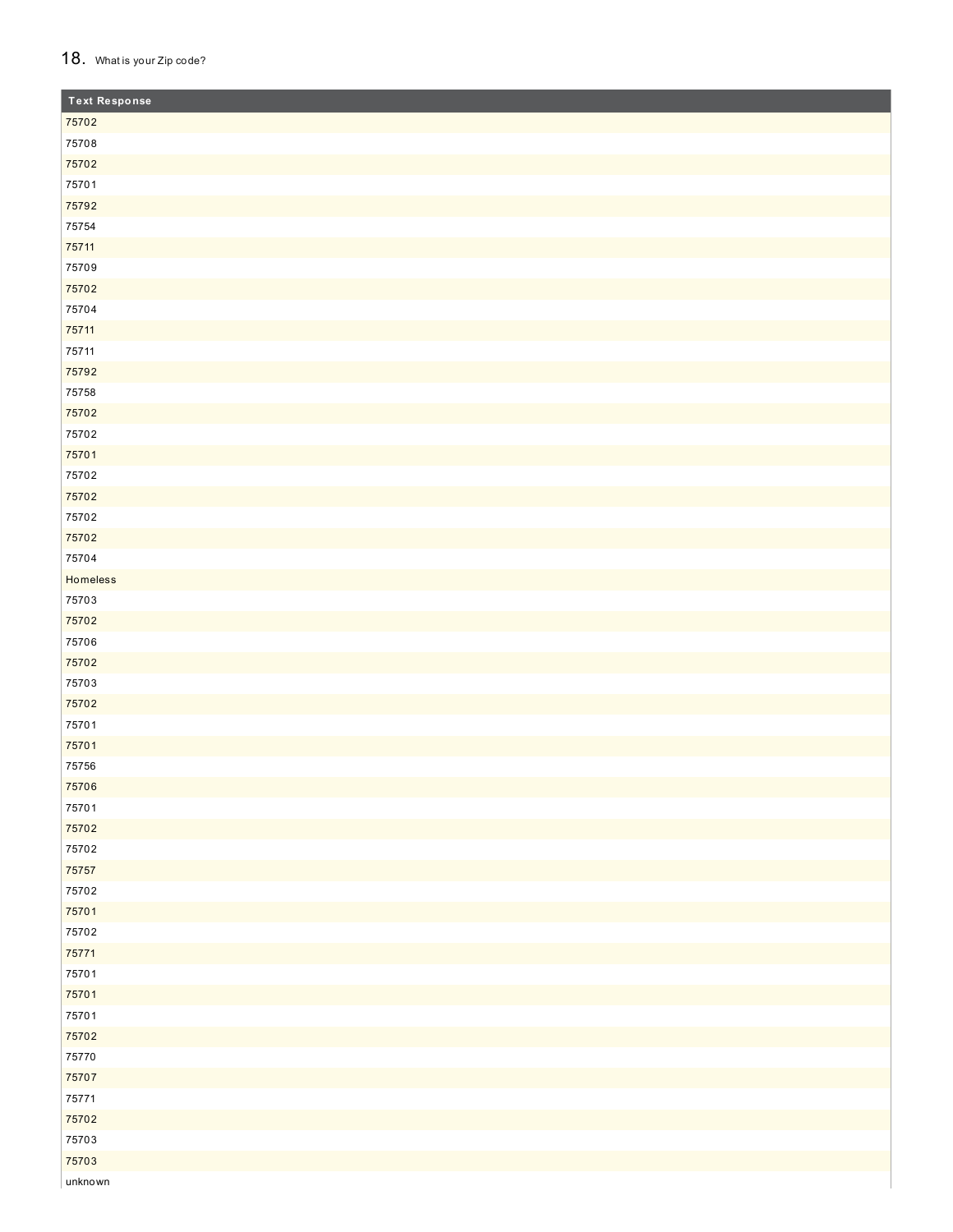| 75647     |       |
|-----------|-------|
| 75762     |       |
| 75707     |       |
| 75708     |       |
| 75770     |       |
| 75771     |       |
| 75707     |       |
| 75645     |       |
| 75706     |       |
| 75708     |       |
| 75702     |       |
| 75702     |       |
| 75702     |       |
| 75702     |       |
| 74703     |       |
| 75762     |       |
| 75702     |       |
| 75770     |       |
| 75703     |       |
| 75701     |       |
| 75758     |       |
| 75702     |       |
| 75707     |       |
| 75702     |       |
| 75792     |       |
| 75707     |       |
| 75702     |       |
| 75701     |       |
| 75762     |       |
| 75791     |       |
| 75703     |       |
| 75701     |       |
| 75762     |       |
| 75701     |       |
| 75708     |       |
| 75702     |       |
| 75762     |       |
| 75702     |       |
| 75702     |       |
| 75701     |       |
| 75702     |       |
| 75701     |       |
| 75702     |       |
| Statistic | Value |

5

Total Responses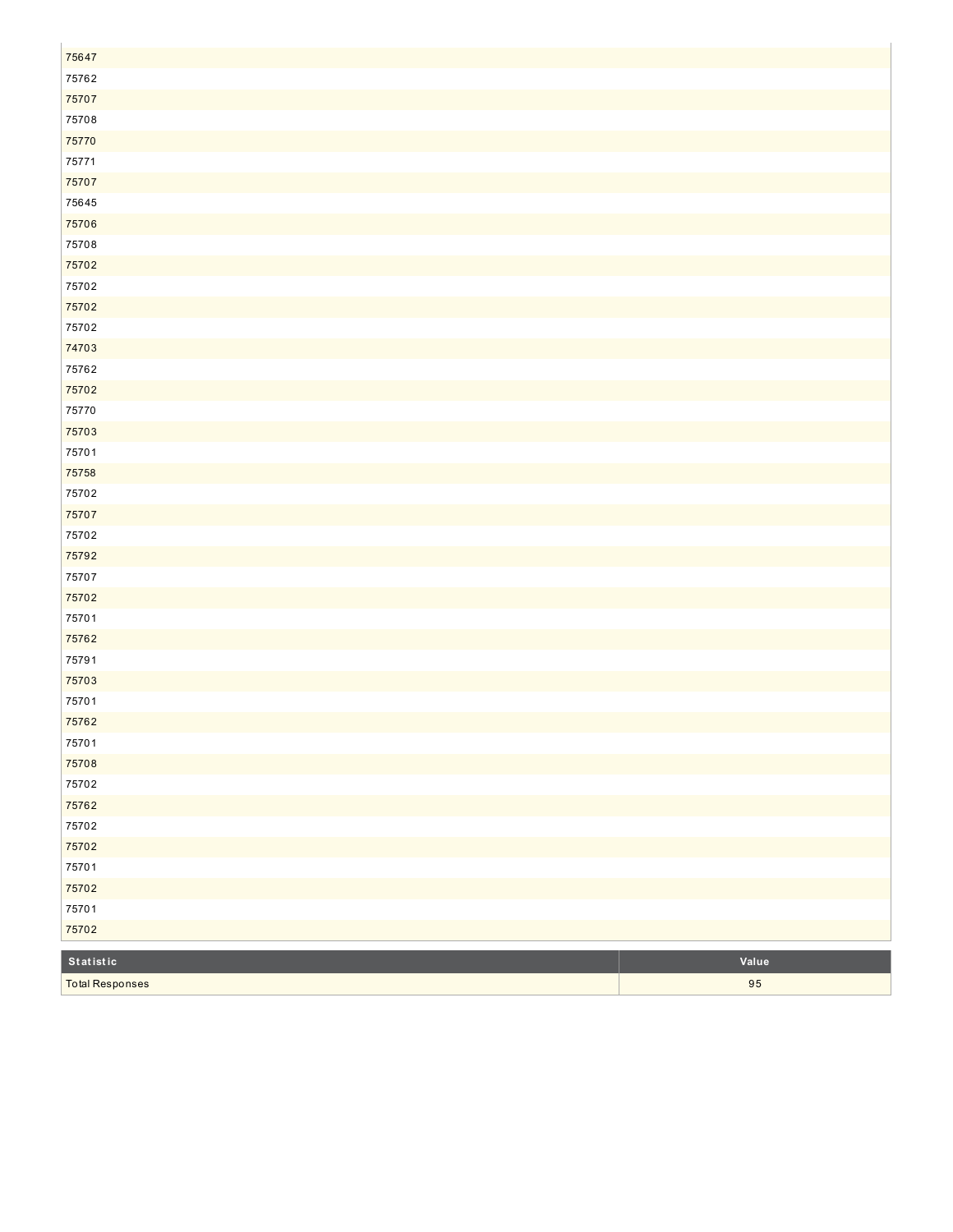#### 19. In what town do you usually stay?

| #               | Answer                    | <b>Bar</b> | Response       | $\%$  |
|-----------------|---------------------------|------------|----------------|-------|
| $\mathbf{1}$    | Arp                       |            | $\mathbf 0$    | $0\%$ |
| $\overline{2}$  | <b>Bullard</b>            |            | $\mathbf{1}$   | 1%    |
| 3               | Chapel Hill               |            | $\overline{2}$ | 2%    |
| $\overline{4}$  | Flint                     |            | 4              | 4%    |
| $5\phantom{.0}$ | Gladewater                |            | $\overline{2}$ | 2%    |
| 6               | Gresham                   |            | 0              | $0\%$ |
| $\overline{7}$  | Lindale                   |            | $\mathbf{3}$   | 3%    |
| 8               | Mineola                   |            | 0              | 0%    |
| 9               | Noonday                   |            | $\overline{0}$ | 0%    |
| 10              | Outside of Smith County   |            | $\overline{2}$ | 2%    |
| 11              | <b>Rural Smith County</b> |            | $\mathbf{0}$   | 0%    |
| 12              | Smith County              |            | $\overline{2}$ | 2%    |
| 13              | Troup                     |            | $\mathbf{0}$   | $0\%$ |
| 14              | Tyler                     |            | 71             | 72%   |
| 15              | Whitehouse                |            | $\mathbf{1}$   | $1\%$ |
| 16              | Winona                    |            | 3              | 3%    |
| 17              | Other                     |            | $\overline{7}$ | 7%    |
|                 | Total                     |            | 98             |       |

| Other            |       |
|------------------|-------|
| Chandler         |       |
| Brownsboro       |       |
| Laraue           |       |
| Henderson        |       |
| Chandler         |       |
| Chapel hill      |       |
| Dogwood City     |       |
| Statistic        | Value |
| <b>Min Value</b> | 2     |
| Max Value        | 17    |

| Max Value                 |       |
|---------------------------|-------|
| Mean                      | 13.01 |
| Variance                  | 11.49 |
| <b>Standard Deviation</b> | 3.39  |
| <b>Total Responses</b>    | 98    |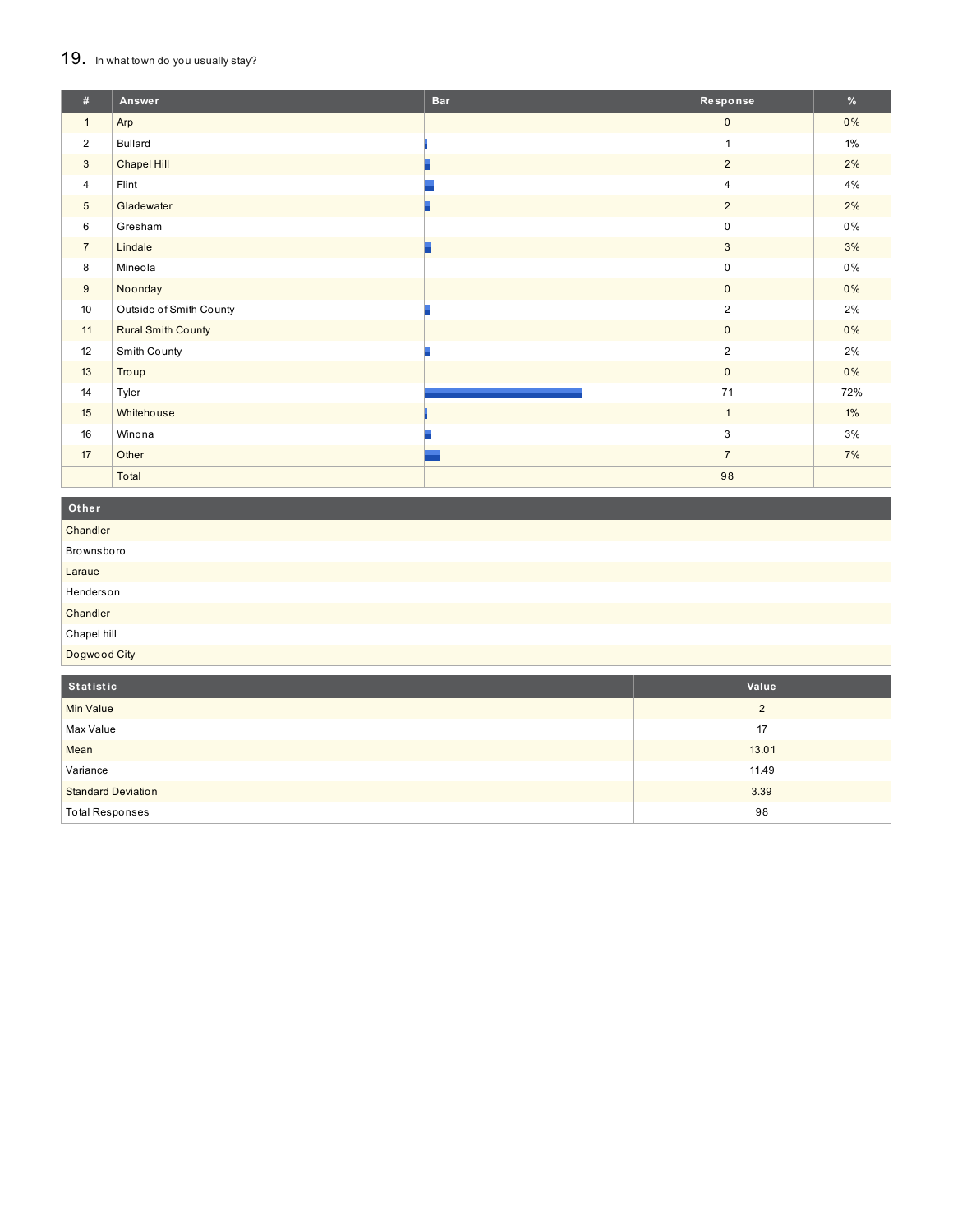### 20. What is your housing status?

| #              | Answer                                          | <b>Bar</b> | Response       | %     |
|----------------|-------------------------------------------------|------------|----------------|-------|
|                | Own                                             |            | 18             | 18%   |
| 2              | Rent                                            |            | 46             | 47%   |
| $\mathbf{3}$   | Staying with friends or family                  |            | 14             | 14%   |
| $\overline{4}$ | Homeless- streets/car                           |            | 3              | 3%    |
| 5              | Homeless - shelter                              |            | 8              | 8%    |
| 6              | Homeless - transitional housing (HUD temporary) |            | $\mathbf 0$    | 0%    |
| $\overline{7}$ | Hotel/motel                                     |            | $\mathbf{1}$   | $1\%$ |
| 8              | Nursing/long term care                          |            | 0              | 0%    |
| 9              | Assisted living                                 |            | $\mathbf 0$    | 0%    |
| 10             | Group home                                      |            | $\overline{2}$ | 2%    |
| 12             | Halfway house                                   |            | $\mathbf{1}$   | $1\%$ |
| 11             | Other                                           |            | 5              | 5%    |
|                | Total                                           |            | 98             |       |
| Other          |                                                 |            |                |       |

| Statistic                                      | Value |
|------------------------------------------------|-------|
| rent-to-own                                    |       |
| Pays Godmother rent                            |       |
| renting from in-laws                           |       |
| tent                                           |       |
| taking care of a property in exchange for rent |       |

| <b>Statistic</b>          | value |
|---------------------------|-------|
| <b>Min Value</b>          |       |
| Max Value                 | 12    |
| Mean                      | 3.04  |
| Variance                  | 6.88  |
| <b>Standard Deviation</b> | 2.62  |
| <b>Total Responses</b>    | 98    |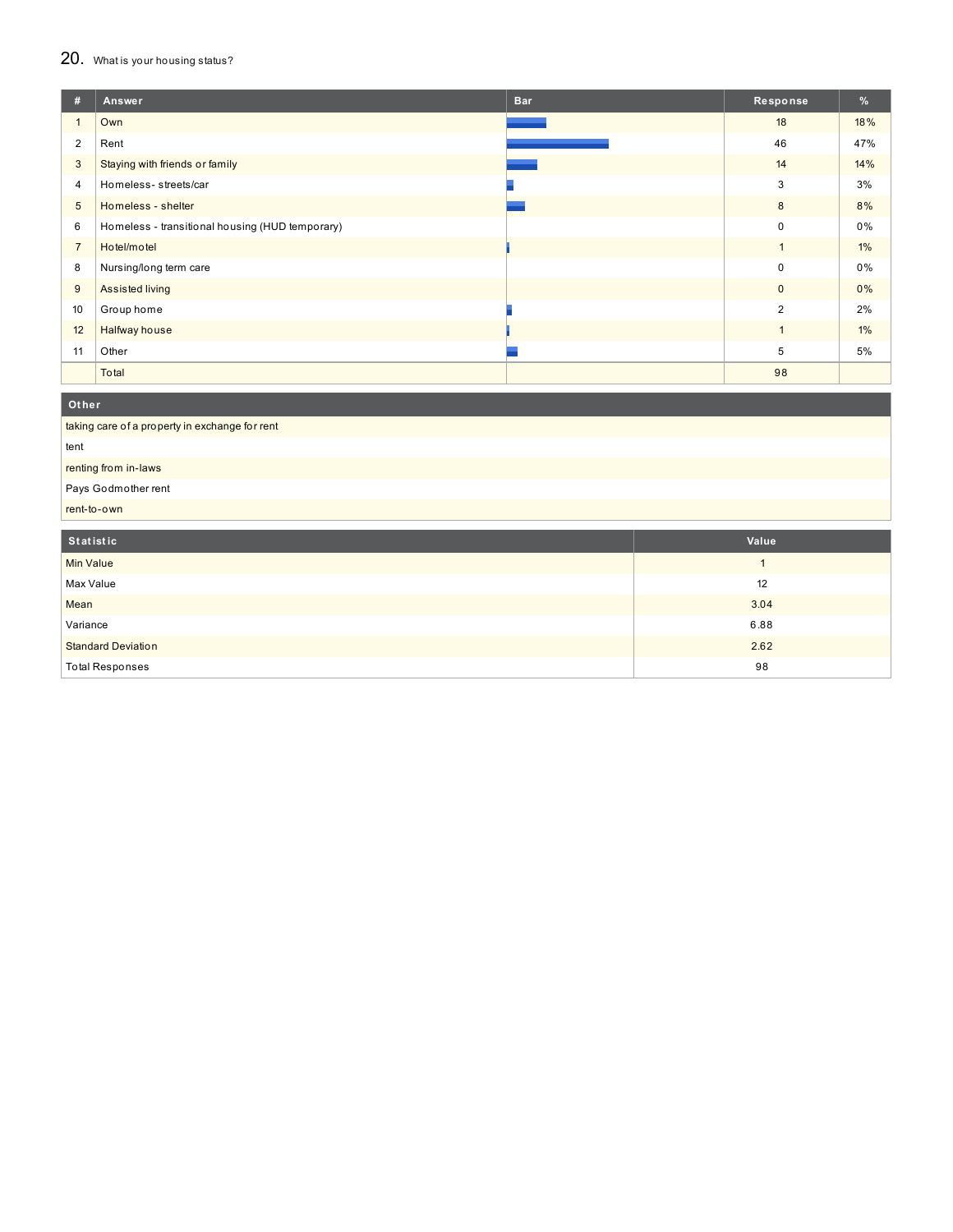### 21. Are you Hispanic or Latino

| #                            | Answer                            | <b>Bar</b>     |    | Response       | $\frac{9}{6}$ |
|------------------------------|-----------------------------------|----------------|----|----------------|---------------|
| $\mathbf{1}$                 | Yes                               |                |    | 15             | 15%           |
| $\overline{2}$               | No                                |                |    | 82             | 85%           |
|                              | Total                             |                | 97 |                |               |
| Statistic<br>Value           |                                   |                |    |                |               |
| <b>Min Value</b>             |                                   |                |    | $\overline{ }$ |               |
|                              |                                   | $\overline{2}$ |    |                |               |
|                              | Max Value                         |                |    |                |               |
| Mean                         |                                   |                |    | 1.85           |               |
| 0.13<br>Variance             |                                   |                |    |                |               |
|                              | 0.36<br><b>Standard Deviation</b> |                |    |                |               |
| 97<br><b>Total Responses</b> |                                   |                |    |                |               |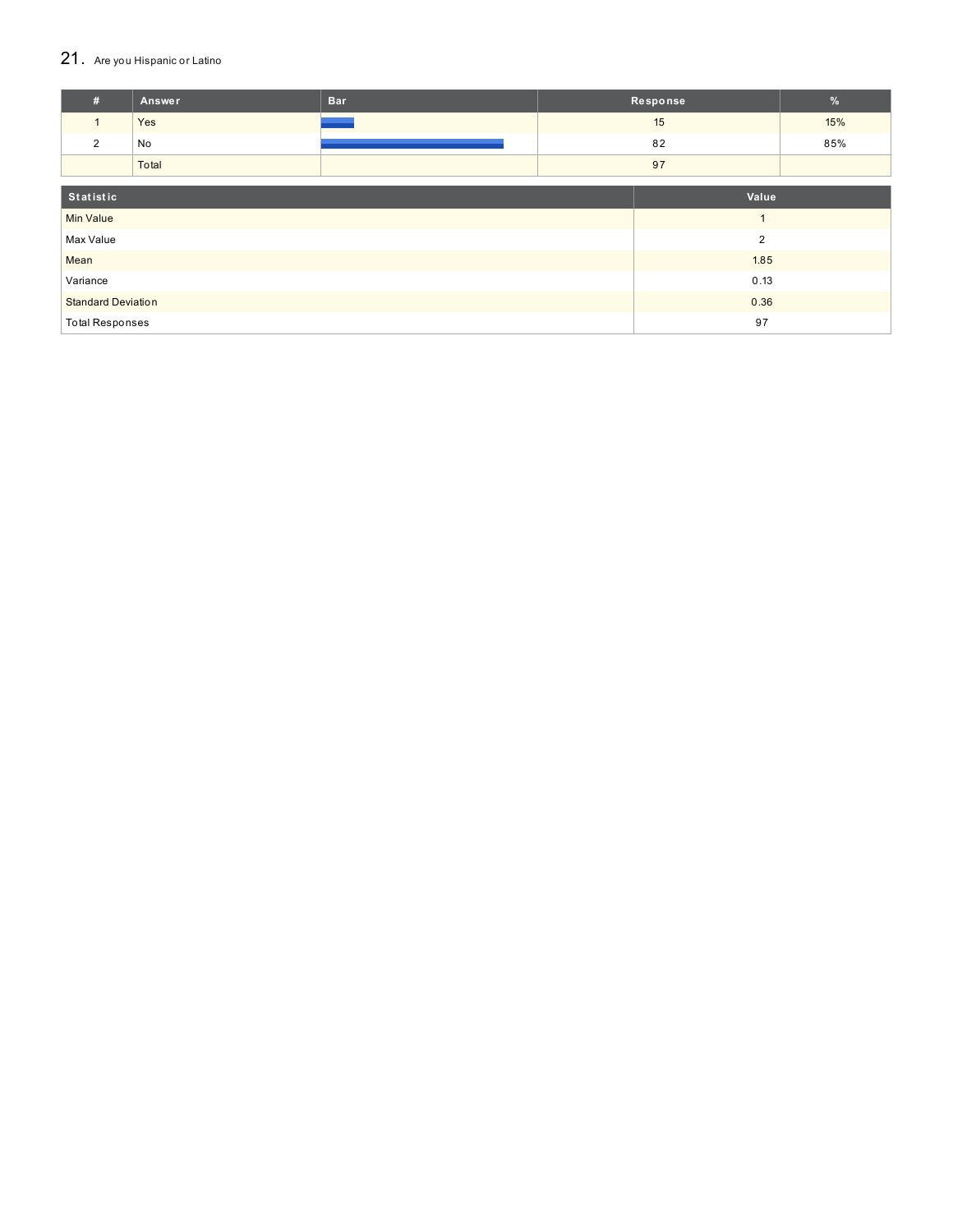### 22. What is your race

| #              | Answer                                                         | <b>Bar</b> | Response     | %     |
|----------------|----------------------------------------------------------------|------------|--------------|-------|
|                | American Indian or Alaska Native                               |            | $\mathbf{0}$ | 0%    |
| $\overline{2}$ | Asian                                                          |            | 0            | 0%    |
| 3              | <b>Black or African American</b>                               |            | 34           | 35%   |
| 4              | Native Hawaiian or Other Pacific Islander                      |            |              | 1%    |
| 5              | White                                                          |            | 55           | 57%   |
| 6              | American Indian or Alaska Native and White                     |            | 0            | 0%    |
| $\overline{7}$ | Asian and White                                                |            | $\mathbf{0}$ | 0%    |
| 8              | Black or African American and White                            |            |              | 1%    |
| 9              | American Indian or Alaska Native and Black or African American |            |              | $1\%$ |
| 10             | Other Multiple race combinations greater than one percent      |            | 5            | 5%    |
|                | Total                                                          |            | 97           |       |
|                |                                                                |            |              |       |

| Other Multiple race combinations greater than one percent |       |
|-----------------------------------------------------------|-------|
| hispanic                                                  |       |
| hispanic                                                  |       |
| hispanic                                                  |       |
|                                                           |       |
| Statistic                                                 | Value |
| <b>Min Value</b>                                          | 3     |
| Max Value                                                 | 10    |
| Mean                                                      | 4.62  |
| Variance                                                  | 2.84  |
| <b>Standard Deviation</b>                                 | 1.69  |
| <b>Total Responses</b>                                    | 97    |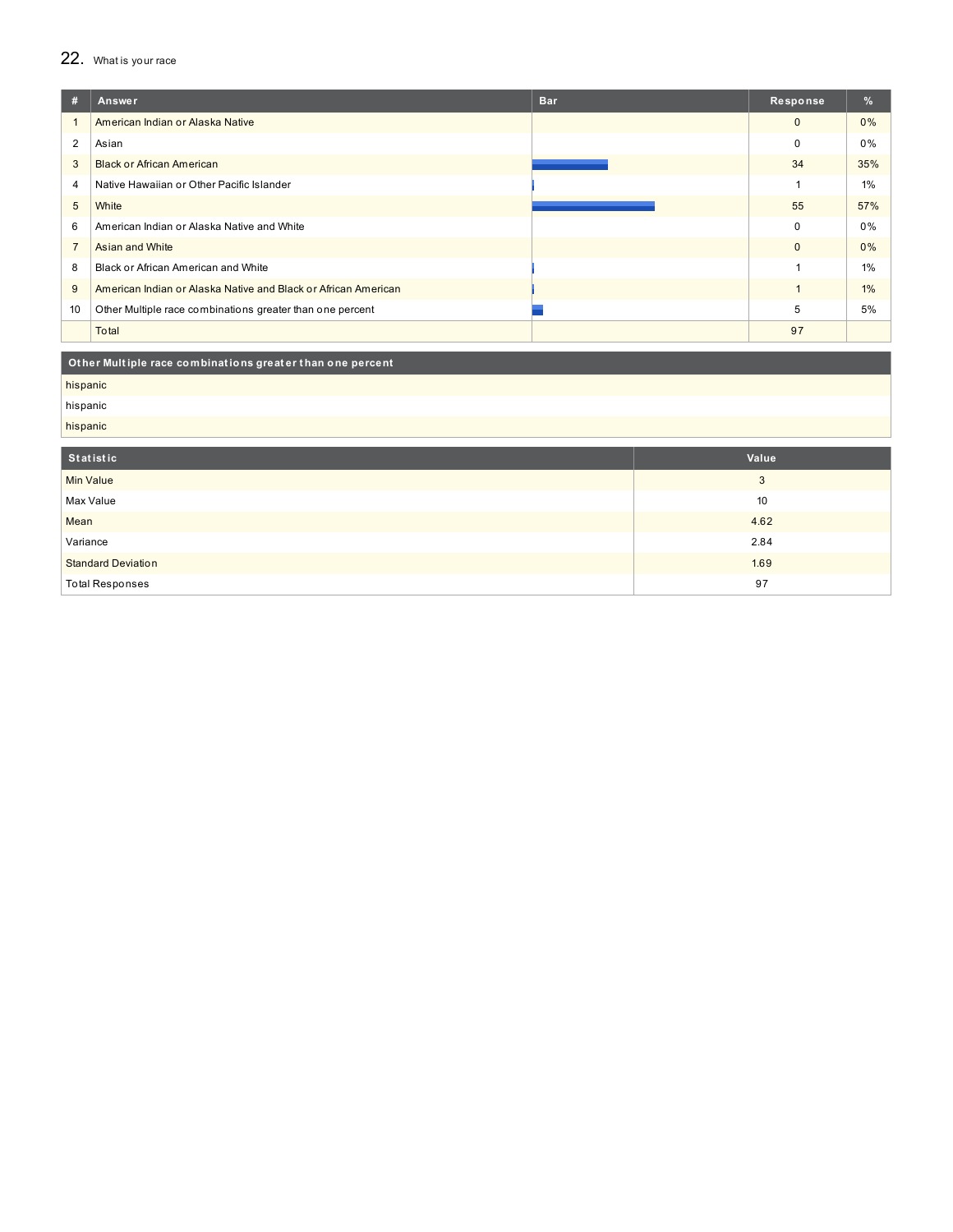## 23. What language do you speak at home?

| #              | Answer                     | <b>Bar</b> | Response | $\mathcal{A}$ |
|----------------|----------------------------|------------|----------|---------------|
|                | English                    |            | 82       | 84%           |
| 2              | Spanish                    |            |          | 4%            |
| $\overline{4}$ | <b>Spanish and English</b> |            | 12       | 12%           |
| 3              | Other (please specify)     |            |          | 0%            |
|                | Total                      |            | 98       |               |

### **Ot her (please specif y)**

| Statistic                 | Value |
|---------------------------|-------|
| <b>Min Value</b>          |       |
| Max Value                 | 4     |
| Mean                      | 1.41  |
| Variance                  | 0.99  |
| <b>Standard Deviation</b> | 0.99  |
| <b>Total Responses</b>    | 98    |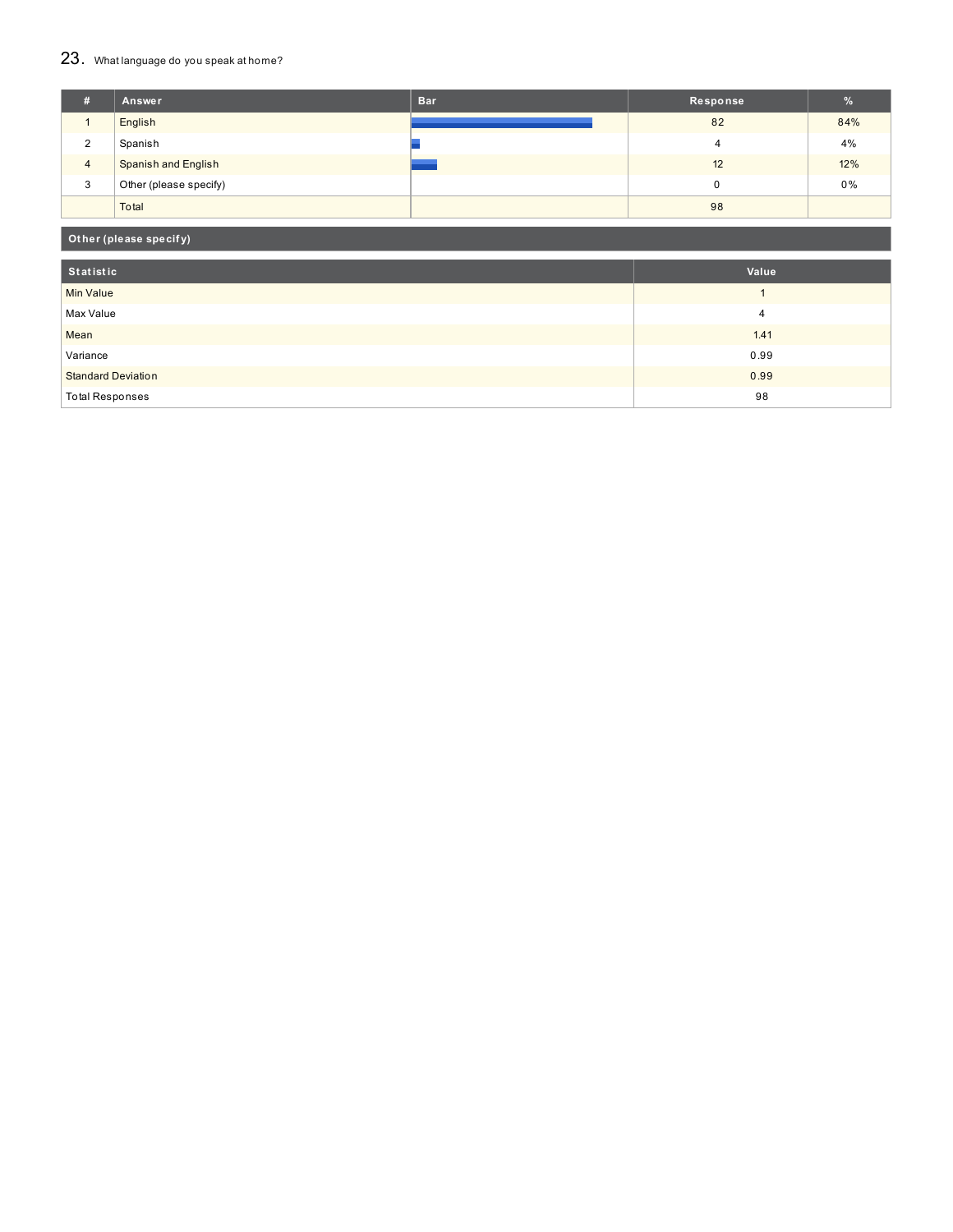#### $24.$  What is your marital status?

| #               | Answer                       | <b>Bar</b> | Response | %   |
|-----------------|------------------------------|------------|----------|-----|
|                 | Single                       |            | 37       | 38% |
| $\overline{2}$  | Married                      |            | 22       | 22% |
| 3               | Widowed                      |            |          | 7%  |
| $\overline{4}$  | Divorced                     |            | 21       | 21% |
| $5\overline{)}$ | Separated                    |            | 6        | 6%  |
| 6               | Living with romantic partner |            | 5        | 5%  |
|                 | Total                        |            | 98       |     |

| Statistic                 | Value |
|---------------------------|-------|
| <b>Min Value</b>          |       |
| Max Value                 | 6     |
| Mean                      | 2.51  |
| Variance                  | 2.44  |
| <b>Standard Deviation</b> | 1.56  |
| <b>Total Responses</b>    | 98    |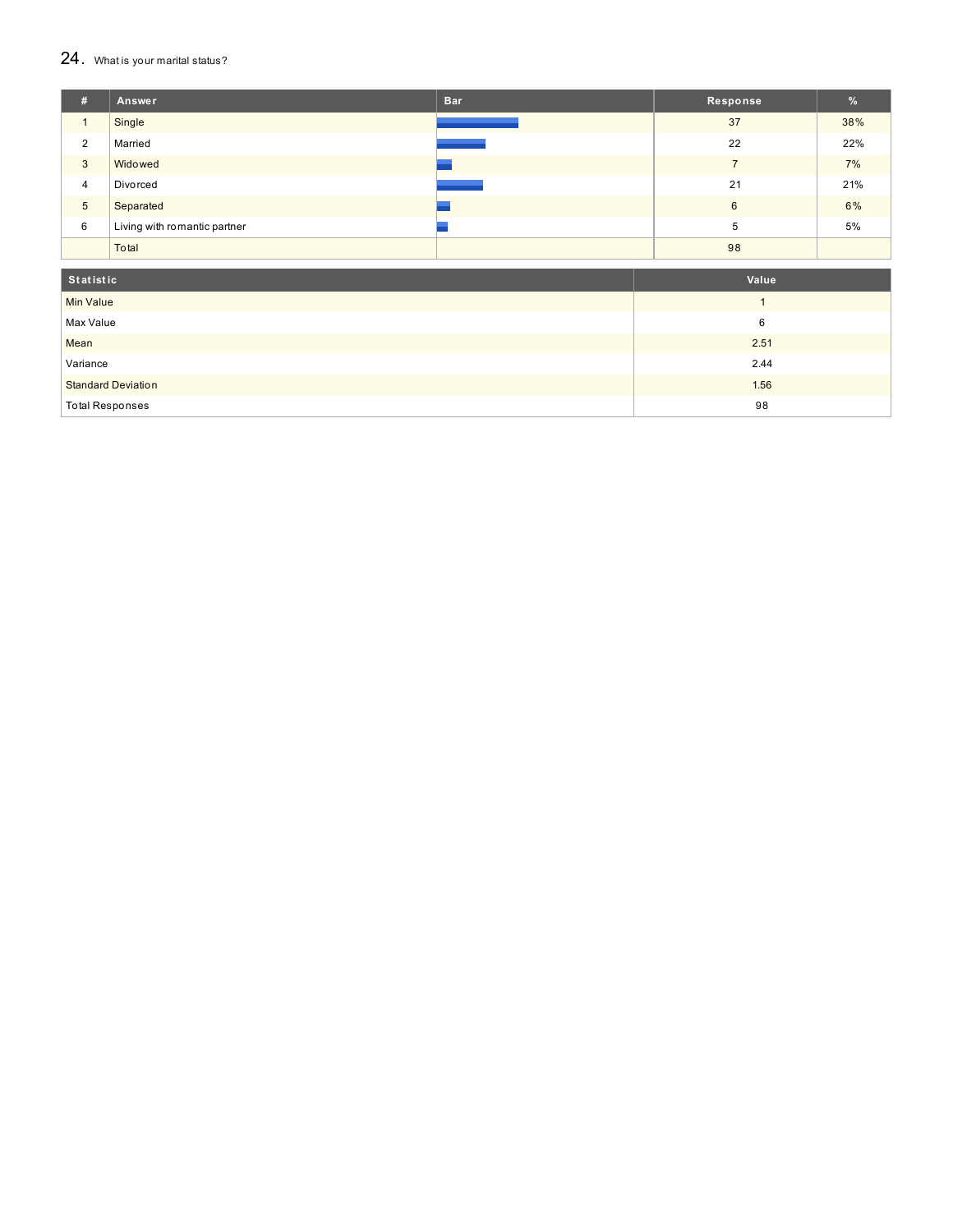### 25. Do you have minor children (under 18)?

| #                            | Answer                            | <b>Bar</b> |  | Response       | $\%$ |
|------------------------------|-----------------------------------|------------|--|----------------|------|
| $\mathbf{1}$                 | Yes                               |            |  | 40             | 41%  |
| 2                            | No                                |            |  | 58             | 59%  |
|                              | Total                             |            |  | 98             |      |
| Statistic<br>Value           |                                   |            |  |                |      |
| <b>Min Value</b>             |                                   |            |  | $\overline{ }$ |      |
| $\overline{2}$<br>Max Value  |                                   |            |  |                |      |
| Mean                         |                                   | 1.59       |  |                |      |
| Variance<br>0.24             |                                   |            |  |                |      |
|                              | <b>Standard Deviation</b><br>0.49 |            |  |                |      |
| 98<br><b>Total Responses</b> |                                   |            |  |                |      |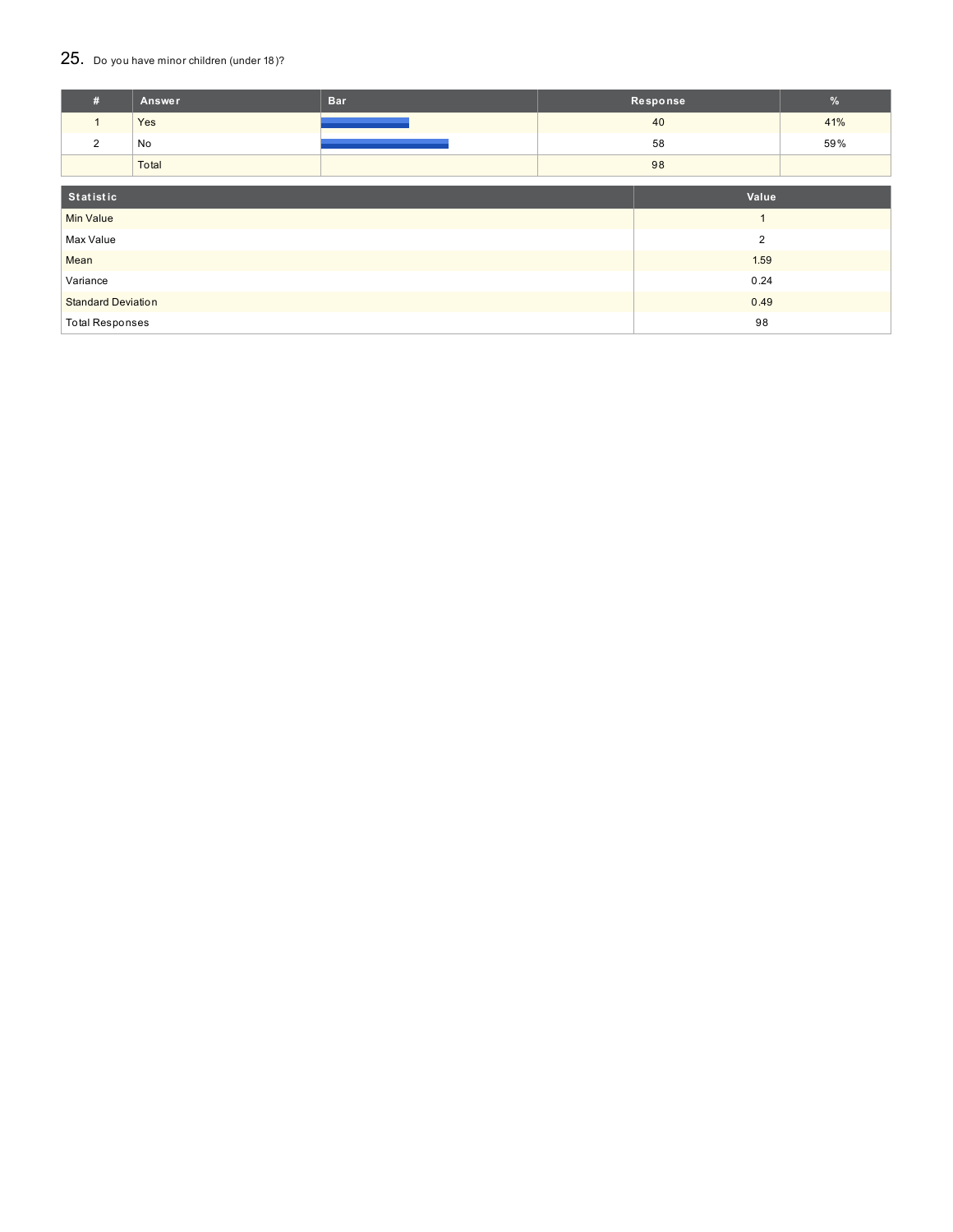### 26. Are you your child(ren)'s primary caretaker?

| #                         | Answer | <b>Bar</b> |                | Response | $\%$ |
|---------------------------|--------|------------|----------------|----------|------|
| $\mathbf{1}$              | Yes    |            | 30             |          | 75%  |
| $\overline{2}$            | No     |            | 10             |          | 25%  |
|                           | Total  |            | 40             |          |      |
|                           |        |            |                |          |      |
| Statistic                 |        |            | Value          |          |      |
| <b>Min Value</b>          |        |            |                |          |      |
| Max Value                 |        |            | $\overline{2}$ |          |      |
| Mean                      |        |            | 1.25           |          |      |
| Variance                  |        |            |                | 0.19     |      |
| <b>Standard Deviation</b> |        |            |                | 0.44     |      |
| <b>Total Responses</b>    |        |            |                | 40       |      |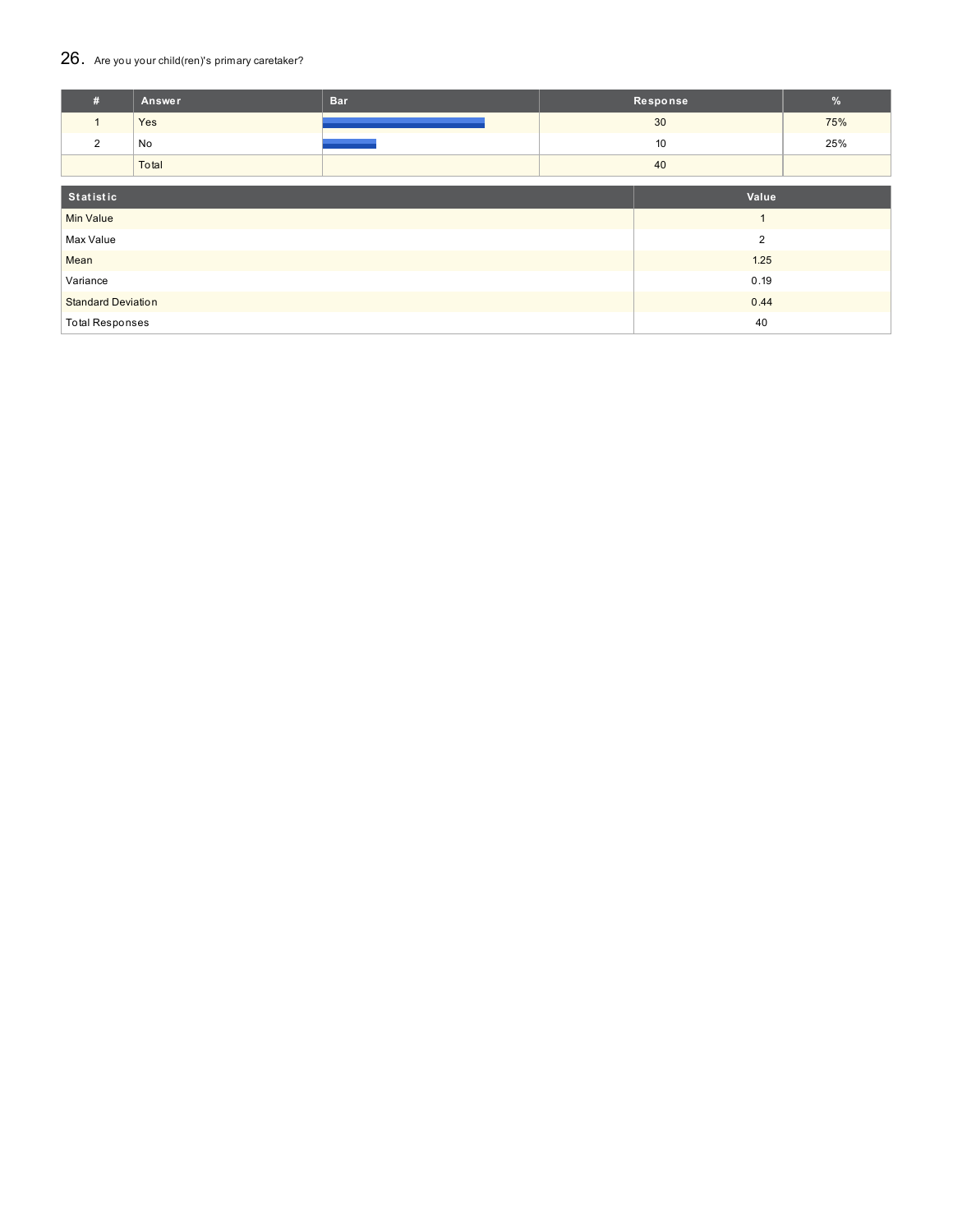27. If you have children or other dependents under your care: What is your family situation?

 $\overline{\mathbf{O}}$ 

| #              | <b>Bar</b><br>Answer                                                      | Response     | %     |
|----------------|---------------------------------------------------------------------------|--------------|-------|
|                | Single mom                                                                | 18           | 25%   |
| 2              | Single dad                                                                | 0            | 0%    |
| 3              | Two parents                                                               | 14           | 19%   |
| 4              | Raising own children and children of others                               | 0            | 0%    |
| 5              | Raising children of other family members (I am a grandparent, aunt, etc.) | 5            | 7%    |
| 6              | Raising someone else's children, not family                               | 0            | 0%    |
| $\overline{7}$ | Foster parents                                                            | $\mathbf{0}$ | $0\%$ |
| 8              | Shared custody                                                            |              | $1\%$ |
| 9              | Other                                                                     | 8            | 11%   |
| 10             | No children                                                               | 26           | 36%   |
|                | Total                                                                     | 72           |       |

| Children over age of 18                              |
|------------------------------------------------------|
| in-laws have custody, but we have interaction rights |
| No underage children (5 over age of 18)              |
| not under care                                       |
| Child lives with grandmother                         |
| child is ward of the state                           |
| > 20 years old                                       |
| Ex-Partner has sole custody                          |

| Statistic                 | Value |
|---------------------------|-------|
| Min Value                 |       |
| Max Value                 | 10    |
| Mean                      | 5.90  |
| Variance                  | 15.10 |
| <b>Standard Deviation</b> | 3.89  |
| <b>Total Responses</b>    | 72    |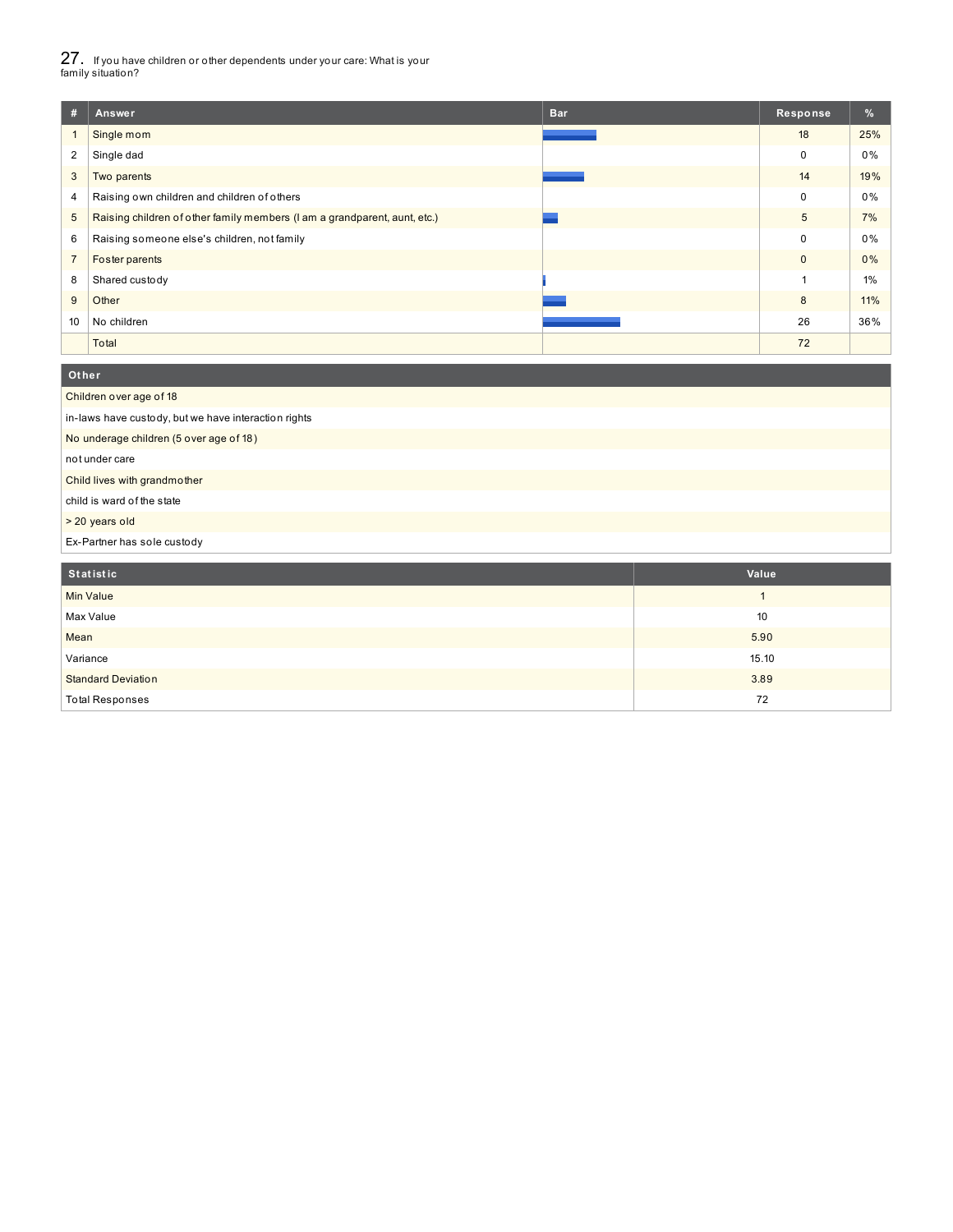### 28. Who provides your childcare? (or dependent care)? (Check all that apply)

| #              | <b>Bar</b><br>Answer                                  | Response       | $\frac{9}{6}$ |
|----------------|-------------------------------------------------------|----------------|---------------|
|                | Self                                                  | 24             | 59%           |
| 2              | Friends                                               | $\overline{4}$ | 10%           |
| 3              | Family                                                | 11             | 27%           |
| 4              | Church                                                |                | 2%            |
| 5              | Daycare                                               | 5              | 12%           |
| 6              | Have to leave children alone                          | 11             | 27%           |
| $\overline{7}$ | Before and/or after school on campus                  | $\overline{4}$ | 10%           |
| 8              | Other                                                 | $\overline{2}$ | 5%            |
| 9              | Children/dependents are old enough to stay home alone | $\Omega$       | 0%            |

**Ot her**

| Statistic              | Value |
|------------------------|-------|
| Min Value              |       |
| Max Value              |       |
| <b>Total Responses</b> | 41    |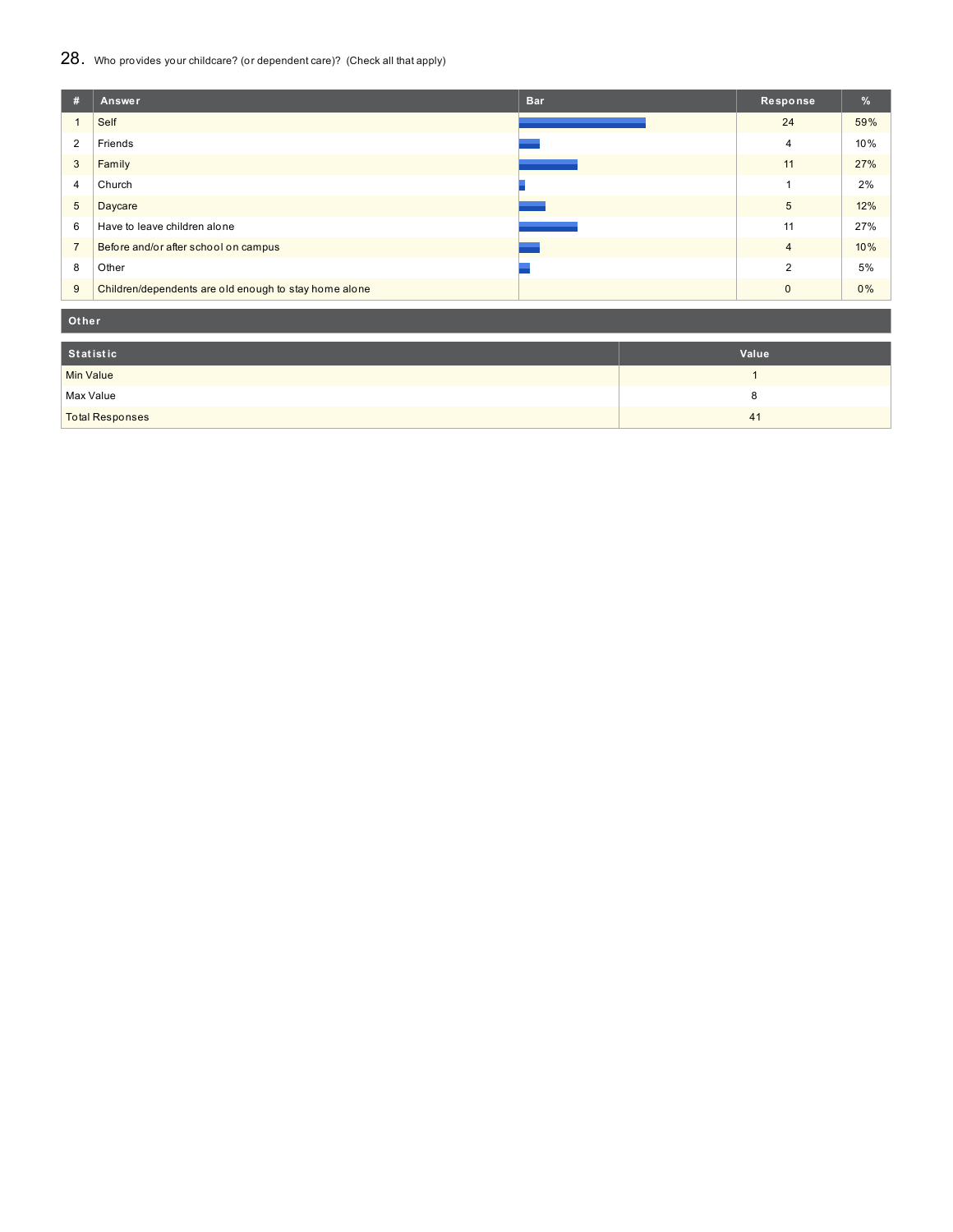### 29. Is your child (or dependent) care provider dependable?

| #                         | Answer | <b>Bar</b> |                | Response | $\%$ |
|---------------------------|--------|------------|----------------|----------|------|
|                           | Yes    |            |                | 11       | 55%  |
| $\overline{2}$            | No     |            | 9              |          | 45%  |
|                           | Total  |            |                | 20       |      |
| Statistic                 |        |            |                | Value    |      |
| <b>Min Value</b>          |        |            | $\overline{A}$ |          |      |
| Max Value                 |        |            | $\overline{2}$ |          |      |
| Mean                      |        |            | 1.45           |          |      |
| Variance                  |        |            | 0.26           |          |      |
| <b>Standard Deviation</b> |        |            | 0.51           |          |      |
| <b>Total Responses</b>    |        |            | 20             |          |      |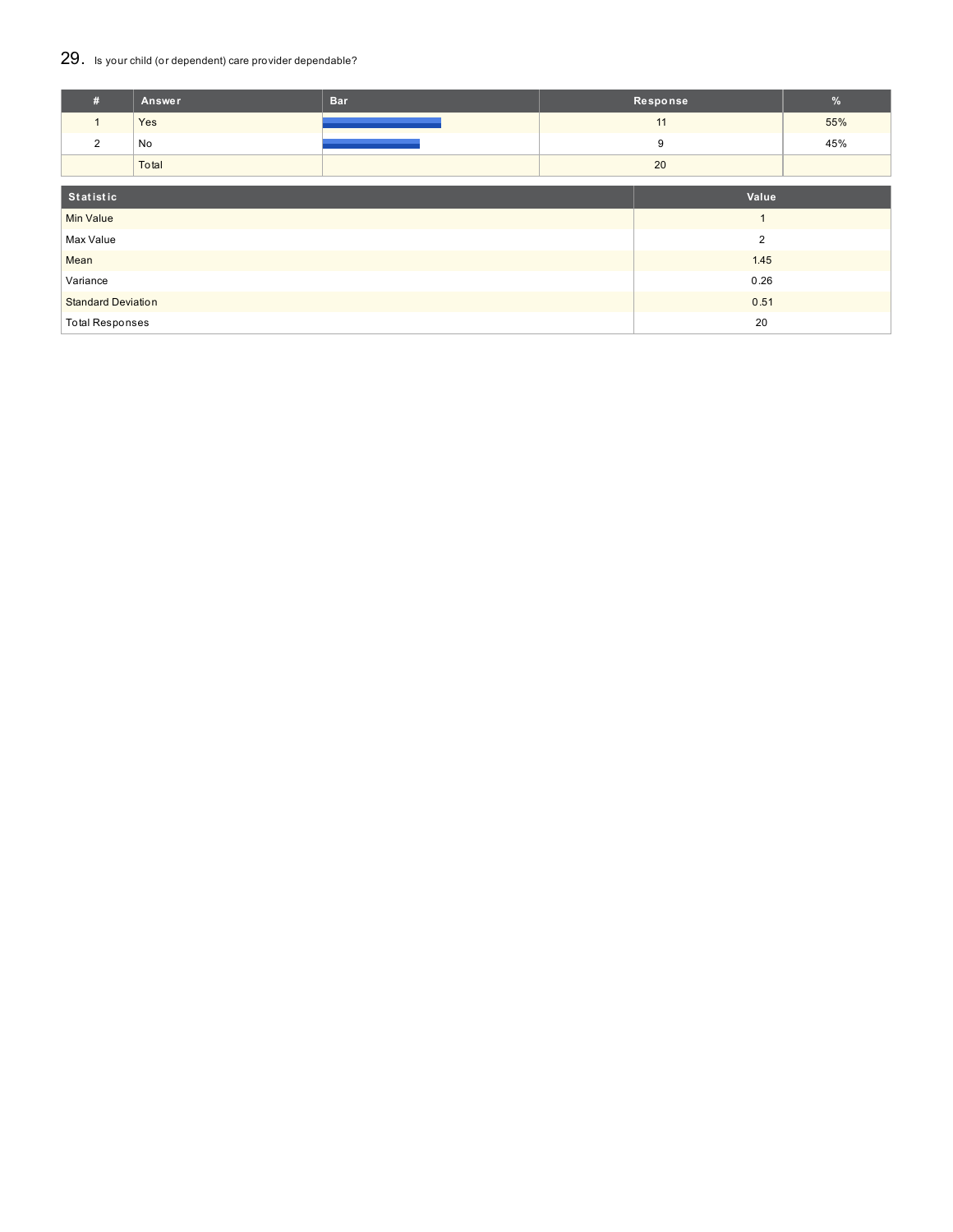### 30. Do you need different childcare (dependent care) help?

| #                         | Answer | <b>Bar</b> |                | Response | $\frac{9}{6}$ |
|---------------------------|--------|------------|----------------|----------|---------------|
| $\mathbf{1}$              | Yes    |            |                | 9        | 20%           |
| 2                         | No     |            | 37             |          | 80%           |
|                           | Total  |            |                | 46       |               |
|                           |        |            |                |          |               |
| Statistic                 |        |            |                | Value    |               |
| <b>Min Value</b>          |        |            | $\overline{ }$ |          |               |
| Max Value                 |        |            | $\overline{2}$ |          |               |
| Mean                      |        |            | 1.80           |          |               |
| Variance                  |        |            | 0.16           |          |               |
| <b>Standard Deviation</b> |        |            |                | 0.40     |               |
| <b>Total Responses</b>    |        |            |                | 46       |               |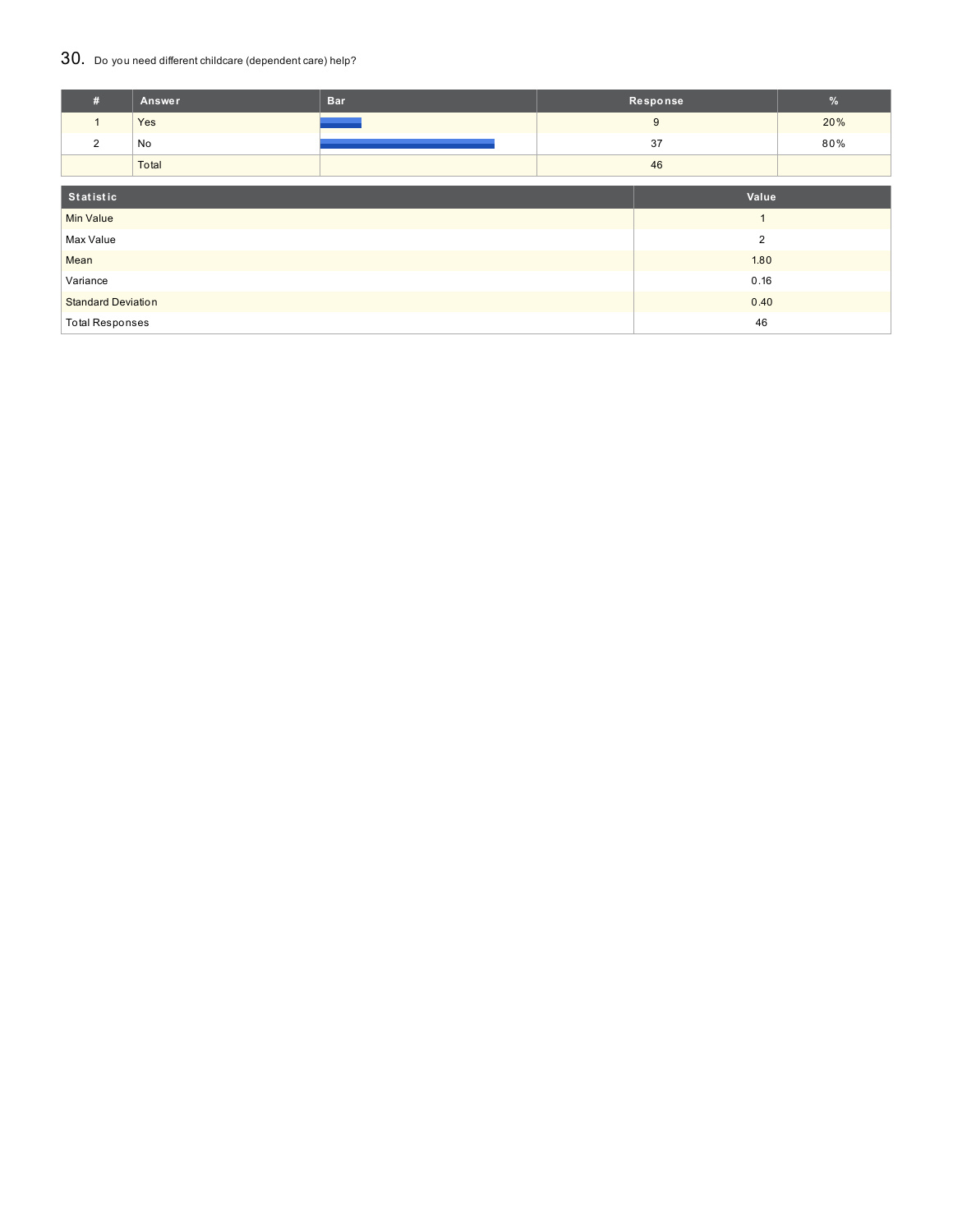### 31. What kind of childcare (dependent care) help do you need?

| #                      | Answer                                   | <b>Bar</b> | Response       | %   |  |
|------------------------|------------------------------------------|------------|----------------|-----|--|
|                        | Daycare center                           |            | 5              | 56% |  |
| $\overline{2}$         | Before/ after school care                |            | 5              | 56% |  |
| 3                      | Care for child with special needs        |            | $\overline{2}$ | 22% |  |
| 4                      | Other (please specify)                   |            | 3              | 33% |  |
| $\overline{5}$         | Evening hours due to work shift schedule |            | 0              | 0%  |  |
| Other (please specify) |                                          |            |                |     |  |
| <b>Statistic</b>       |                                          |            | Value          |     |  |
| <b>Min Value</b>       |                                          |            | $\overline{ }$ |     |  |
| Max Value              |                                          |            | 4              |     |  |
| <b>Total Responses</b> |                                          |            | 9              |     |  |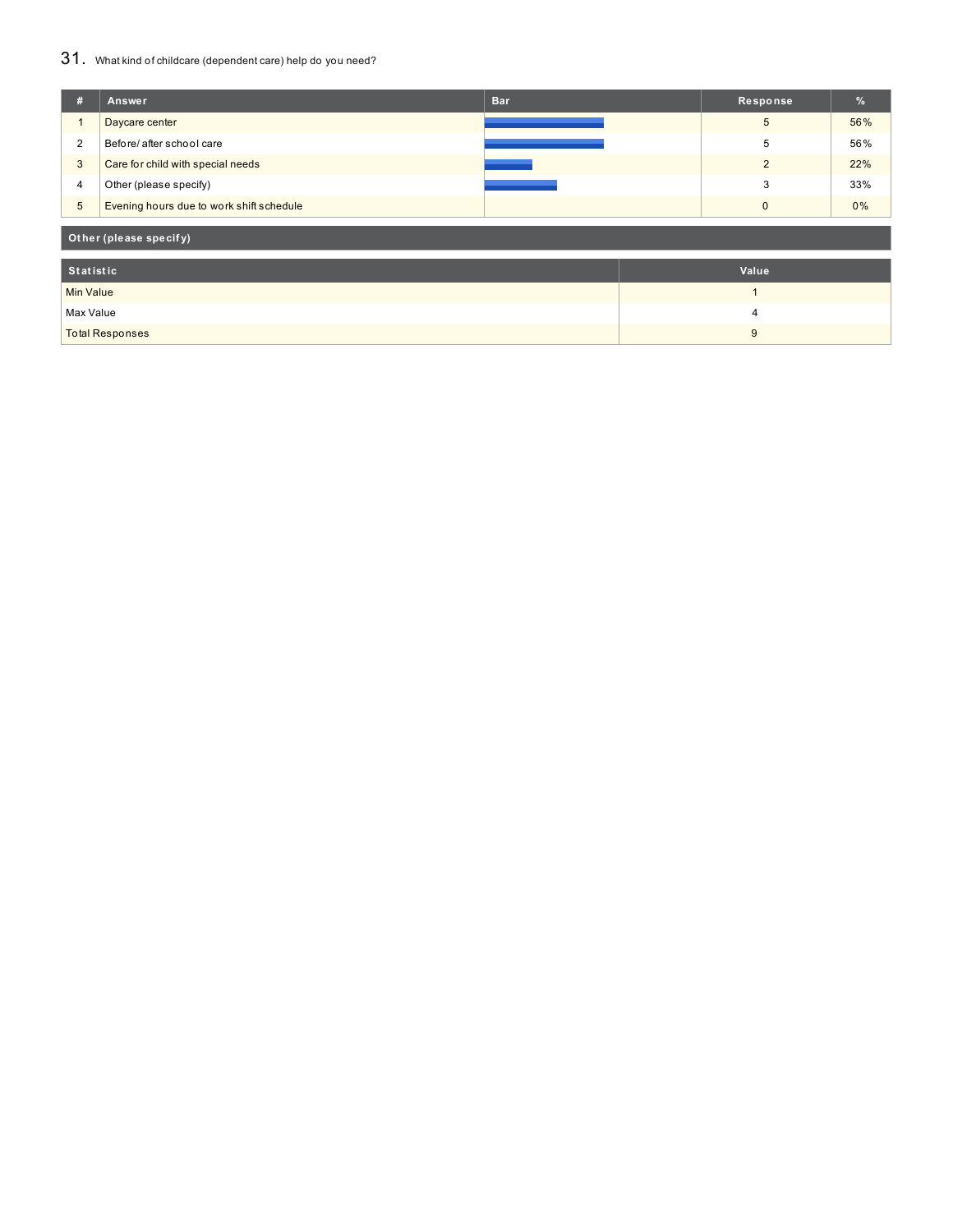# $32_\cdot\,$  Have you ever lost a job because you didn't have dependable child or<br>dependent care?

| $\#$                      | Answer | <b>Bar</b> | Response       | %   |
|---------------------------|--------|------------|----------------|-----|
| $\mathbf{1}$              | Yes    |            | 14             | 23% |
| $\overline{2}$            | No     |            | 47             | 77% |
|                           | Total  |            | 61             |     |
| Statistic                 |        |            | Value          |     |
| <b>Min Value</b>          |        |            | $\overline{1}$ |     |
| Max Value                 |        |            | $\overline{2}$ |     |
| Mean                      |        |            | 1.77           |     |
| Variance                  |        |            | 0.18           |     |
| <b>Standard Deviation</b> |        |            | 0.42           |     |
| <b>Total Responses</b>    |        |            | 61             |     |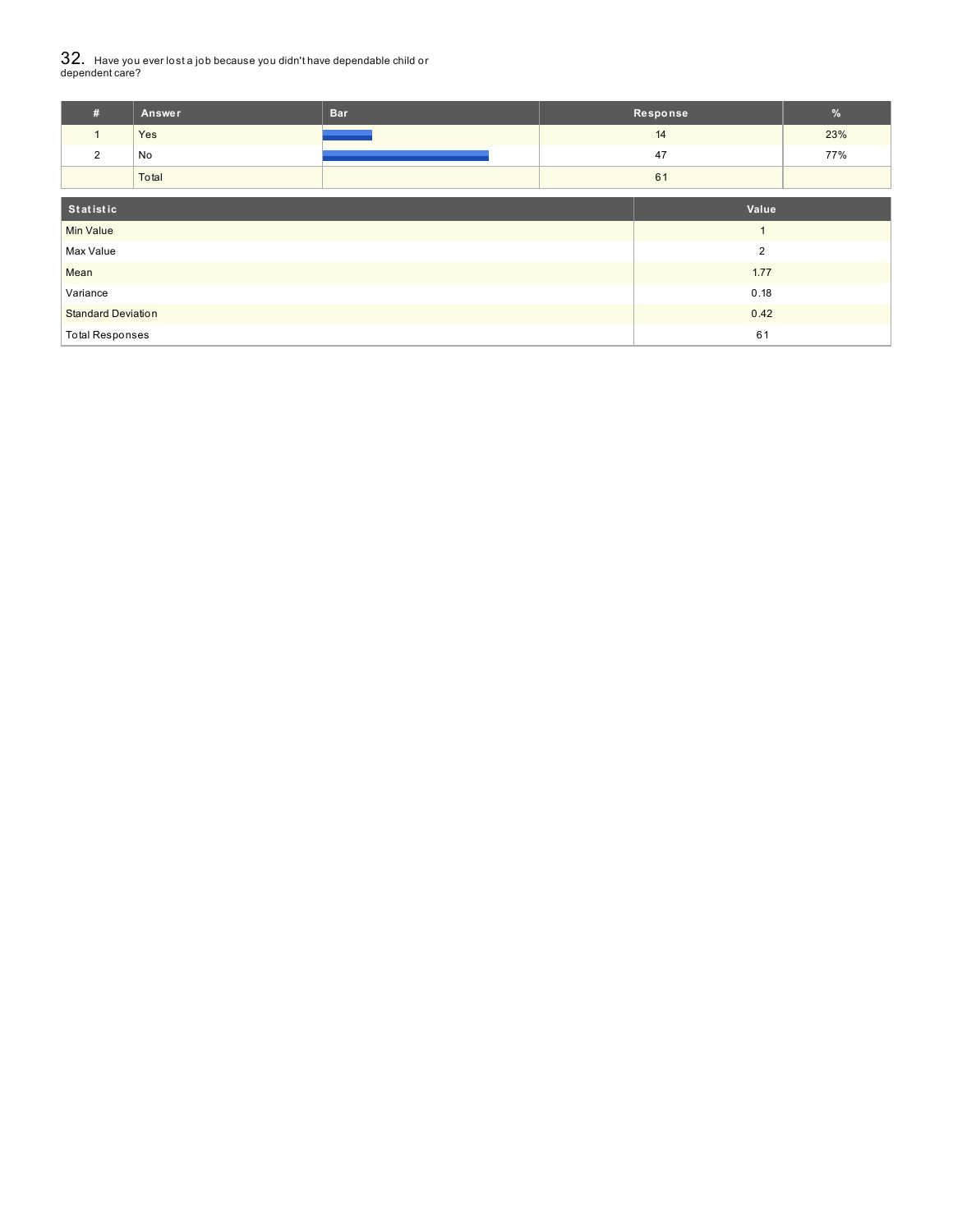$33_\cdot$  Are you caring for adult children or adult dependents including seniors?<br>(Due to mental or physical disability)

|   | Answer        | <b>Bar</b> | Response | $\overline{a}$<br>Yo. |
|---|---------------|------------|----------|-----------------------|
|   | Yes (Specify) |            |          | 18%                   |
| - | No            |            | 79       | 82%                   |
|   | Total         |            | 96       |                       |

| Yes (Specify)                                                                         |                |
|---------------------------------------------------------------------------------------|----------------|
| adult daughter, 18 years old, she has ADHD and has a learning disability              |                |
| Mother                                                                                |                |
| mental disability                                                                     |                |
| My husband who has bipolar and rheumatoid arthritis                                   |                |
| Mom                                                                                   |                |
| friend with disability                                                                |                |
| a child with Autism mental retardation and soon to be brother with mental retardation |                |
| father figure                                                                         |                |
| mother                                                                                |                |
| My mom-she's 83                                                                       |                |
| Help mom to bathroom and with cleaning                                                |                |
| grandson and husband                                                                  |                |
| College-aged child                                                                    |                |
| takes care of husband                                                                 |                |
| <b>Statistic</b>                                                                      | Value          |
| <b>Min Value</b>                                                                      | $\mathbf{1}$   |
| Max Value                                                                             | $\overline{2}$ |
| Mean                                                                                  | 1.82           |
| Variance                                                                              | 0.15           |
| <b>Standard Deviation</b>                                                             | 0.38           |
| <b>Total Responses</b>                                                                | 96             |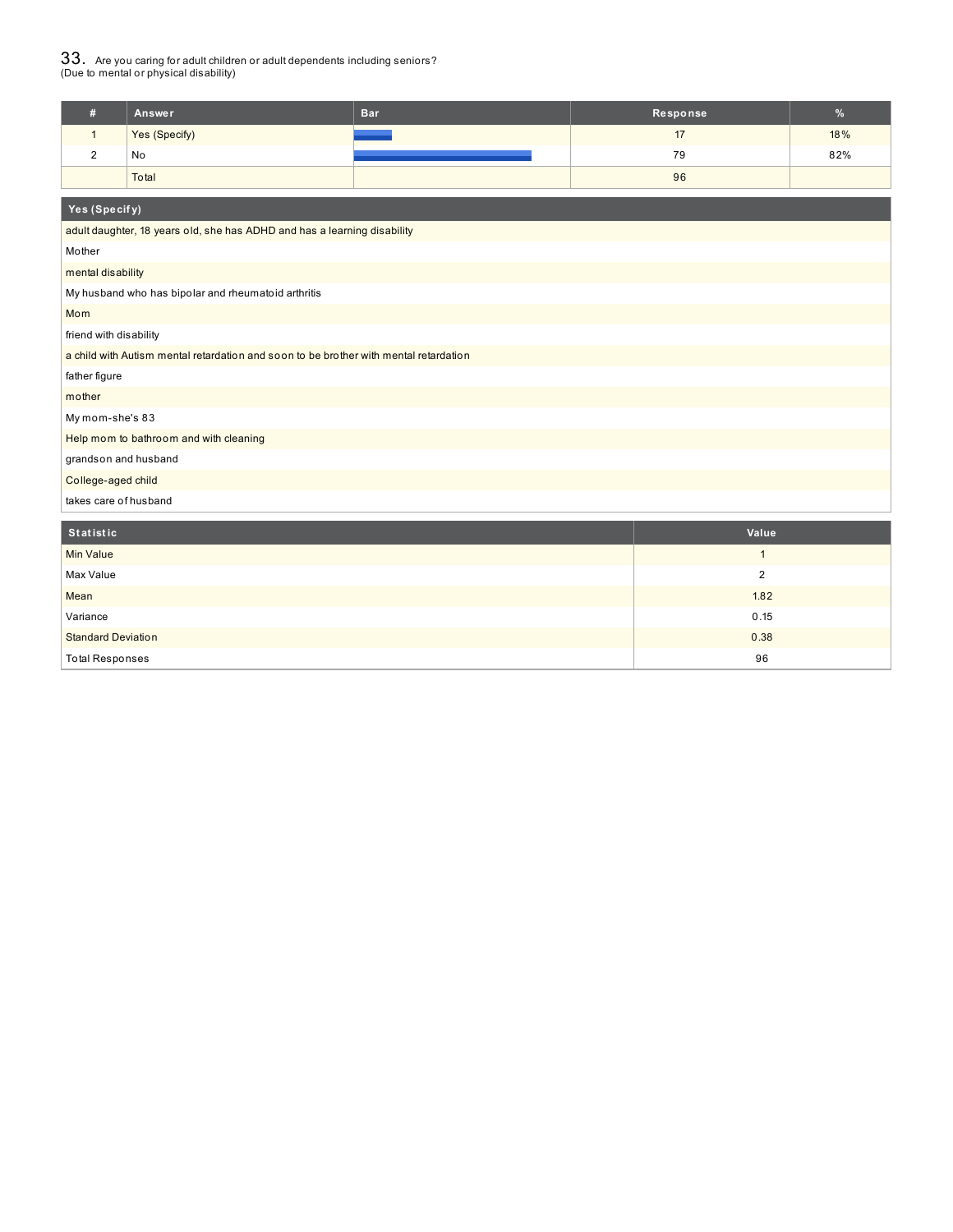${\bf 34}$  . Who provides care for the adult children or adult dependents? (Check all<br>that apply)

| #               | Answer                           | <b>Bar</b> | Response     | %     |
|-----------------|----------------------------------|------------|--------------|-------|
|                 | Self                             |            | 14           | 82%   |
| $\overline{2}$  | Friends                          |            | $\mathbf 0$  | 0%    |
| 3               | Family                           |            | 5            | 29%   |
| 4               | Church                           |            |              | 6%    |
| $5\phantom{.0}$ | Daycare                          |            | $\mathbf{0}$ | 0%    |
| 6               | Have to leave elder/senior alone |            |              | 6%    |
| 8               | Other                            |            | 6            | 35%   |
| 9               | Able to stay home alone          |            | 0            | $0\%$ |

| Other                  |       |
|------------------------|-------|
| Statistic              | Value |
| Min Value              |       |
| Max Value              |       |
| <b>Total Responses</b> | 17    |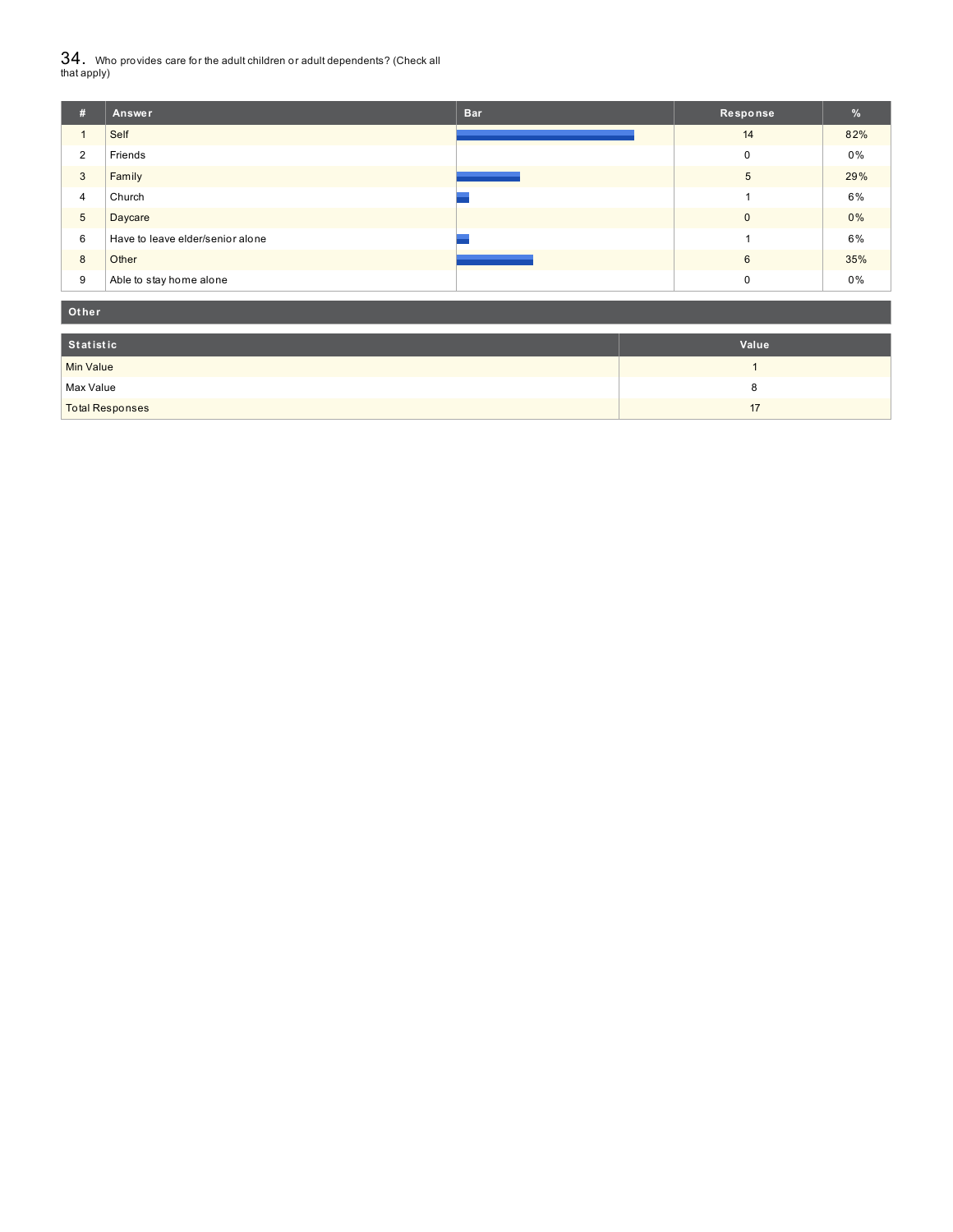## 35. How many people live where you stay?

| #              | <b>Answer</b>          | <b>Bar</b> | Response       | %     |
|----------------|------------------------|------------|----------------|-------|
| $\mathbf{1}$   | $\overline{1}$         |            | 18             | 18%   |
| $\overline{2}$ | $\overline{2}$         |            | 24             | 24%   |
| 3              | 3                      |            | 19             | 19%   |
| $\overline{4}$ | $\overline{4}$         |            | 11             | 11%   |
| $\overline{5}$ | 5                      |            | 10             | 10%   |
| 6              | 6                      |            | 10             | 10%   |
| $\overline{7}$ | $\overline{7}$         |            | $\overline{2}$ | 2%    |
| 8              | 8                      |            | $\mathbf 0$    | $0\%$ |
| 9              | 9                      |            | $\overline{1}$ | $1\%$ |
| 10             | 10                     |            | $\overline{1}$ | 1%    |
| 11             | Other (please specify) |            | $\overline{2}$ | 2%    |
|                | Total                  |            | 98             |       |

## **Ot her (please specif y)**

11

#### Live at Salvation Army

| Statistic                 | Value |
|---------------------------|-------|
| <b>Min Value</b>          |       |
| Max Value                 | 11    |
| Mean                      | 3.39  |
| Variance                  | 4.82  |
| <b>Standard Deviation</b> | 2.19  |
| <b>Total Responses</b>    | 98    |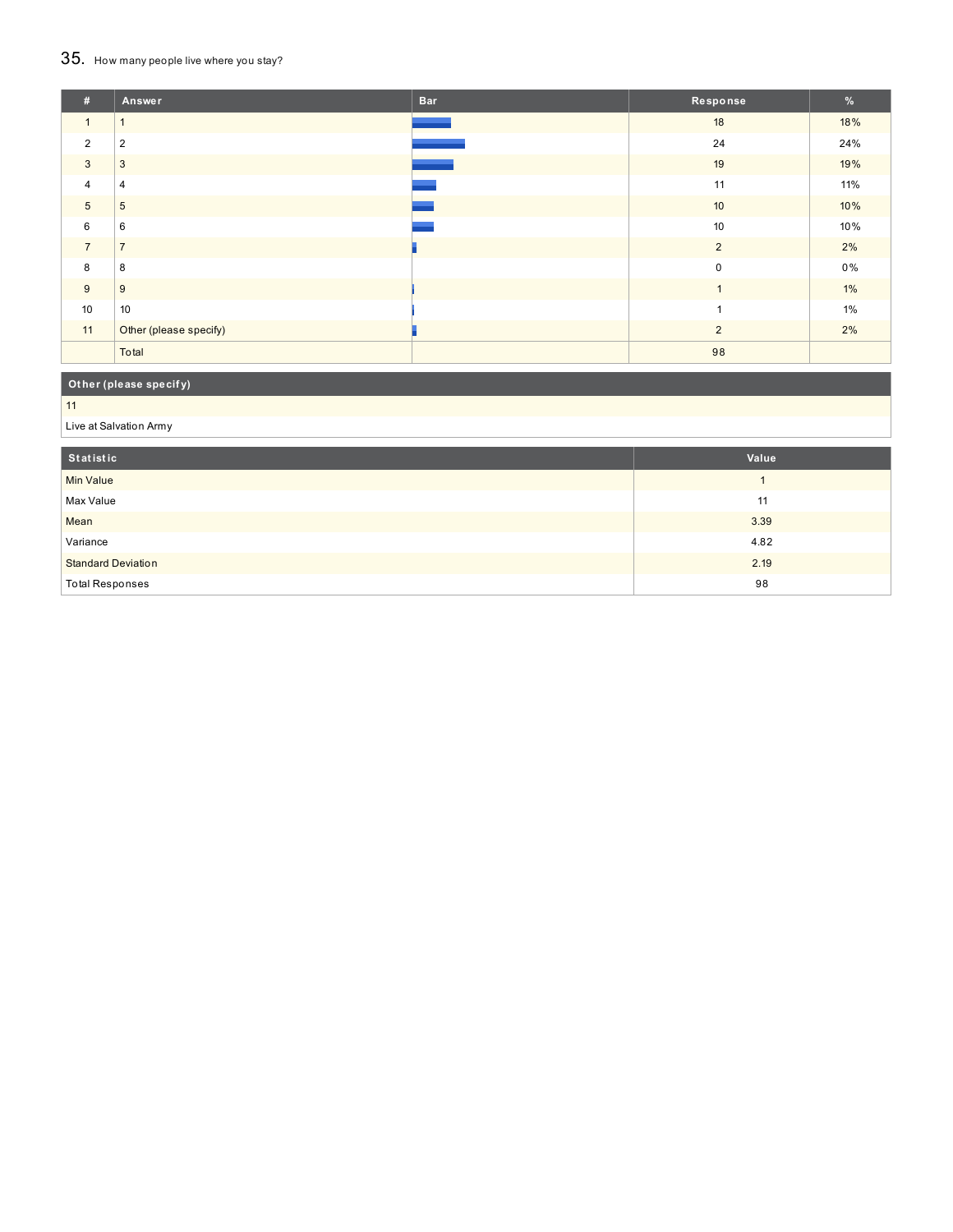# $36_\cdot$  is your household income more or less than [state response amount that<br>matches the number of people in the household from above]

| #              | Question                                       | <b>MORE than</b> | <b>LESS than</b> | <b>Total Responses</b> | Mean |
|----------------|------------------------------------------------|------------------|------------------|------------------------|------|
|                | Family of 1- \$11,490                          | $\overline{2}$   | 24               | 26                     | 1.92 |
| $\overline{2}$ | Family of 2- \$15,510                          | 3                | 19               | 22                     | 1.86 |
| 3              | Family of 3- \$19,530                          | 5                | 12               | 17                     | 1.71 |
| 4              | Family of 4-\$23,550                           | 3                | 5                | 8                      | 1.63 |
| 5              | Family of 5-\$27,570                           |                  | 8                | 9                      | 1.89 |
| 6              | Family of 6-\$31,590                           | $\Omega$         | 10               | 10                     | 2.00 |
| $\overline{7}$ | Family of 7-\$35,610                           | $\mathbf{0}$     | 2                | $\overline{2}$         | 2.00 |
| 8              | Family of 8-\$39,630                           | $\mathbf 0$      | $\mathbf 0$      | $\Omega$               | 0.00 |
| 9              | Family of 9-\$43,650                           |                  | $\mathbf{0}$     |                        | 1.00 |
| 10             | Family of 10-\$47,670                          | $\mathbf 0$      | $\mathbf 0$      | $\Omega$               | 0.00 |
| 11             | For each additional Family member add: \$4,020 | $\Omega$         |                  |                        | 2.00 |

#### **For each addit ional Family member add: \$4,020**

\$51,690

| <b>Statistic</b>      | Family<br>$of 1-$<br>\$11,490 | Family<br>of $2-$<br>\$15,510 | Family<br>$of 3-$<br>\$19,530 | Family<br>of $4-$<br>\$23,550 | Family<br>of $5-$<br>\$27,570 | Family<br>of $6-$<br>\$31,590 | Family<br>of $7 -$<br>\$35,610 | Family<br>$of 8-$<br>\$39,630 | Family<br>$of 9-$<br>\$43,650 | Family of<br>$10 -$<br>\$47,670 | For each additional<br>Family member add:<br>\$4,020 |
|-----------------------|-------------------------------|-------------------------------|-------------------------------|-------------------------------|-------------------------------|-------------------------------|--------------------------------|-------------------------------|-------------------------------|---------------------------------|------------------------------------------------------|
| <b>Min Value</b>      | $\mathbf{1}$                  |                               |                               |                               |                               | 2                             | $\overline{2}$                 | -                             |                               | $\overline{\phantom{a}}$        | 2                                                    |
| Max Value             | 2                             | 2                             | 2                             | $\overline{2}$                | 2                             | $\overline{2}$                | 2                              |                               |                               | $\overline{\phantom{a}}$        | 2                                                    |
| Mean                  | 1.92                          | 1.86                          | 1.71                          | 1.63                          | 1.89                          | 2.00                          | 2.00                           | 0.00                          | 1.00                          | 0.00                            | 2.00                                                 |
| Variance              | 0.07                          | 0.12                          | 0.22                          | 0.27                          | 0.11                          | 0.00                          | 0.00                           | 0.00                          | 0.00                          | 0.00                            | 0.00                                                 |
| Standard<br>Deviation | 0.27                          | 0.35                          | 0.47                          | 0.52                          | 0.33                          | 0.00                          | 0.00                           | 0.00                          | 0.00                          | 0.00                            | 0.00                                                 |
| Total<br>Responses    | 26                            | 22                            | 17                            | 8                             | 9                             | 10                            | 2                              | $\Omega$                      |                               | 0                               |                                                      |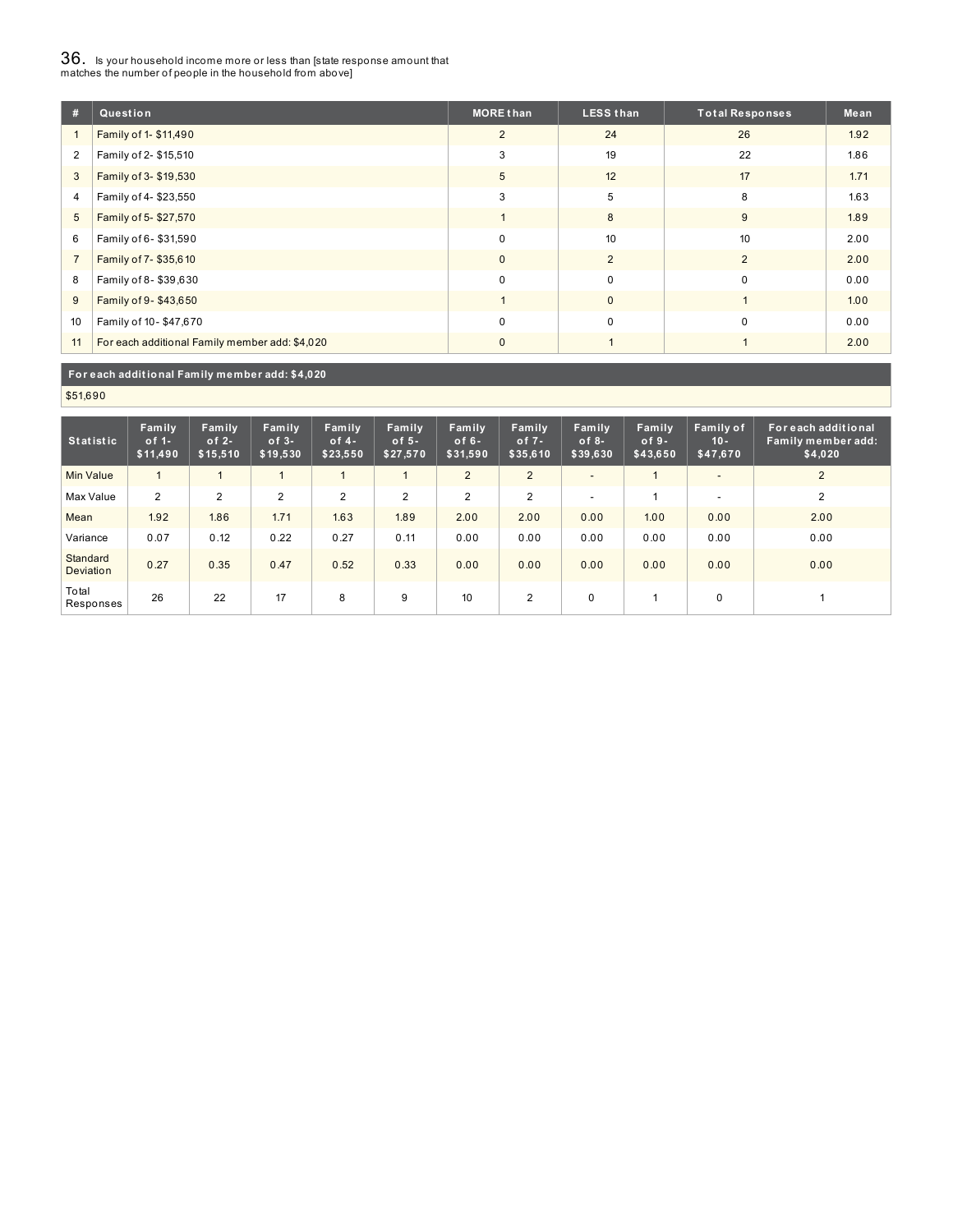$37_\cdot$  Which of these monthly bills do you pay? (Read list and check all that apply)

| #               | Answer              | <b>Bar</b> | Response                | $\%$ |
|-----------------|---------------------|------------|-------------------------|------|
| $\mathbf{1}$    | Cable/Satellite TV  |            | 34                      | 35%  |
| $\overline{2}$  | Car/Transportation  |            | 33                      | 34%  |
| $\mathbf{3}$    | <b>Child Care</b>   |            | $5\overline{)}$         | 5%   |
| 4               | Child Support       |            | $\overline{7}$          | 7%   |
| $5\overline{)}$ | <b>Credit Cards</b> |            | 13                      | 13%  |
| 6               | Food                |            | 75                      | 77%  |
| $\overline{7}$  | Gasoline            |            | 59                      | 60%  |
| 8               | Insurance           |            | 49                      | 50%  |
| 9               | Internet            |            | 20                      | 20%  |
| 10              | Loans               |            | 21                      | 21%  |
| 11              | Loans- Payday       |            | $\overline{2}$          | 2%   |
| 12              | Loans-School        |            | $\overline{4}$          | 4%   |
| 13              | Medical             |            | 24                      | 24%  |
| 14              | Mortgage            |            | $\overline{7}$          | 7%   |
| 15              | Phone-cell          |            | 58                      | 59%  |
| 16              | Phone-house         |            | 25                      | 26%  |
| 17              | Rent                |            | 57                      | 58%  |
| 18              | Utilities           |            | 64                      | 65%  |
| 19              | other               |            | $6\phantom{.}6$         | 6%   |
| 20              | None                |            | $\mathsf{O}\phantom{0}$ | 0%   |

| other                  |       |
|------------------------|-------|
| Statistic              | Value |
| Min Value              |       |
| Max Value              | 19    |
| <b>Total Responses</b> | 98    |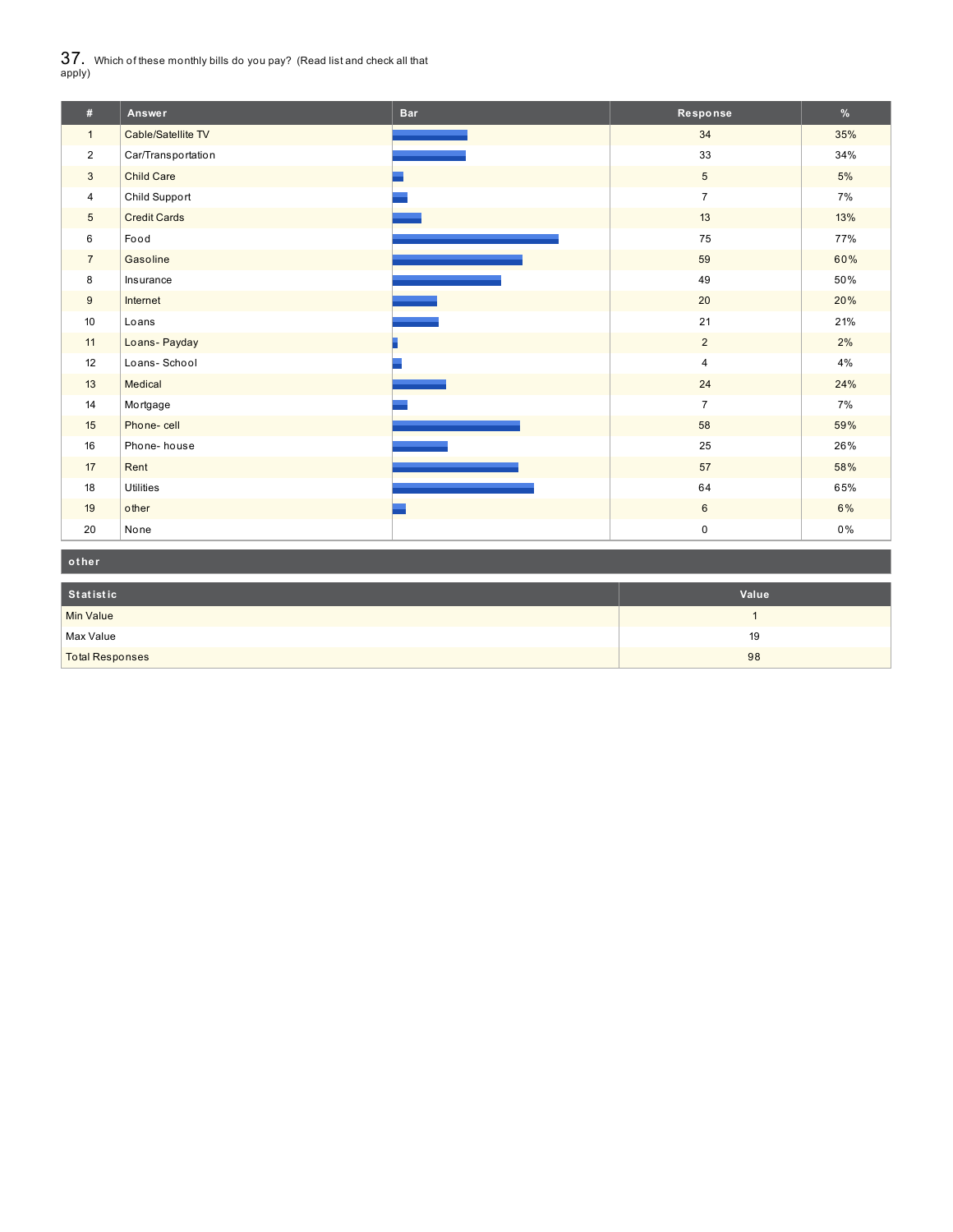38. <sup>I</sup> am going to read you <sup>a</sup> list of sources from which you might be getting income? Please tell me which ones you do receive income from. (Mark all that apply)

| #               | Answer                                         | <b>Bar</b> | Response    | %   |
|-----------------|------------------------------------------------|------------|-------------|-----|
| $\overline{1}$  | Child support                                  |            | 8           | 11% |
| $\overline{2}$  | Employer wages                                 |            | 21          | 28% |
| 3               | Family/Friends                                 |            | 15          | 20% |
| 4               | Kindness of strangers                          |            | 11          | 15% |
| $5\phantom{.0}$ | NO INCOME                                      |            | 6           | 8%  |
| 6               | Other (please specify)                         |            | 18          | 24% |
| $\overline{7}$  | Pension/Retirement                             |            | 2           | 3%  |
| 8               | SS                                             |            | 3           | 4%  |
| 9               | <b>SSI/SSDI</b>                                |            | 2           | 3%  |
| 10              | Student grants/loans                           |            | 1           | 1%  |
| 11              | TANF (Temporary assistance for needy families) |            | 3           | 4%  |
| 12              | Unemployment benefits                          |            | $\mathbf 0$ | 0%  |
| 13              | <b>VA</b> benefits                             |            | 8           | 11% |
|                 |                                                |            |             |     |

## **Ot her (please specif y)**

| Statistic              | Value |
|------------------------|-------|
| Min Value              |       |
| Max Value              | 13    |
| <b>Total Responses</b> | 74    |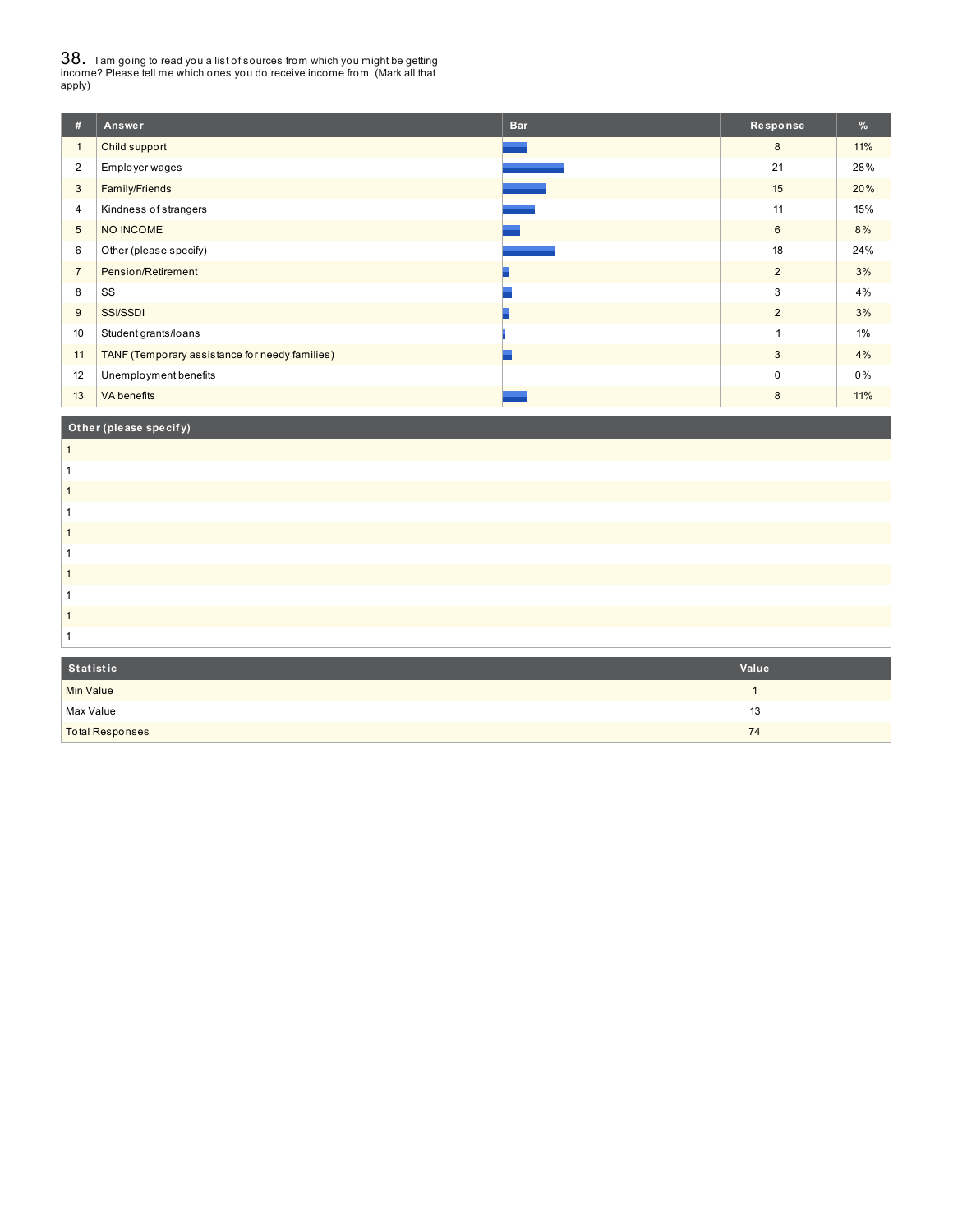# $39_\cdot$  Tell me if you or a household member receive any of these types of<br>assistance? (Read list and mark all that apply)

| #              | <b>Bar</b><br>Answer                                   | Response       | %    |
|----------------|--------------------------------------------------------|----------------|------|
| $\mathbf{1}$   | <b>CHIPS- Children's Medicaid</b>                      | 21             | 21%  |
| $\overline{2}$ | Department of Family and Protective Services (DFPS)    | 5              | 5%   |
| 3              | Dept. of Assistive and Rehabilitative Services (DARS)  | $\overline{7}$ | 7%   |
| 4              | Dept. of State Health Services (DSHS)                  | 8              | 8%   |
| 5              | Housing Voucher (Section 8)                            | $\overline{7}$ | 7%   |
| 6              | Medicaid                                               | 98             | 100% |
| $\overline{7}$ | Medicare                                               | 35             | 36%  |
| 8              | SNAP (Food stamps)                                     | 69             | 70%  |
| 9              | TANF- Temporary Assistance for Needy Families          | $\overline{2}$ | 2%   |
| 10             | Texas Workforce Commission                             | 8              | 8%   |
| 11             | WIC- Woman, infants, and children nutrition assistance | 16             | 16%  |
| 12             | Women's Health Services                                | 6              | 6%   |
| 13             | <b>NONE</b>                                            | 3              | 3%   |
| 14             | Other                                                  | 12             | 12%  |
| 15             | Area Agency on Aging                                   | 5              | 5%   |
| 16             | Department of Aging and Disability Services (DADS)     | $\mathbf 0$    | 0%   |

#### **Ot her**

| Statistic              | Value |
|------------------------|-------|
| <b>Min Value</b>       |       |
| Max Value              | 15    |
| <b>Total Responses</b> | 98    |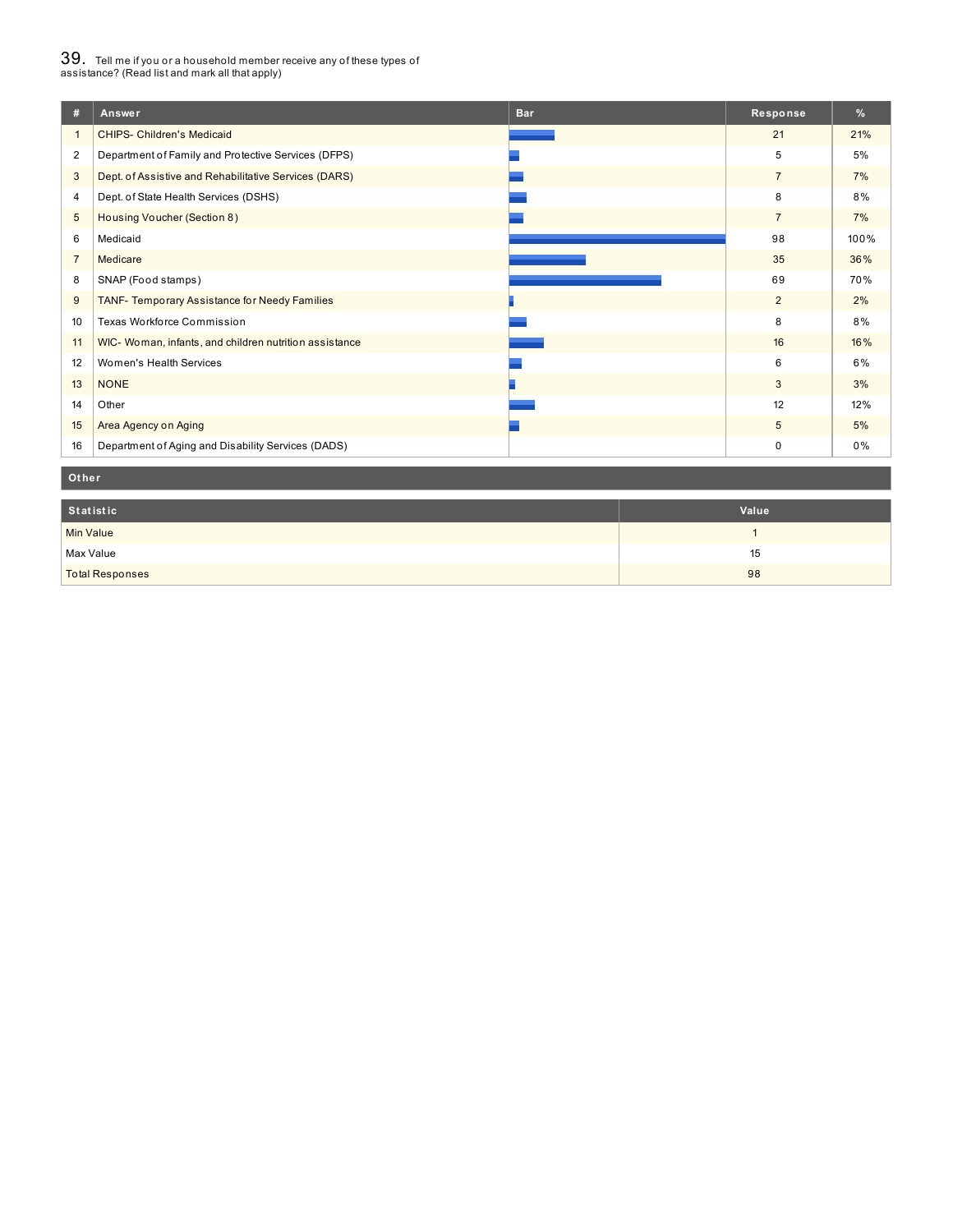### 40. Do you or someone in your household have educational needs?

| #                | Answer                         | <b>Bar</b> | Response     | %   |
|------------------|--------------------------------|------------|--------------|-----|
| $\mathbf{1}$     | Yes, me                        |            | 21           | 22% |
| $\overline{2}$   | Yes, a household member        |            | 17           | 18% |
| $\mathbf{3}$     | Yes, a household member and me |            | 10           | 10% |
| 4                | No                             |            | 49           | 51% |
|                  | Total                          |            | 97           |     |
| Statistic        |                                |            | Value        |     |
| <b>Min Value</b> |                                |            | $\mathbf{1}$ |     |
| Max Value        |                                |            | 4            |     |
| Mean             |                                |            | 2.90         |     |
| Variance         |                                |            | 1.55         |     |
|                  | <b>Standard Deviation</b>      |            | 1.25         |     |
|                  | <b>Total Responses</b>         |            | 97           |     |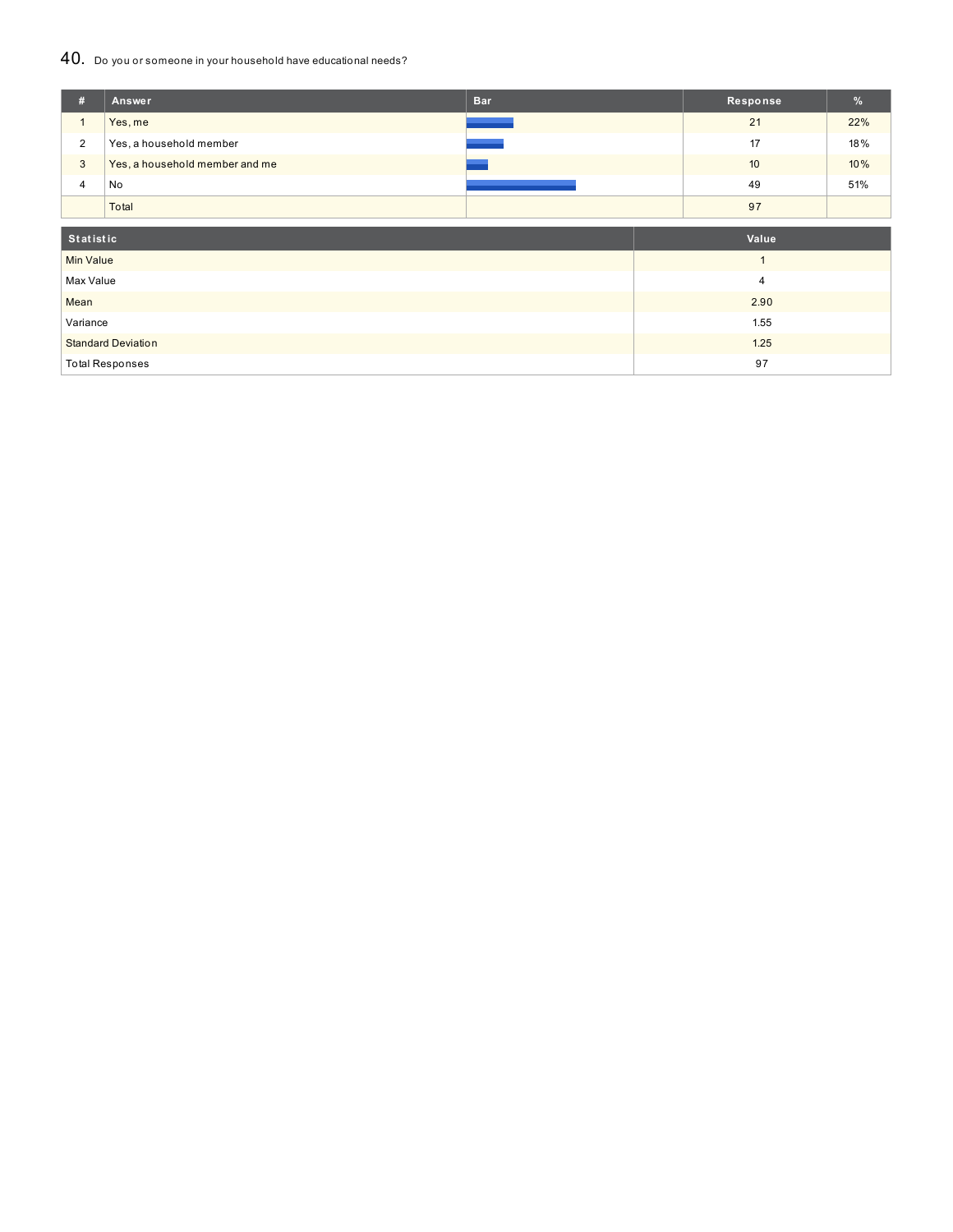# $41_\cdot$  Tell me if you have any of these School/Education related needs. (Read<br>list and check all that apply)

| #              | <b>Bar</b><br>Answer                                  | Response       | %   |
|----------------|-------------------------------------------------------|----------------|-----|
| $\mathbf{1}$   | <b>Adult Basic Education</b>                          | 16             | 33% |
| $\overline{2}$ | Adult Education (i.e. computer classes)               | 12             | 24% |
| 3              | ARD Assistance (Special Education services at school) | 5              | 10% |
| 4              | Child's behavior concern                              | 3              | 6%  |
| 5              | Child's homework/schoolwork concerns                  | $\overline{4}$ | 8%  |
| 6              | Child's school attendance concerns                    | 3              | 6%  |
| $\overline{7}$ | Child's standardized exams STARR                      | $\overline{4}$ | 8%  |
| 8              | Money for tuition. (School, College, Trade School)    | 22             | 45% |
| 9              | Difficulty reading (adult)                            | 16             | 33% |
| 10             | Difficulty reading (child)                            | 1              | 2%  |
| 11             | English as a second language                          | $\overline{7}$ | 14% |
| 12             | GED/High School Diploma                               | 23             | 47% |
| 13             | Need clothes for school                               | 16             | 33% |
| 14             | None                                                  | 29             | 59% |
| 15             | Obtaining money for school supplies, books, etc.      | $\overline{7}$ | 14% |
| 17             | Other                                                 | 0              | 0%  |

#### **Ot her**

| Statistic              | Value |
|------------------------|-------|
| <b>Min Value</b>       |       |
| Max Value              | 15    |
| <b>Total Responses</b> | 49    |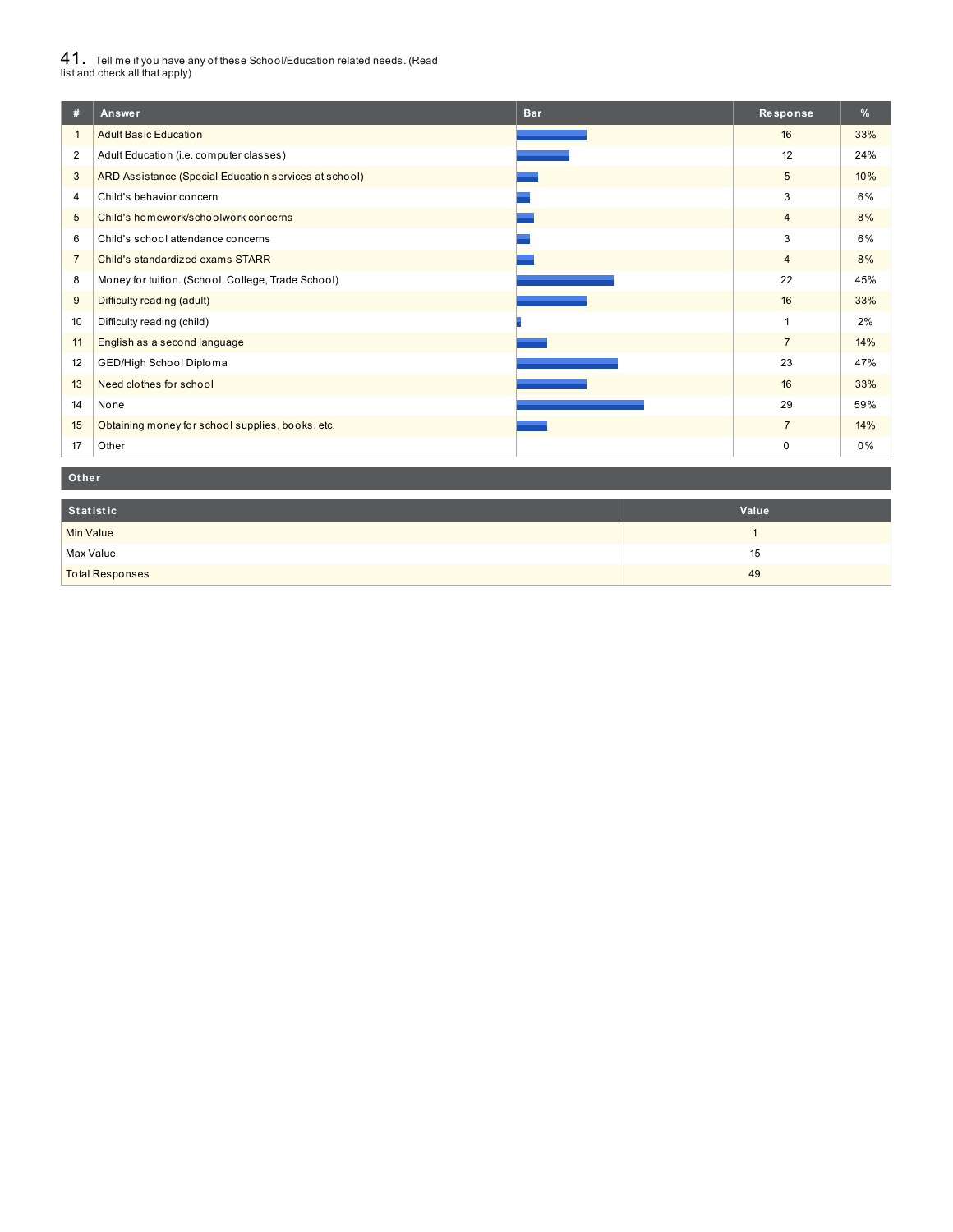42. In the past <sup>24</sup> months has your child had to transfer schools because you moved?

| #                      | Answer                               | <b>Bar</b> |    | Response | $\frac{9}{6}$ |
|------------------------|--------------------------------------|------------|----|----------|---------------|
|                        | Yes                                  |            |    | 9        | 10%           |
| 2                      | No                                   |            |    | 30       | 32%           |
| $\mathbf{3}$           | Not applicable, no school aged child |            |    | 54       | 58%           |
|                        | Total                                |            |    | 93       |               |
| Statistic              |                                      |            |    | Value    |               |
| <b>Min Value</b>       |                                      |            |    |          |               |
| Max Value              |                                      |            |    | 3        |               |
| Mean                   |                                      |            |    | 2.48     |               |
| Variance               |                                      |            |    | 0.45     |               |
|                        | <b>Standard Deviation</b>            |            |    | 0.67     |               |
| <b>Total Responses</b> |                                      |            | 93 |          |               |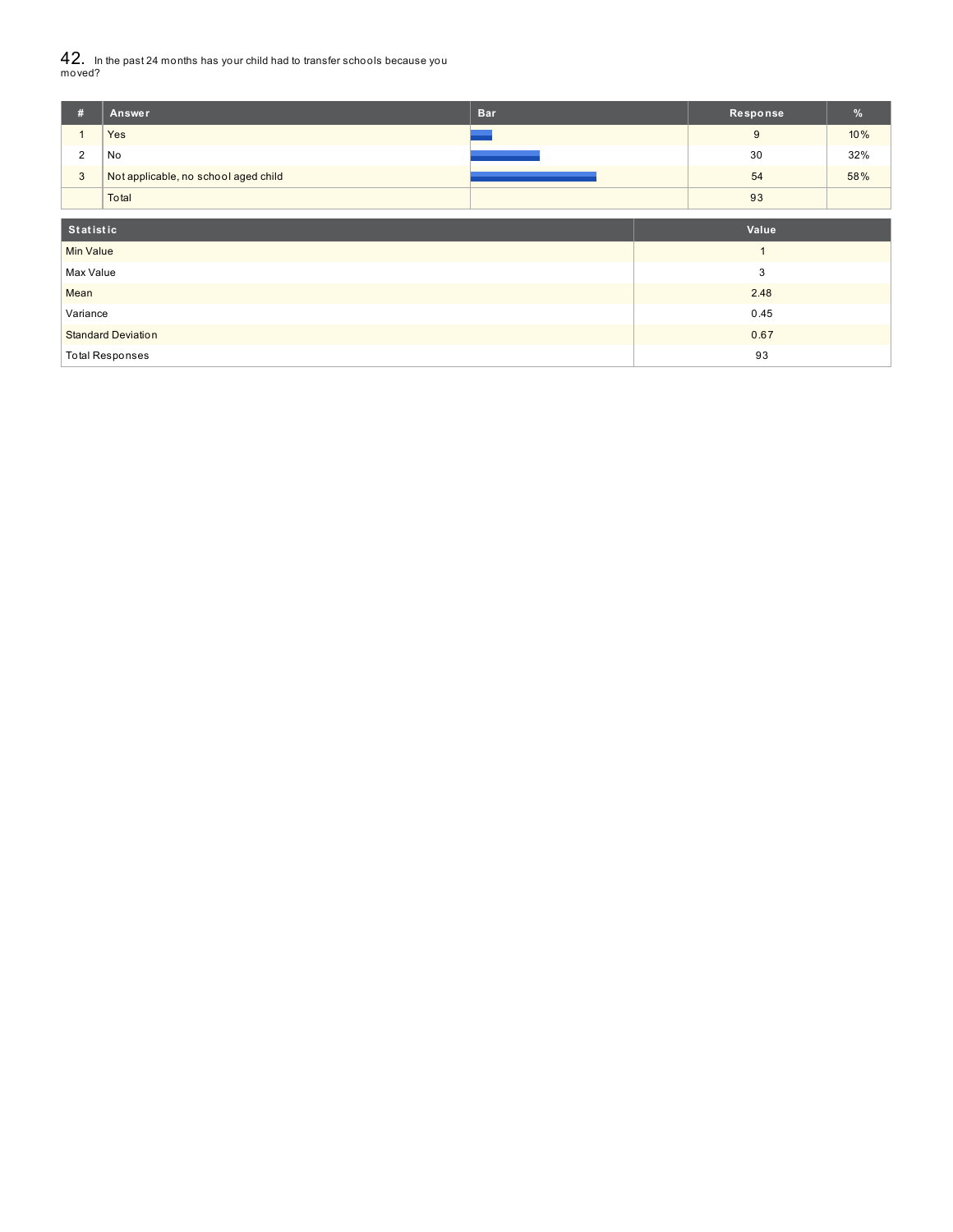#### $43.$  If yes, How many times?

| Text Response          |       |
|------------------------|-------|
|                        |       |
| 4                      |       |
|                        |       |
| $\overline{2}$         |       |
|                        |       |
| $\overline{2}$         |       |
| $\overline{2}$         |       |
|                        |       |
|                        |       |
| Statistic              | Value |
| <b>Total Responses</b> | 9     |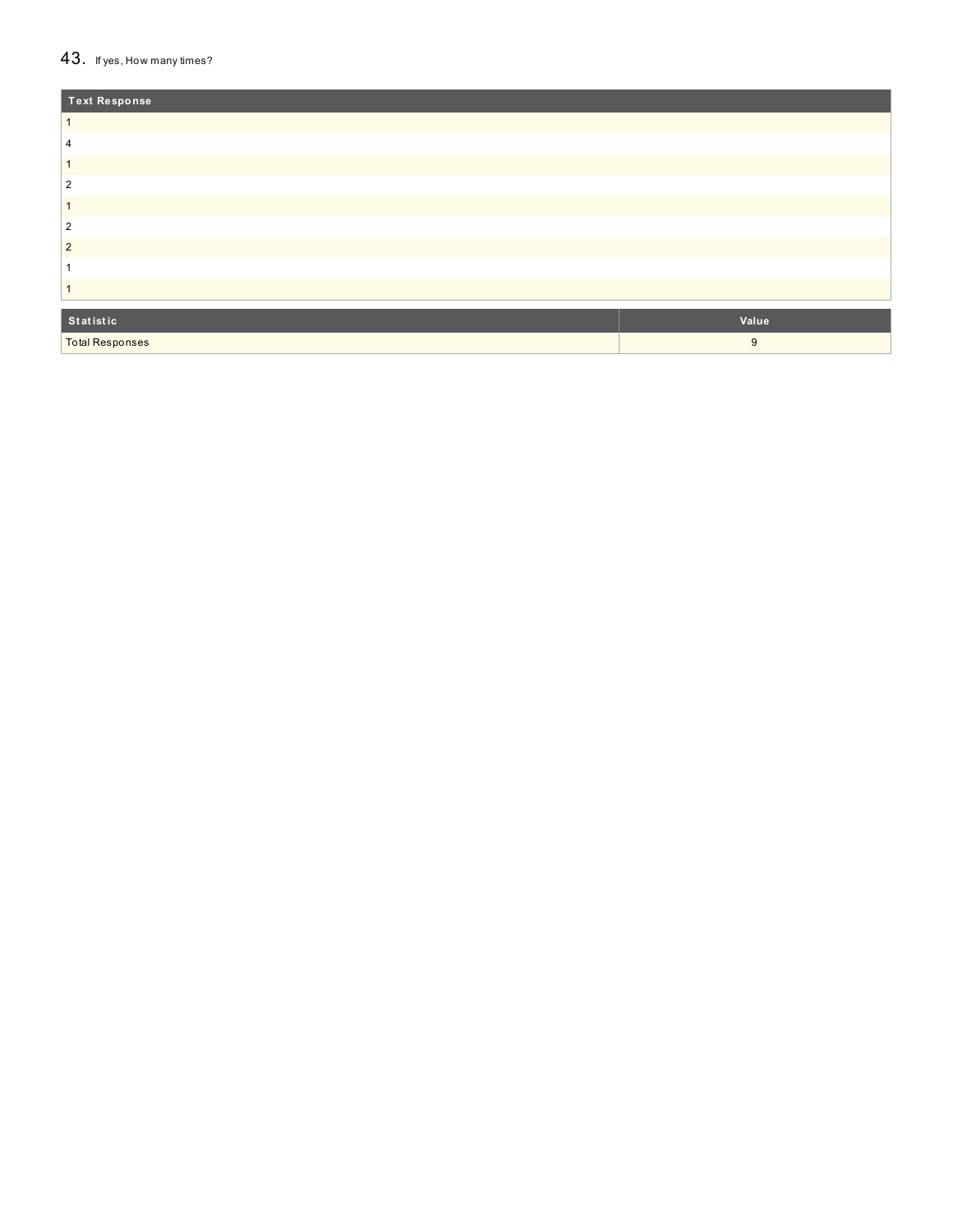# $44_\cdot$  Tell me if you have any of the following housing related needs? (Read list<br>and mark all that apply)

| #              | Answer                               | <b>Bar</b> | Response         | %   |
|----------------|--------------------------------------|------------|------------------|-----|
| $\mathbf{1}$   | Home not safe-structure              |            | 12               | 15% |
| $\overline{2}$ | Housing not affordable               |            | 23               | 29% |
| 3              | furniture or household goods         |            | 38               | 48% |
| $\overline{4}$ | handicap access or modification      |            | 13               | 16% |
| 5              | mortgage or rent assistance          |            | 32               | 41% |
| 6              | other medical related accommodations |            | 12               | 15% |
| $\overline{7}$ | pet friendly environment             |            | 19               | 24% |
| 8              | repairs                              |            | 28               | 35% |
| 9              | utility assistance                   |            | 48               | 61% |
| 10             | Neighborhood not safe                |            | 12               | 15% |
| 11             | <b>NONE</b>                          |            | 10 <sup>10</sup> | 13% |
| 12             | Other (Please specify)               |            | $\mathbf 0$      | 0%  |

### **Ot her (Please specif y)**

| Statistic              | Value |
|------------------------|-------|
| <b>Min Value</b>       |       |
| Max Value              | . .   |
| <b>Total Responses</b> | 79    |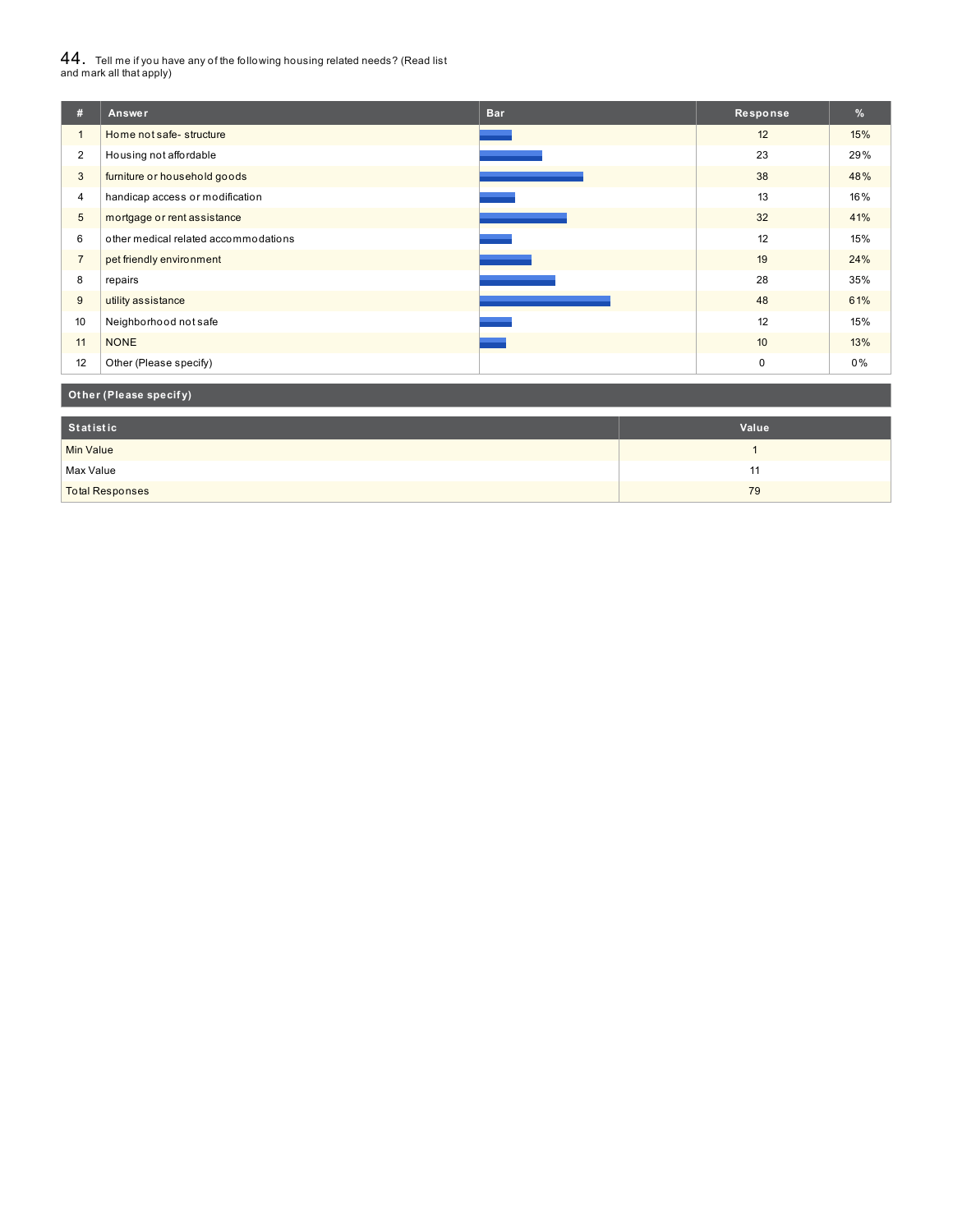$45_\cdot$  Tell me if you need any of the following transportation related help? (Mark<br>all that apply)

| #                                             | Answer                                        | <b>Bar</b> | Response | $\frac{9}{6}$ |
|-----------------------------------------------|-----------------------------------------------|------------|----------|---------------|
| $\mathbf{1}$                                  | car/truck                                     |            | 44       | 46%           |
| $\overline{2}$                                | bus tickets (\$ for bus)                      |            | 26       | 27%           |
| 3                                             | child safety seat(s)                          |            | 8        | 8%            |
| 4                                             | Driver's License                              |            | 29       | 30%           |
| 5                                             | gasoline                                      |            | 56       | 58%           |
| 6                                             | information about bus routes/services         |            | 16       | 17%           |
| $\overline{7}$                                | Insurance                                     |            | 35       | 36%           |
| 8                                             | auto repairs                                  |            | 32       | 33%           |
| 9                                             | vehicle inspection                            |            | 24       | 25%           |
| 14                                            | Transportation for someone with disability    |            | 13       | 14%           |
| 10                                            | vehicle registration                          |            | 21       | 22%           |
| 12                                            | Other that I did not mention (please specify) |            | 3        | 3%            |
| 11                                            | <b>NONE</b>                                   |            | 12       | 13%           |
| Other that I did not mention (please specify) |                                               |            |          |               |
|                                               | chair carrier for car                         |            |          |               |

Second car needed for home

| Statistic              | Value |
|------------------------|-------|
| <b>Min Value</b>       |       |
| Max Value              | 14    |
| <b>Total Responses</b> | 96    |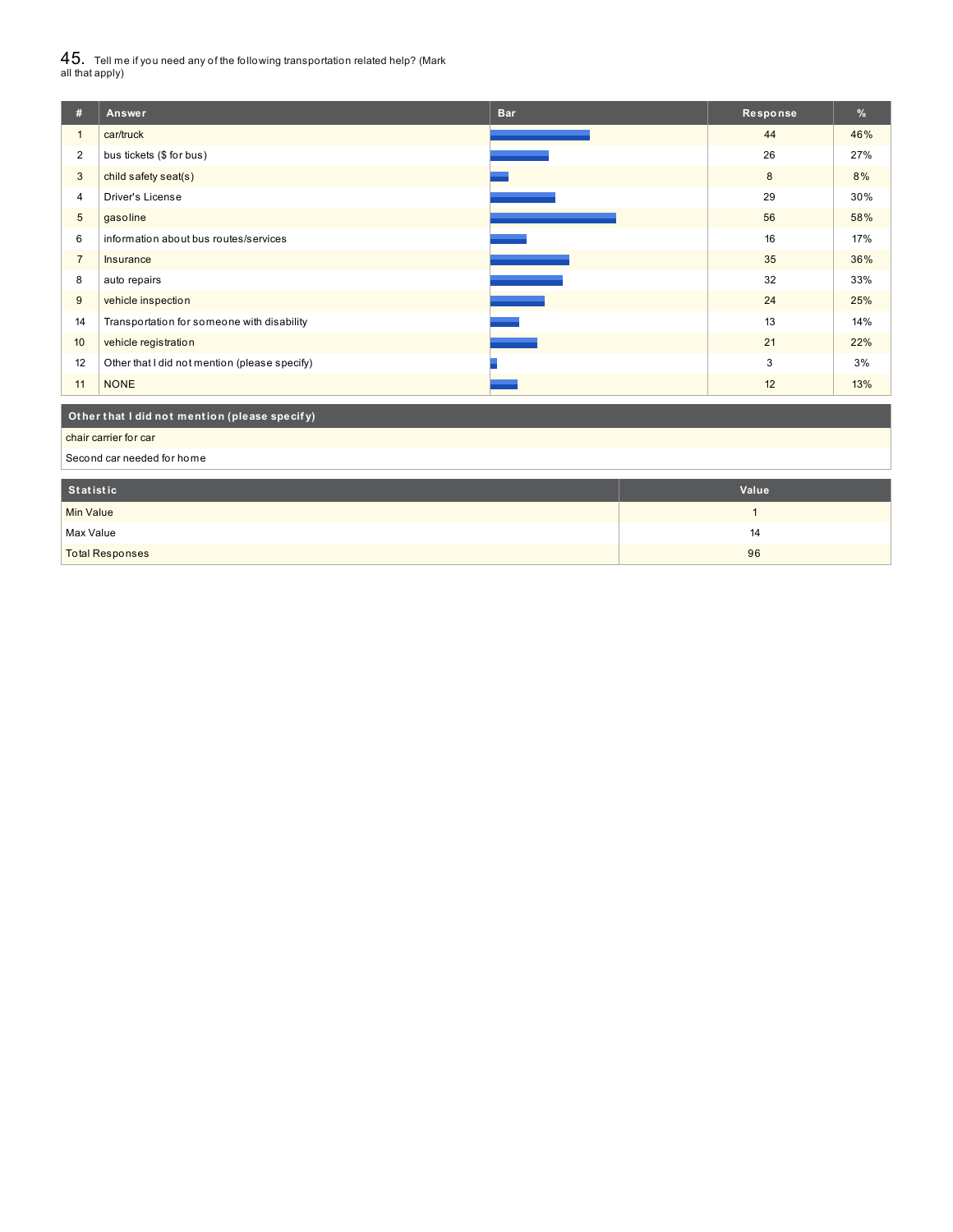# ${\bf 46}_{\cdot}\,$  Have you ever lost a job (or not been able to accept a job offer) because<br>of transportation issues?

| #                         | <b>Answer</b>          | <b>Bar</b> |                | Response |     |
|---------------------------|------------------------|------------|----------------|----------|-----|
| $\mathbf{1}$              | Yes                    |            |                | 32       | 33% |
| 2                         | No                     |            |                | 65       | 67% |
|                           | Total                  |            |                | 97       |     |
| Statistic<br>Value        |                        |            |                |          |     |
| <b>Min Value</b>          |                        |            |                |          |     |
| Max Value                 |                        |            | $\overline{2}$ |          |     |
| Mean                      |                        |            | 1.67           |          |     |
| Variance                  |                        |            | 0.22           |          |     |
| <b>Standard Deviation</b> |                        |            |                | 0.47     |     |
|                           | <b>Total Responses</b> |            |                | 97       |     |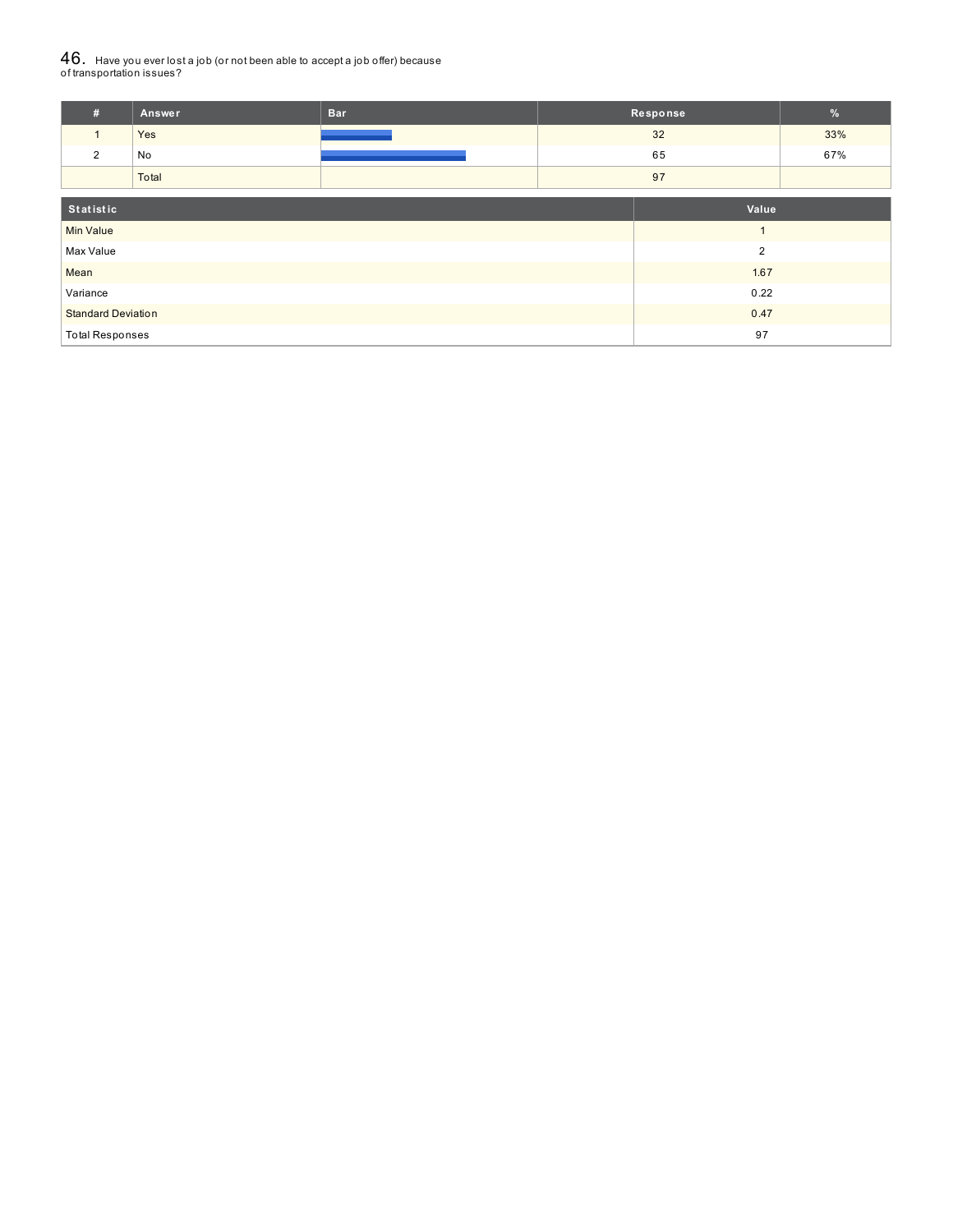$47_\cdot$  Please tell me if you are in need of help with any of these things: (Mark all<br>that apply)

| #              | Answer                                     | <b>Bar</b> | Response        | %     |
|----------------|--------------------------------------------|------------|-----------------|-------|
| $\mathbf{1}$   | Alcohol and drug abuse                     |            | 3               | 3%    |
| $\overline{2}$ | Anger control                              |            | 13              | 14%   |
| 3              | Caregiver support                          |            | 8               | 9%    |
| 4              | Couples communication                      |            | 9               | 10%   |
| 5              | Depression                                 |            | 37              | 39%   |
| 6              | Disability counseling                      |            | 18              | 19%   |
| $\overline{7}$ | Elder abuse                                |            | $\mathbf{1}$    | $1\%$ |
| 8              | Family conflicts                           |            | 19              | 20%   |
| 9              | Making decisions/problem solving           |            | 24              | 26%   |
| 11             | Parenting classes                          |            | $\overline{7}$  | 7%    |
| 12             | Personal problems                          |            | 23              | 24%   |
| 13             | Planning for the future/ Goal setting      |            | 33              | 35%   |
| 14             | Post Traumatic Stress Disorder (PTSD)      |            | 20              | 21%   |
| 15             | Self-esteem                                |            | 21              | 22%   |
| 16             | Spouse or child abuse                      |            | $7\overline{ }$ | 7%    |
| 17             | Thoughts of suicide (in the past 6 months) |            | 8               | 9%    |
| 18             | Trauma                                     |            | 17              | 18%   |
| 19             | Victimization                              |            | 14              | 15%   |
| 20             | other (please specify)                     |            | 3               | 3%    |
| 10             | <b>NONE</b>                                |            | 25              | 27%   |
|                | other (please specify)                     |            |                 |       |

Victim of family violance patient at andrews center

Suspicious about roommate trying to poison or otherwise kill me and also I have thoughts about sex that I cannot stop

Panic attacks (4-5 hours each time)

| Statistic              | Value |
|------------------------|-------|
| <b>Min Value</b>       |       |
| Max Value              | 20    |
| <b>Total Responses</b> | 94    |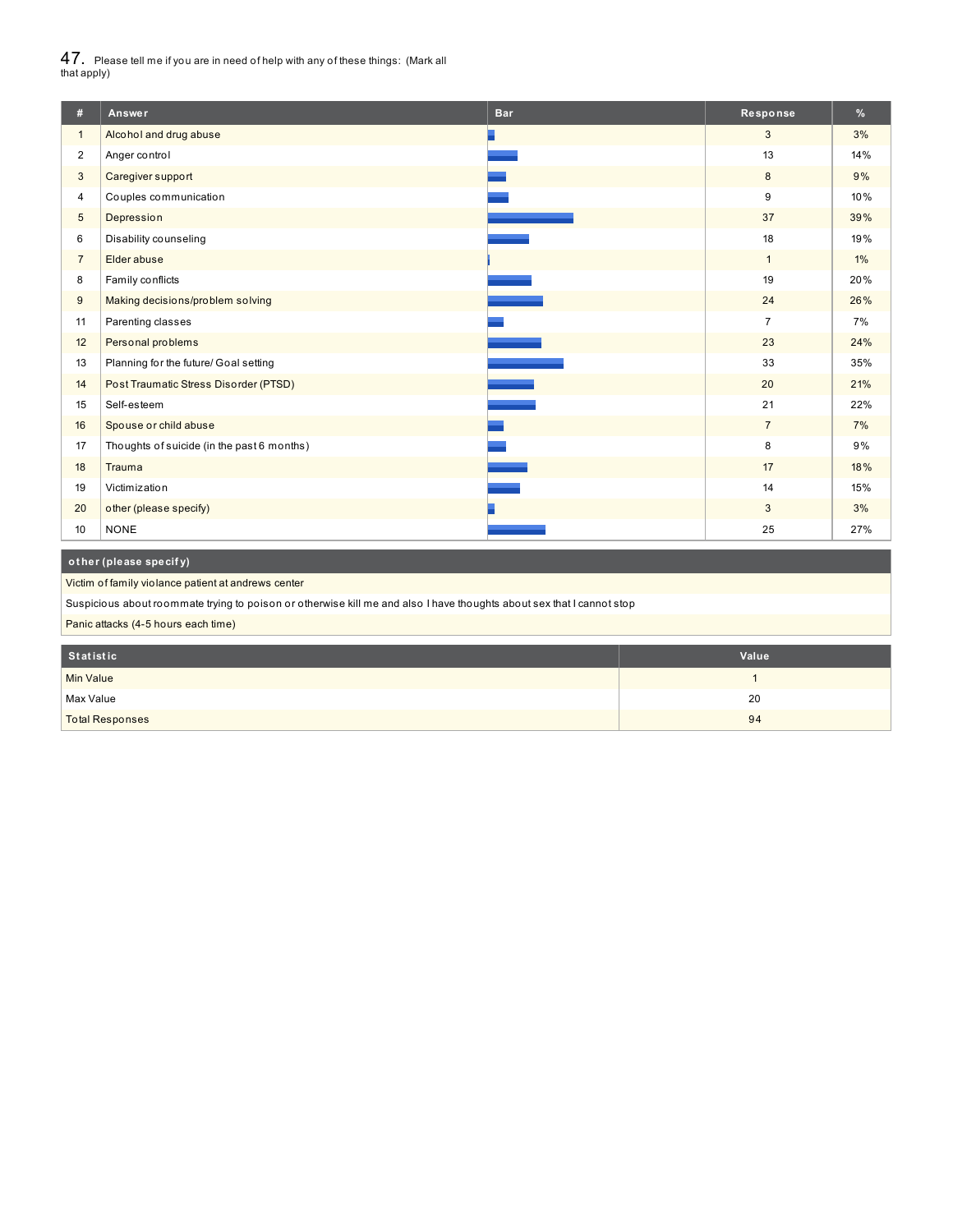## 48. Where do you usually get your food?

| <b>Text Response</b>                                                                                                    |
|-------------------------------------------------------------------------------------------------------------------------|
| supermarket                                                                                                             |
| Walmart, Food Bank                                                                                                      |
| SNAP or buy with cash at grocery store                                                                                  |
| Grocery store or food bank                                                                                              |
| <b>Siper One Foods</b>                                                                                                  |
| walmart                                                                                                                 |
| <b>East Texas Crisis Center Shelter</b>                                                                                 |
| SNAP (food stamps) and PATH                                                                                             |
| Grocery store and PATH                                                                                                  |
| supermarket                                                                                                             |
| <b>ETCC Shelter</b>                                                                                                     |
| Family, PATH, Salvation Army, ETCC Shelter                                                                              |
| food stamps and PATH                                                                                                    |
| food bank in Athens, God's open hands                                                                                   |
| super market                                                                                                            |
| <b>PATH</b>                                                                                                             |
| super one walmart or brookshires                                                                                        |
| PATH                                                                                                                    |
| super 1 and walmart                                                                                                     |
| walmart or super one                                                                                                    |
| salvation army                                                                                                          |
| use food stamps at super 1                                                                                              |
| PATH or super 1                                                                                                         |
| store                                                                                                                   |
| super one                                                                                                               |
| food stamps or helping hands places such as PATH and st. vincent de paul                                                |
| <b>Brookshires</b>                                                                                                      |
| SAMs or Super one                                                                                                       |
| <b>PATH</b>                                                                                                             |
| Andrew's Center (2meals/day mon-thurs) or mother's house but often does not eat there, or brookshires/walmart/super one |
| Walmart                                                                                                                 |
| walmart                                                                                                                 |
|                                                                                                                         |
| Salvation Army, Hunger for Love, area churches, Super One when I have money<br>Super 1                                  |
| Super 1, Walmart                                                                                                        |
| Brookshires and occasionally Walmart                                                                                    |
| grocery store                                                                                                           |
| Grocery Store                                                                                                           |
| from st. paul's, caring kitchen, and First Baptist                                                                      |
| food stamps, in tyler--churches when she is in tyler                                                                    |
| PATH and a church that's right up the street from PATH that I can't remember the name of                                |
| Pantries and Super 1                                                                                                    |
|                                                                                                                         |
| SNAP, Walmart,                                                                                                          |
| Grocery store                                                                                                           |
| <b>Grocery Store</b>                                                                                                    |
| Grocery store brookshires                                                                                               |
| Wal-Mart, Brookshires                                                                                                   |
| super 1 and walmart                                                                                                     |
| food stamps or family                                                                                                   |
| grocery store with food stamps                                                                                          |
| Brookshires, Dollar Store                                                                                               |
| brookshires                                                                                                             |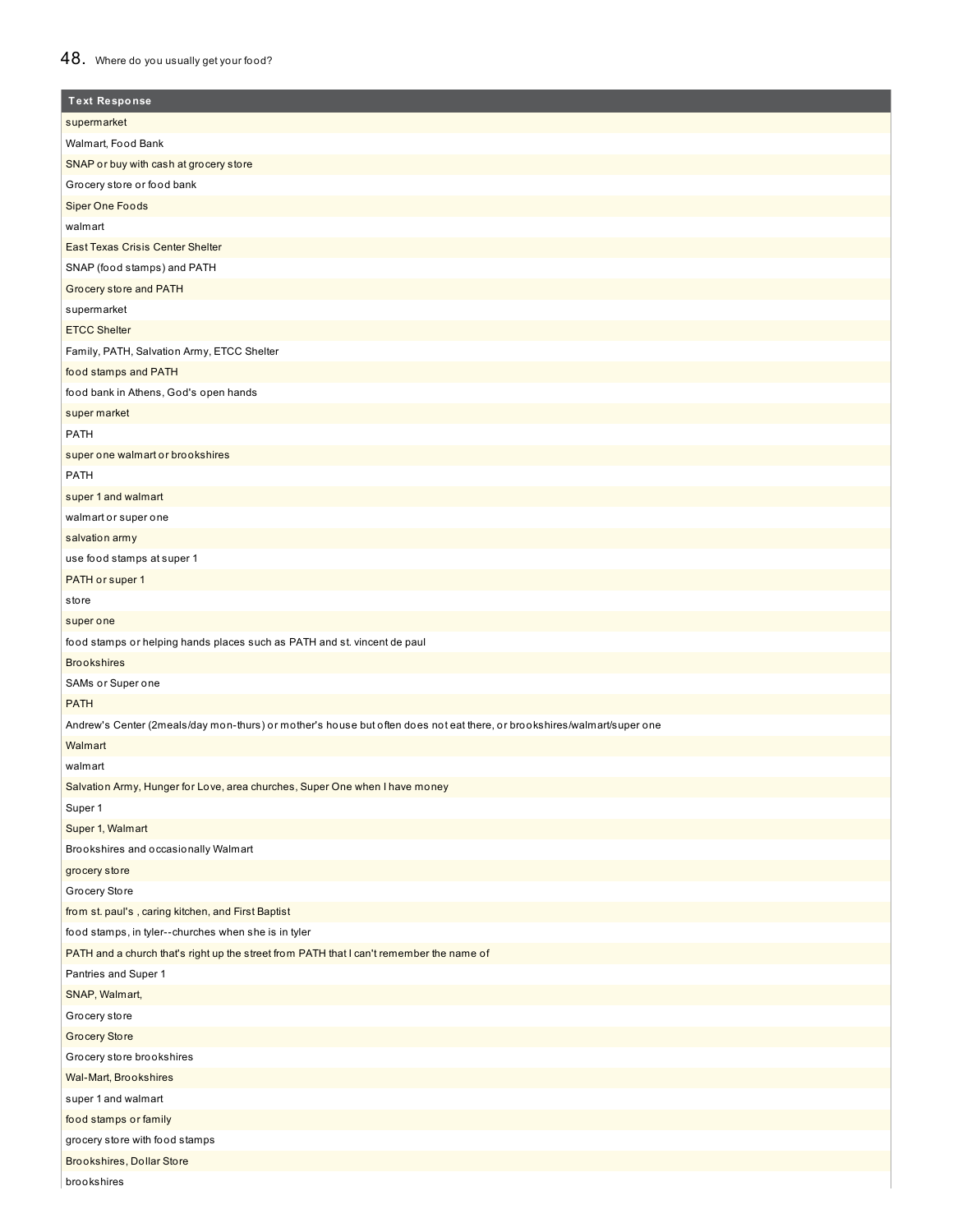| grocery store                                                                  |       |
|--------------------------------------------------------------------------------|-------|
| Food Banks/Pantries, Grocery Stores with SNAP benefits                         |       |
| super 1                                                                        |       |
| Super 1                                                                        |       |
| store                                                                          |       |
| Grocery where sales are best                                                   |       |
| walmart, superone                                                              |       |
| Walmart                                                                        |       |
| grocery store                                                                  |       |
| Azleboy Ranch                                                                  |       |
| Food bank, food stamps                                                         |       |
| Food stamps at super one                                                       |       |
| salvation army, churches                                                       |       |
| Super One, misc church food banks                                              |       |
| walmart                                                                        |       |
| Wal-Mart                                                                       |       |
| <b>Store</b>                                                                   |       |
| Grocery Store                                                                  |       |
| <b>Brookshiers</b>                                                             |       |
| Grocery, PATH, other food pantries                                             |       |
| PATH and outreach center                                                       |       |
| Walmart                                                                        |       |
| SNAP, brooksshires, dollar general, PATH, baptist church in Winona             |       |
| Food banks                                                                     |       |
| Salvation Army, PATH, grocery store                                            |       |
| Grocery store, ETCC shelter                                                    |       |
| My church a lot of times or the grocery store                                  |       |
| Super 1, PATH, and St. Paul's                                                  |       |
| Super 1                                                                        |       |
| Food pantries or Brookshires                                                   |       |
| \$71 in food stamps and at food banks and don't get it unless have to          |       |
| Grocery store                                                                  |       |
| brookshires or super one                                                       |       |
| Volunteer at Tyler assistance, Super One, Hunger for Live, churches food banks |       |
| Food banks, benevolence center, food stamps                                    |       |
| Salvation Army, food banks Hunger for Love                                     |       |
| Church food bank, Hunger for Love food stamps                                  |       |
| Meals on wheels or dollar store                                                |       |
| Food stamps                                                                    |       |
| super 1                                                                        |       |
| Super 1                                                                        |       |
| grocery store and local pantries                                               |       |
| Statistic                                                                      | Value |
| <b>Total Responses</b>                                                         | 94    |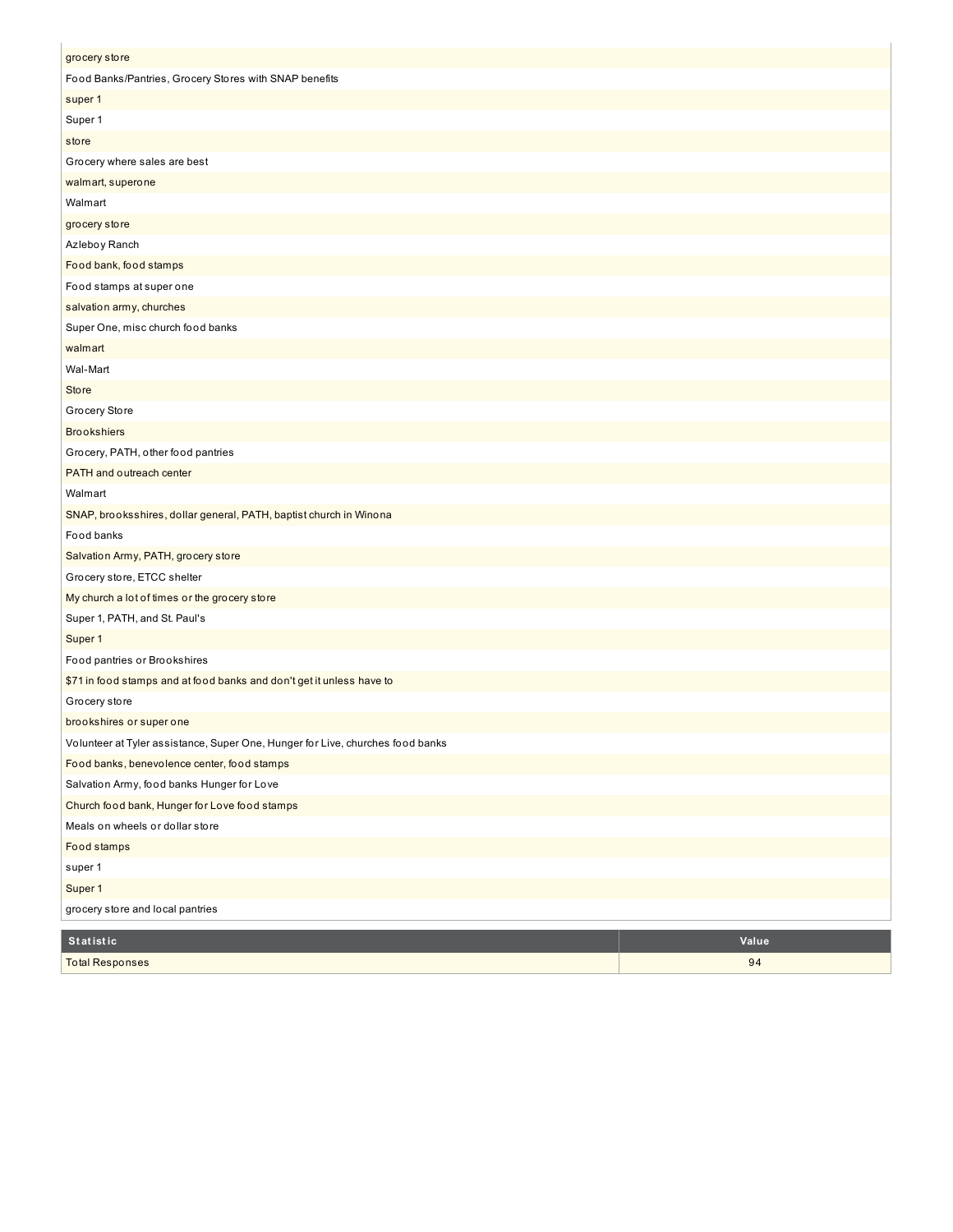# $49_\cdot$  Do you need information on how to cook food for any of these special<br>diets? (Read list and mark all that apply)

| #              | Answer                      | <b>Bar</b> | Response | $\frac{9}{6}$ |
|----------------|-----------------------------|------------|----------|---------------|
| $\mathbf{1}$   | <b>Diabetes</b>             |            | 19       | 66%           |
| 2              | Hypertension                |            | 16       | 55%           |
| 3              | <b>Heart Disease</b>        |            | 8        | 28%           |
| $\overline{4}$ | <b>HIV/AIDS</b>             |            | 3        | 10%           |
| 5              | <b>Gluten</b> free          |            | 3        | 10%           |
| 6              | No, do not need information |            | 4        | 14%           |
| $\overline{ }$ | Other                       |            | $\Omega$ | $0\%$         |

#### **Ot her**

| Statistic              | Value |
|------------------------|-------|
| Min Value              |       |
| Max Value              |       |
| <b>Total Responses</b> | 29    |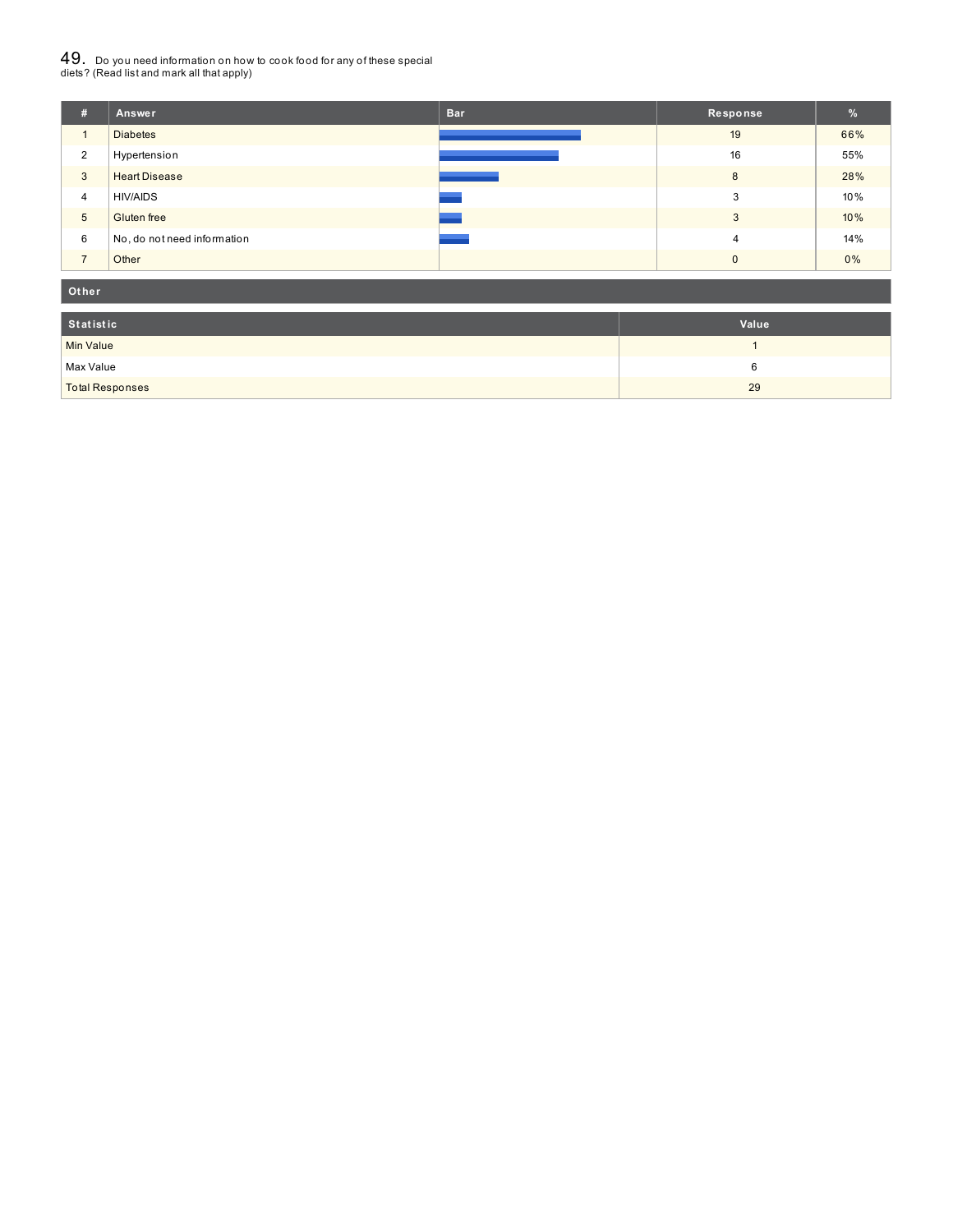### 50. Do you need information on food nutrition?

| #                         | Answer | <b>Bar</b> |                | Response | $\frac{9}{6}$ |
|---------------------------|--------|------------|----------------|----------|---------------|
| $\mathbf{1}$              | Yes    |            |                | 29       | 30%           |
| 2                         | No     |            |                | 69       | 70%           |
|                           | Total  |            |                | 98       |               |
|                           |        |            |                |          |               |
| Statistic                 |        |            |                | Value    |               |
| <b>Min Value</b>          |        |            | $\overline{1}$ |          |               |
| Max Value                 |        |            | $\overline{2}$ |          |               |
| Mean                      |        |            |                | 1.70     |               |
| Variance                  |        |            | 0.21           |          |               |
| <b>Standard Deviation</b> |        |            | 0.46           |          |               |
| <b>Total Responses</b>    |        |            |                | 98       |               |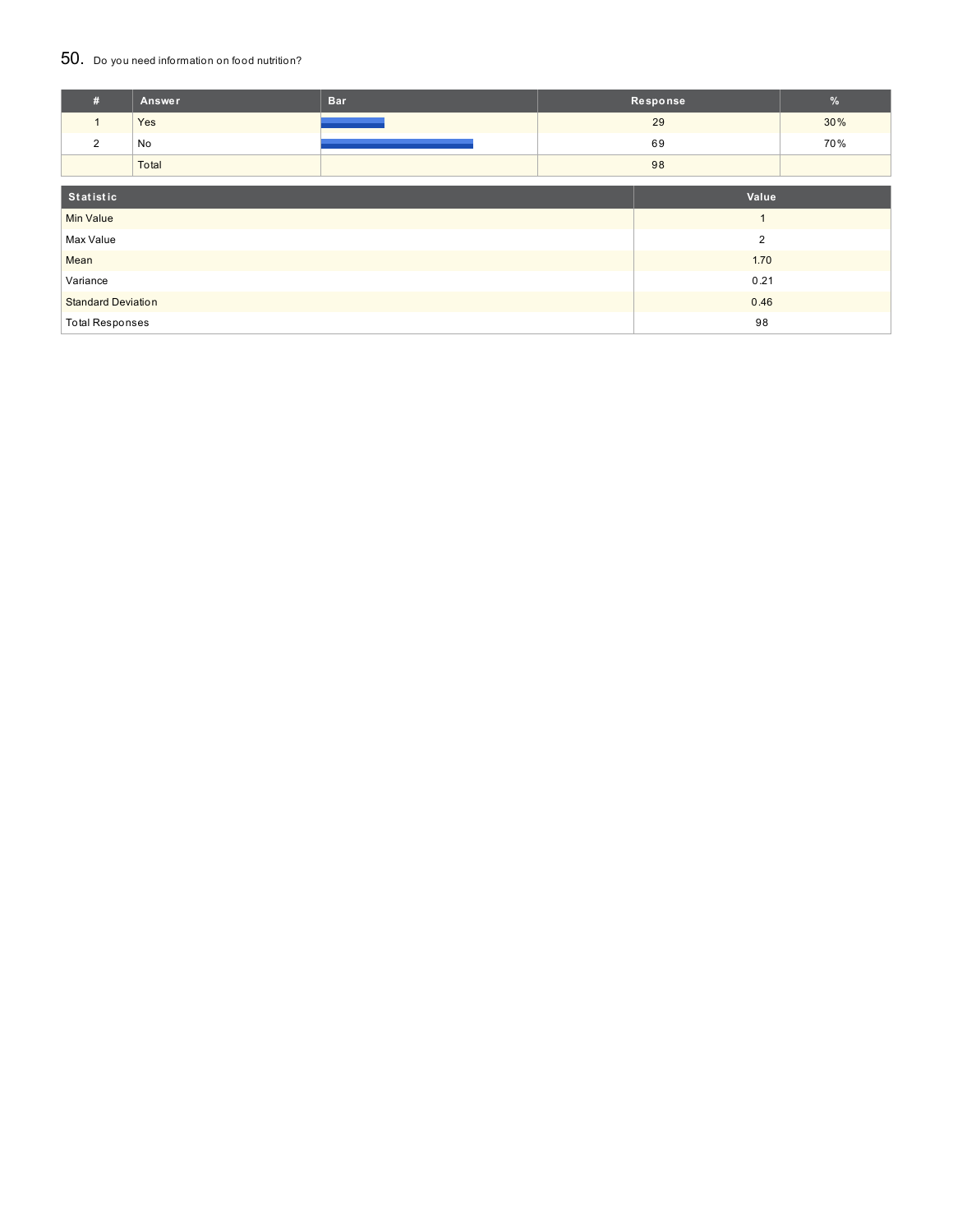## 51. Do you need to know how to store food so it will last longer?

| #                         | <b>Answer</b> | <b>Bar</b> |                | Response | %   |
|---------------------------|---------------|------------|----------------|----------|-----|
|                           | Yes           |            |                | 27       | 28% |
| 2                         | No            |            |                | 70       | 72% |
|                           | Total         |            |                | 97       |     |
| Statistic                 |               |            | Value          |          |     |
| <b>Min Value</b>          |               |            | $\overline{A}$ |          |     |
| Max Value                 |               |            | $\overline{2}$ |          |     |
| Mean                      |               |            | 1.72           |          |     |
| Variance                  |               |            |                | 0.20     |     |
| <b>Standard Deviation</b> |               |            |                | 0.45     |     |
| <b>Total Responses</b>    |               |            |                | 97       |     |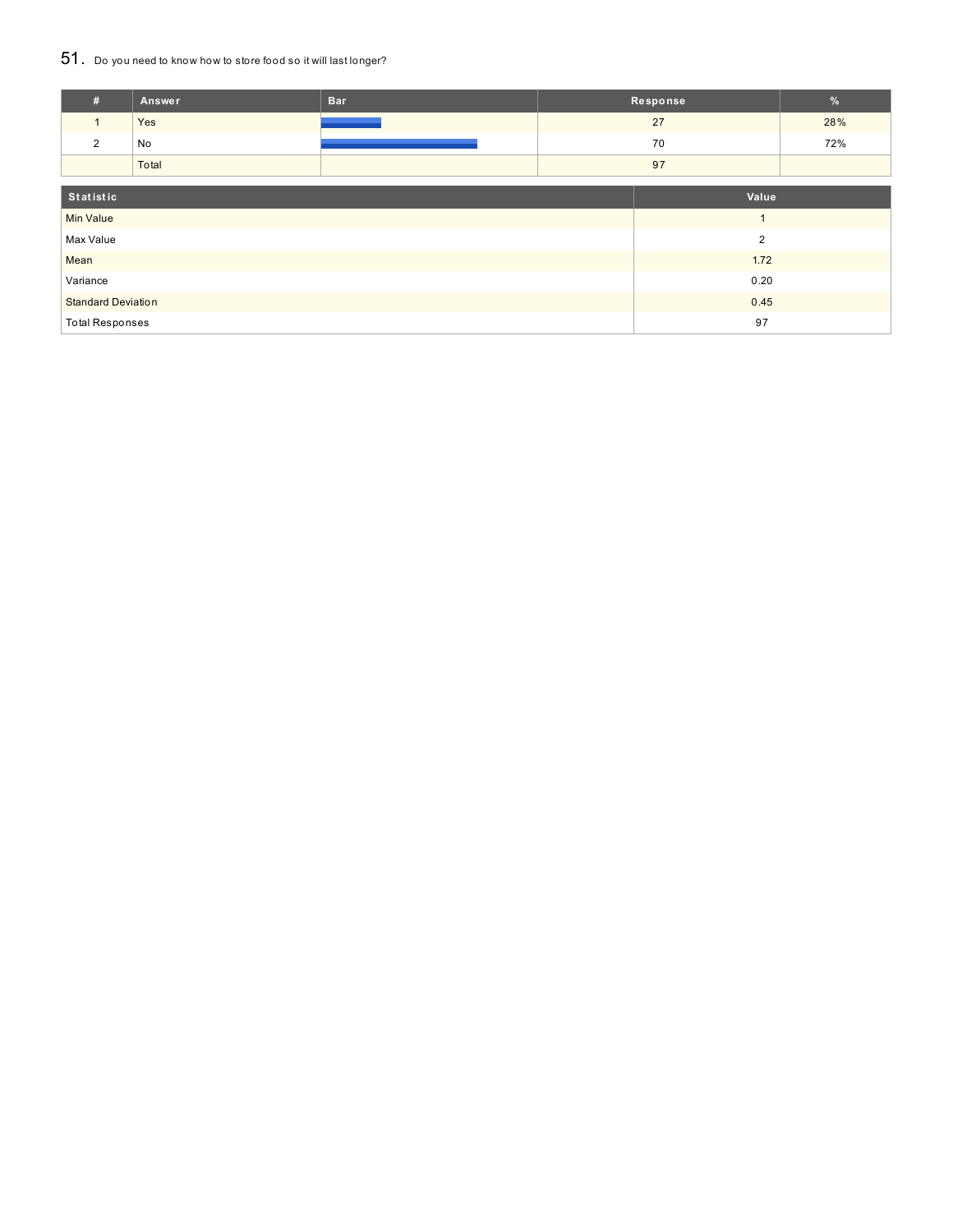# $52_\cdot$  Please tell me if you or someone in your household has any of these<br>healthcare needs. (Read list and mark all that apply)

| #              | Answer                                      | <b>Bar</b> | Response       | %   |
|----------------|---------------------------------------------|------------|----------------|-----|
| $\mathbf{1}$   | Adult diagnosed with disability             |            | 35             | 38% |
| 2              | AIDS/HIV risk                               |            | $\mathbf{1}$   | 1%  |
| $\mathbf{3}$   | Child diagnosed with disability             |            | 8              | 9%  |
| $\overline{4}$ | Dental care                                 |            | 50             | 54% |
| $\sqrt{5}$     | <b>Diabetes</b>                             |            | 25             | 27% |
| 6              | Eye/vision care                             |            | 51             | 55% |
| $\overline{7}$ | <b>General Medical care</b>                 |            | 37             | 40% |
| 8              | Hearing care                                |            | 15             | 16% |
| 9              | <b>Heart Disease</b>                        |            | 9              | 10% |
| 10             | Hypertension                                |            | 34             | 37% |
| 11             | Medical equipment                           |            | 14             | 15% |
| 12             | Mental Health care                          |            | 32             | 34% |
| 13             | <b>NONE</b>                                 |            | 29             | 31% |
| 15             | prescription medication (\$ for)            |            | $\overline{2}$ | 2%  |
| 16             | Prosthesis                                  |            | 13             | 14% |
| 17             | Pulmonary Disease (COPD, Emphysema, Asthma) |            | 2              | 2%  |
| 18             | STD's (Sexually transmitted diseases)       |            | 3              | 3%  |
| 19             | Substance abuse treatment                   |            | $\mathbf{1}$   | 1%  |
| 20             | Teen pregnancy                              |            | 28             | 30% |
| 21             | Transportation to appointments              |            | 34             | 37% |
| 22             | Other                                       |            | $8\phantom{1}$ | 9%  |
| 23             | sleep problems                              |            | $\mathbf 0$    | 0%  |
| Other          |                                             |            |                |     |

| Statistic              | Value |
|------------------------|-------|
| <b>Min Value</b>       |       |
| Max Value              | 22    |
| <b>Total Responses</b> | 93    |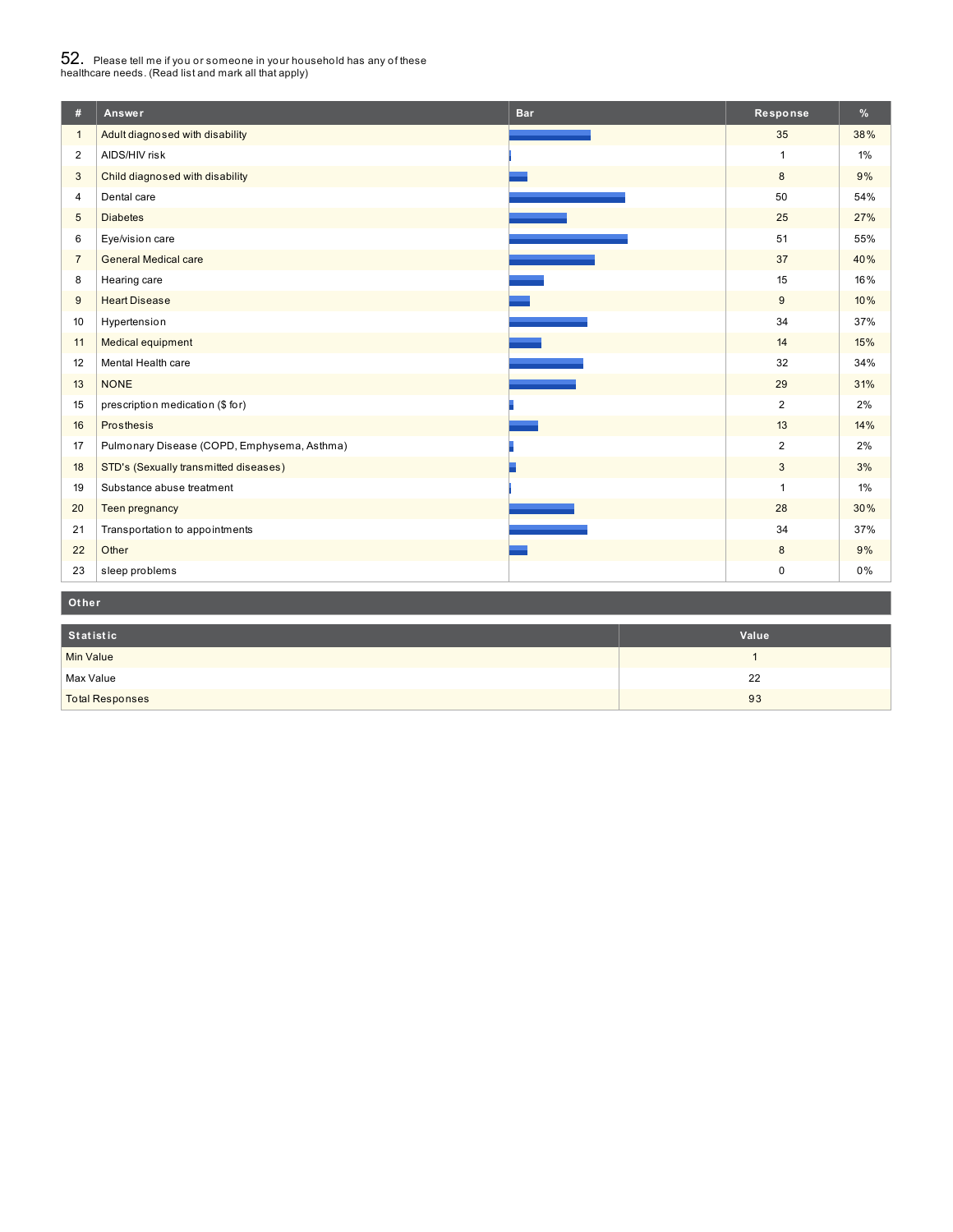### 53. Do you have health insurance or other health care coverage?

| $\#$                                                            | Answer                        | <b>Bar</b> | Response | $\%$ |  |  |  |
|-----------------------------------------------------------------|-------------------------------|------------|----------|------|--|--|--|
| $\mathbf{1}$                                                    | Yes, please specify           |            | 72       | 73%  |  |  |  |
| $\sqrt{2}$                                                      | No                            |            | 26       | 27%  |  |  |  |
|                                                                 | Total                         |            | 98       |      |  |  |  |
|                                                                 |                               |            |          |      |  |  |  |
|                                                                 | Yes, please specify           |            |          |      |  |  |  |
| Medicaid                                                        |                               |            |          |      |  |  |  |
|                                                                 | Medicare and Medicaid         |            |          |      |  |  |  |
|                                                                 | <b>Father Provides</b>        |            |          |      |  |  |  |
| Medicaid                                                        |                               |            |          |      |  |  |  |
| Medicaid                                                        |                               |            |          |      |  |  |  |
| Medicaid                                                        |                               |            |          |      |  |  |  |
| Medicaid                                                        |                               |            |          |      |  |  |  |
|                                                                 | Medicare and Medicaid         |            |          |      |  |  |  |
| Medicaid                                                        |                               |            |          |      |  |  |  |
|                                                                 | Medicare and Medicaid         |            |          |      |  |  |  |
| Medicaid                                                        |                               |            |          |      |  |  |  |
| Idigent care                                                    |                               |            |          |      |  |  |  |
| Medicaid                                                        |                               |            |          |      |  |  |  |
| Aflac                                                           |                               |            |          |      |  |  |  |
| Medicaid                                                        |                               |            |          |      |  |  |  |
| United Health Care                                              |                               |            |          |      |  |  |  |
|                                                                 | <b>Medicaid and Medicare</b>  |            |          |      |  |  |  |
| Amerigroup Medicaid                                             |                               |            |          |      |  |  |  |
| Medicaid                                                        |                               |            |          |      |  |  |  |
| Medicaid Only                                                   |                               |            |          |      |  |  |  |
| Medicaid                                                        |                               |            |          |      |  |  |  |
| Medicare; Medicaid                                              |                               |            |          |      |  |  |  |
|                                                                 | <b>Blue Cross Blue Shield</b> |            |          |      |  |  |  |
| medicaid                                                        |                               |            |          |      |  |  |  |
| possible MEDICAID,                                              |                               |            |          |      |  |  |  |
| <b>Health Spring</b>                                            |                               |            |          |      |  |  |  |
| Medicaid                                                        |                               |            |          |      |  |  |  |
|                                                                 | Parkland Servicio de caridad  |            |          |      |  |  |  |
| <b>TML</b>                                                      |                               |            |          |      |  |  |  |
| medicaid                                                        |                               |            |          |      |  |  |  |
| Medicare/Medicaid                                               |                               |            |          |      |  |  |  |
|                                                                 | TML and Medicaid for kids     |            |          |      |  |  |  |
| Medicare; Medicaid                                              |                               |            |          |      |  |  |  |
| MDCR/MDCD                                                       |                               |            |          |      |  |  |  |
|                                                                 | medicare medicaid, va         |            |          |      |  |  |  |
| Medicare; Medicaid                                              |                               |            |          |      |  |  |  |
| Medicaid                                                        |                               |            |          |      |  |  |  |
| Medicaid and Medicare                                           |                               |            |          |      |  |  |  |
| It will not be affective until Aug 1 and it is BCBS<br>mrdicaid |                               |            |          |      |  |  |  |
| Medicare                                                        |                               |            |          |      |  |  |  |
| Medicaid                                                        |                               |            |          |      |  |  |  |
| Medicaid                                                        |                               |            |          |      |  |  |  |
| Medicaid                                                        |                               |            |          |      |  |  |  |
| <b>Medicare Medicaid</b>                                        |                               |            |          |      |  |  |  |
| medicaid                                                        |                               |            |          |      |  |  |  |
| Medicare/Medicaid/CBA                                           |                               |            |          |      |  |  |  |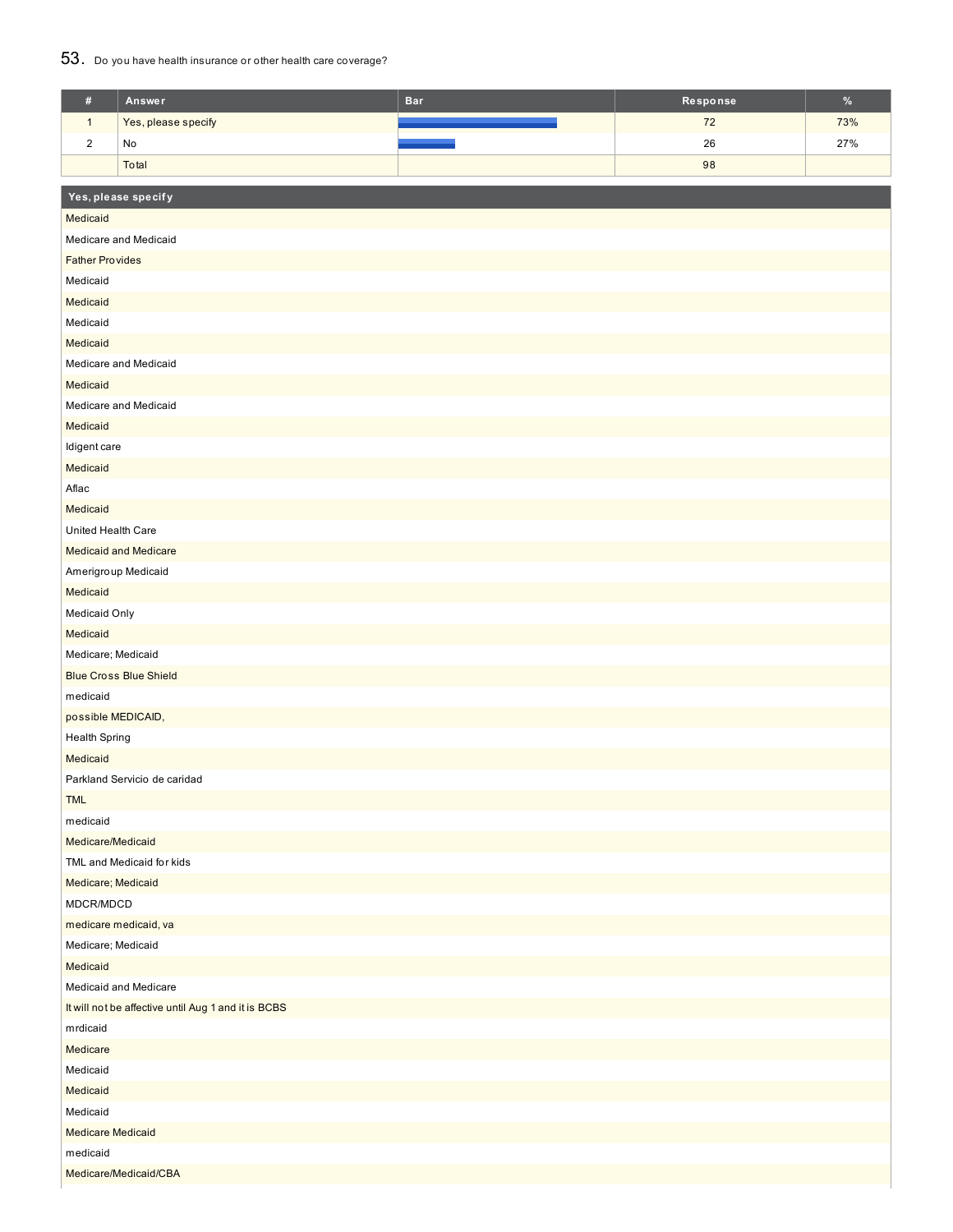| Medicaid/Medicare            |
|------------------------------|
| Medicaid                     |
| Medicaid                     |
| Medicaid                     |
| Medicare and Medicaid        |
| Medicaid                     |
| Medicaid                     |
| Medicaid                     |
| Medicaid                     |
| Medicaid                     |
| Medicaid and medicare        |
| Medicaid and medicare        |
| Medicaid                     |
| medicaid                     |
| medicare, medicaid, private  |
| <b>Medicaid and Medicare</b> |
| Medicaid                     |
| Medicaid                     |
| Medicaid and Medicare        |
| Medicaid                     |
| Amerigroup                   |

| Statistic                 | Value |
|---------------------------|-------|
| <b>Min Value</b>          |       |
| Max Value                 | ◠     |
| Mean                      | 1.27  |
| Variance                  | 0.20  |
| <b>Standard Deviation</b> | 0.44  |
| <b>Total Responses</b>    | 98    |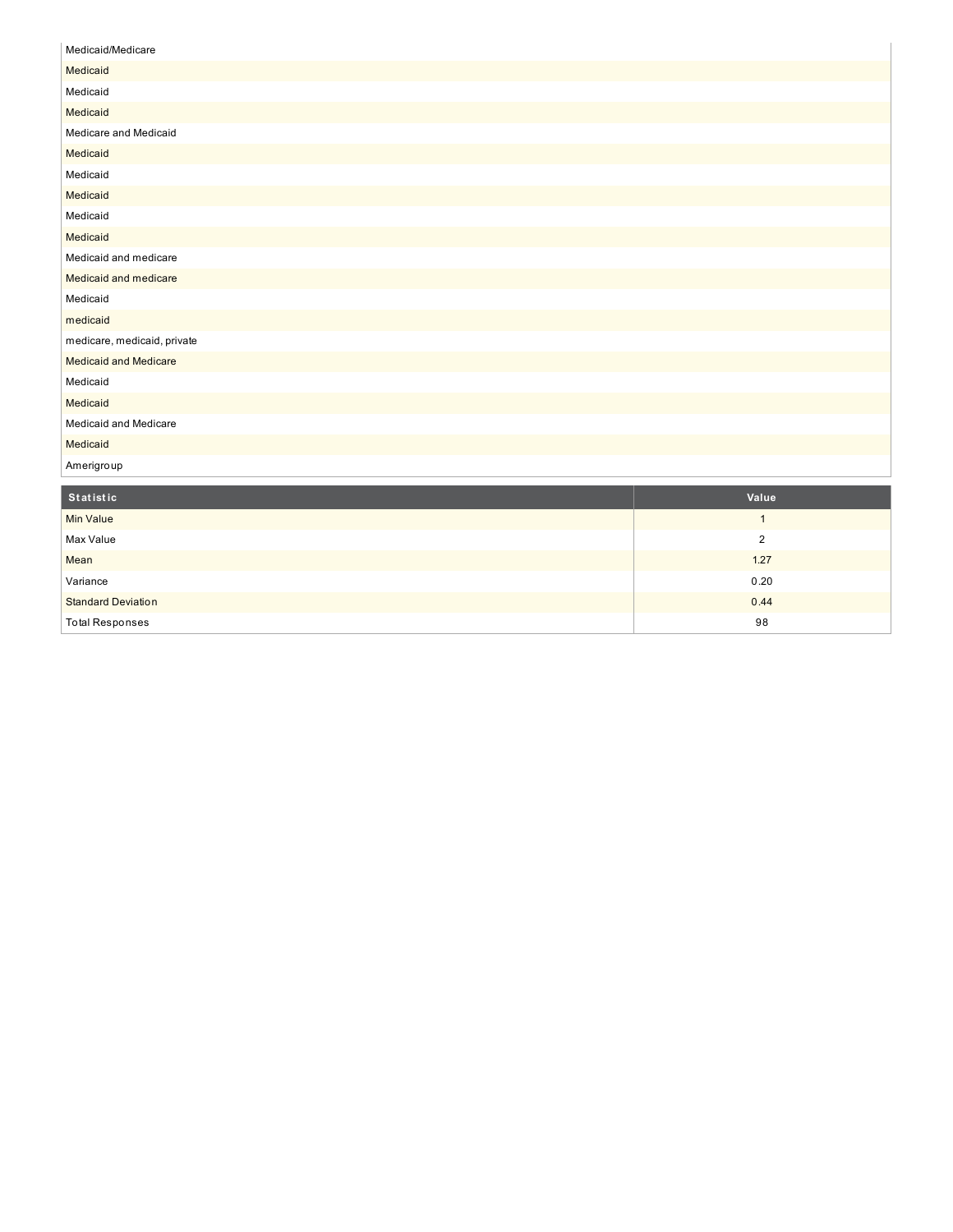## 54. Are there others in your household who are uninsured?

| #                                 | Answer                                 | <b>Bar</b> |  | Response | %   |
|-----------------------------------|----------------------------------------|------------|--|----------|-----|
| $\overline{2}$                    | Yes                                    |            |  | 21       | 30% |
|                                   | No, others in household have insurance |            |  | 27       | 38% |
| 3                                 | No others in my household              |            |  | 23       | 32% |
|                                   | Total                                  |            |  | 71       |     |
| <b>Statistic</b>                  |                                        |            |  | Value    |     |
| <b>Min Value</b>                  |                                        |            |  |          |     |
| Max Value<br>3                    |                                        |            |  |          |     |
| 1.94<br>Mean                      |                                        |            |  |          |     |
| 0.71<br>Variance                  |                                        |            |  |          |     |
| <b>Standard Deviation</b><br>0.84 |                                        |            |  |          |     |
|                                   | <b>Total Responses</b>                 |            |  | 71       |     |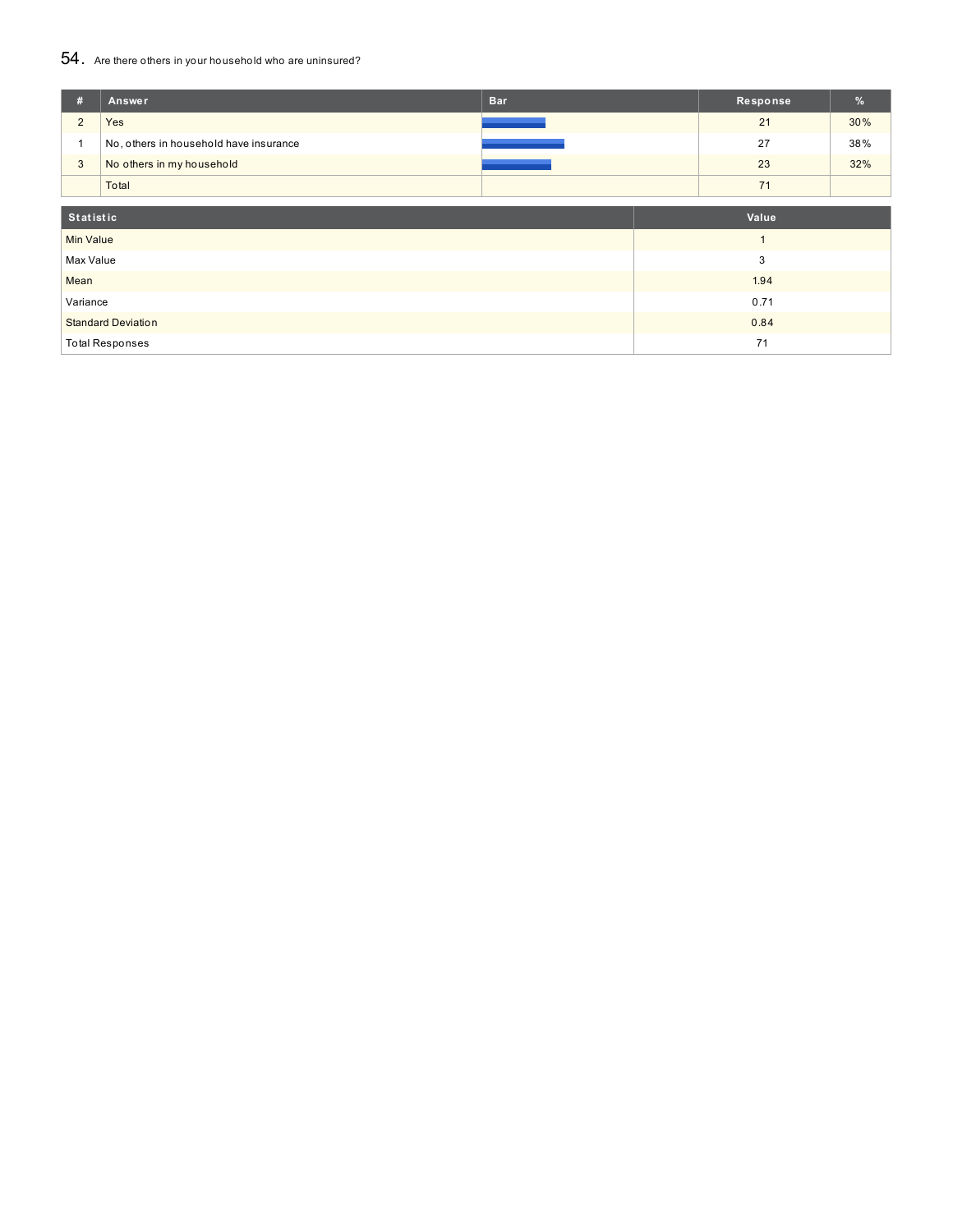#### $55$ . Who provides your health insurance?

| ₩. | Answer     | <b>Bar</b> | Response | %   |
|----|------------|------------|----------|-----|
|    | Self       |            |          | 6%  |
|    | Employer   |            | 5        | 7%  |
| 3  | Government |            | 58       | 81% |
| 4  | Other      |            | 5        | 7%  |
|    | Total      |            | 72       |     |

#### **O t h e r**

**Medicaid** 

Parkland

american group, aarp

H e alt h S p rin g

Amerigroup

| Statistic                 | Value |
|---------------------------|-------|
| <b>Min Value</b>          |       |
| Max Value                 | 4     |
| Mean                      | 2.89  |
| Variance                  | 0.35  |
| <b>Standard Deviation</b> | 0.59  |
| <b>Total Responses</b>    | 72    |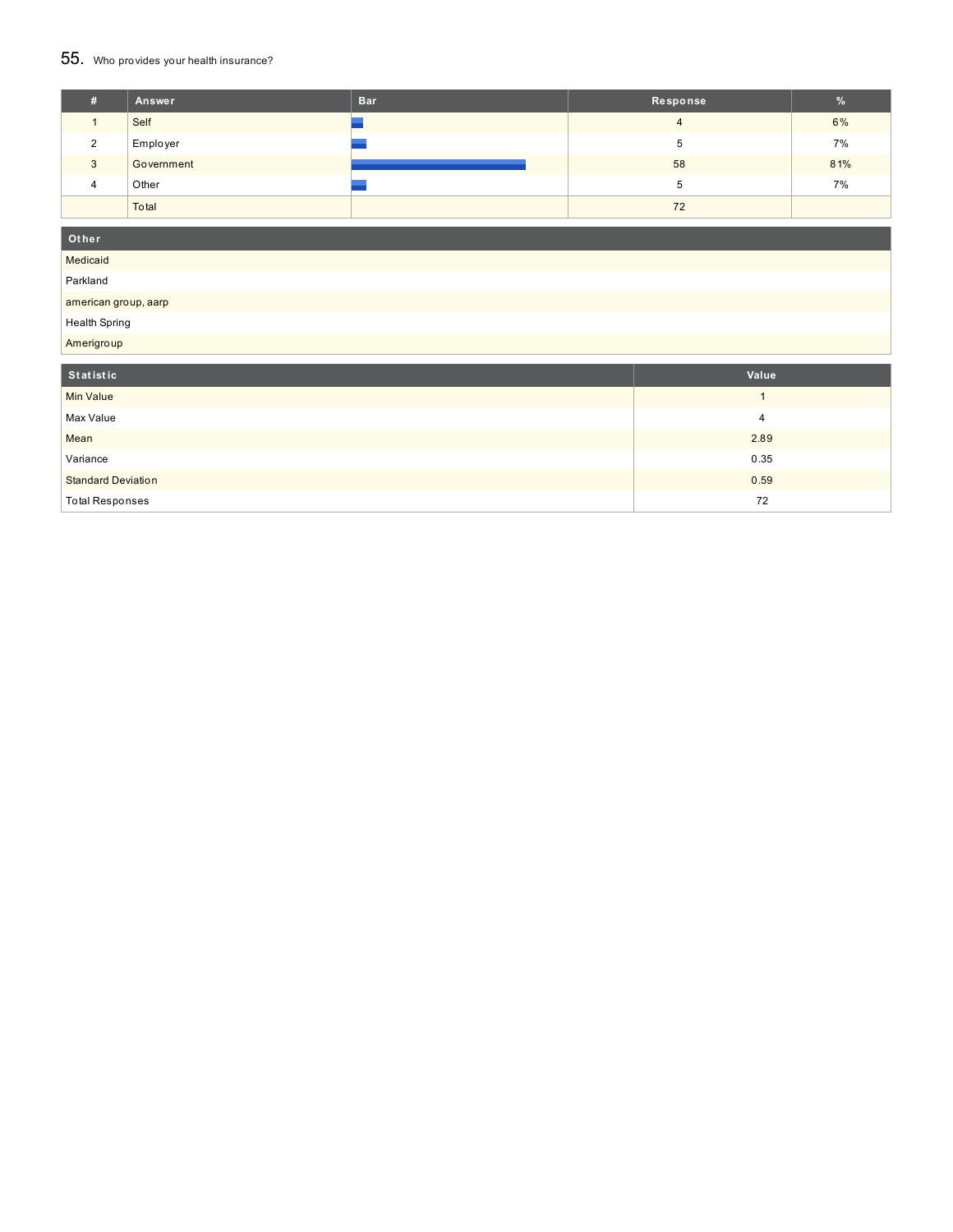# $56_\cdot$  Tell me if you have any of these financial needs or problems. (Read list<br>and mark all that apply)

| #               | Answer                                                                                                                                           | <b>Bar</b> | Response | %   |
|-----------------|--------------------------------------------------------------------------------------------------------------------------------------------------|------------|----------|-----|
|                 | Achieving a "living wage" of income (if you achieve a "living wage" it means you don't need help<br>from social services or government programs) |            | 47       | 49% |
| $\overline{2}$  | Health insurance                                                                                                                                 |            | 39       | 41% |
| 3               | Car insurance                                                                                                                                    |            | 28       | 29% |
| 4               | Home/Renter insurance                                                                                                                            |            | 24       | 25% |
| 5               | Need help collecting child support                                                                                                               |            | 8        | 8%  |
| 6               | Need TANF (temporary assistance for needy families)                                                                                              |            | 15       | 16% |
| $\overline{7}$  | Budgeting-getting the most from your money & prioritizing                                                                                        |            | 22       | 23% |
| 8               | Bank account                                                                                                                                     |            | 11       | 11% |
| 9               | <b>NONE</b>                                                                                                                                      |            | 41       | 43% |
| 10              | Have bad credit rating                                                                                                                           |            | 38       | 40% |
| 11 <sup>1</sup> | Have past due bills                                                                                                                              |            | 28       | 29% |
| 12              | Currently in collections                                                                                                                         |            | 13       | 14% |
|                 | $0.4 - 4.1 - 4.1 -$                                                                                                                              | $M = 1$    |          |     |

| Statistic              | Value |
|------------------------|-------|
| <b>Min Value</b>       |       |
| Max Value              | 12    |
| <b>Total Responses</b> | 96    |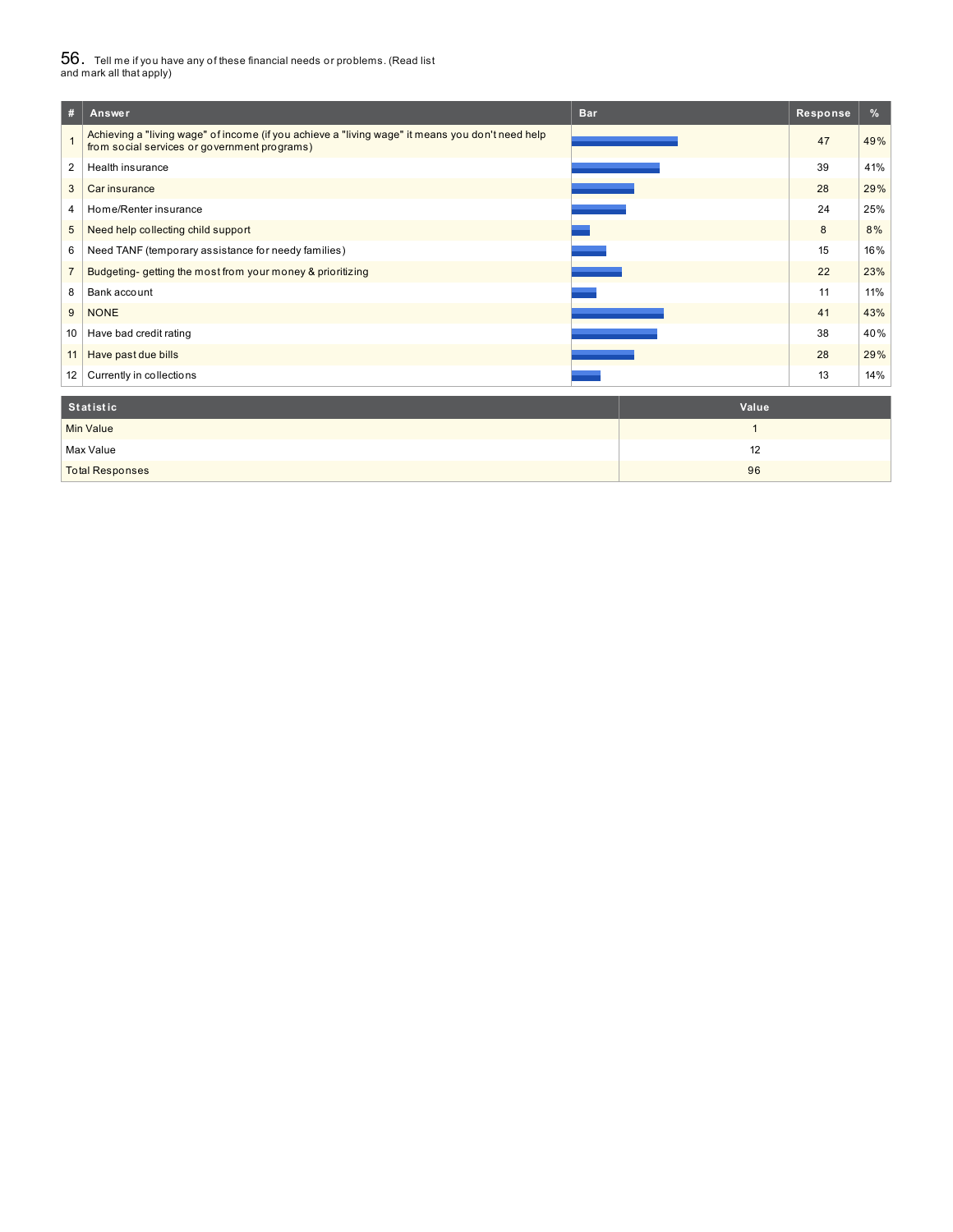### $57.$  Are you a US veteran?

| #                         | Answer | <b>Bar</b> |       | Response       | %   |
|---------------------------|--------|------------|-------|----------------|-----|
| $\mathbf{1}$              | Yes    |            |       | $\overline{7}$ | 7%  |
| 2                         | No     |            |       | 91             | 93% |
|                           | Total  |            | 98    |                |     |
|                           |        |            |       |                |     |
| Statistic                 |        |            | Value |                |     |
| <b>Min Value</b>          |        |            |       |                |     |
| Max Value                 |        | 2          |       |                |     |
| Mean                      |        | 1.93       |       |                |     |
| Variance                  |        | 0.07       |       |                |     |
| <b>Standard Deviation</b> |        | 0.26       |       |                |     |
| <b>Total Responses</b>    |        | 98         |       |                |     |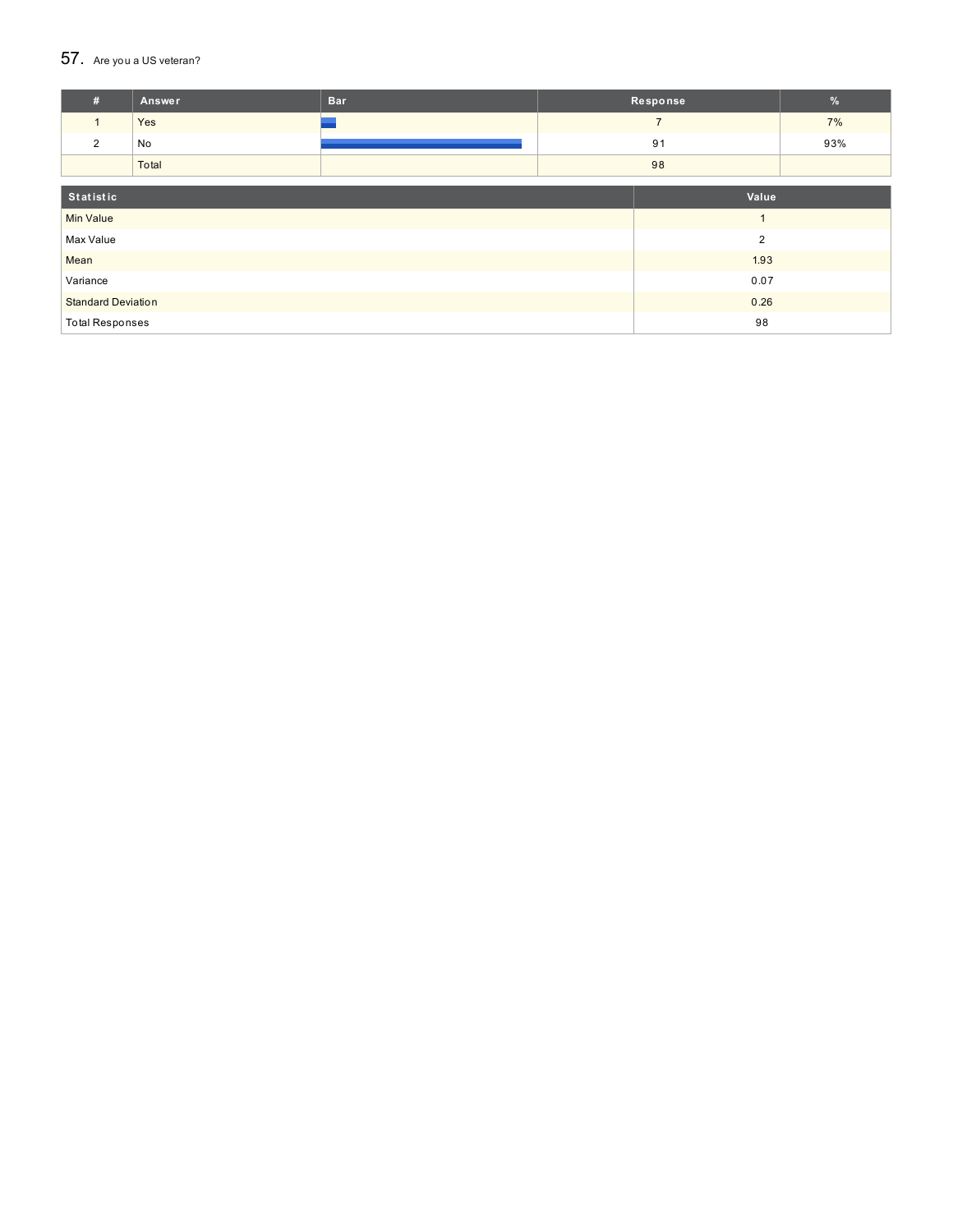### 58. If you are, are you receiving veteran's benefits?

| #                         | Answer | <b>Bar</b>     |  | Response       | $\frac{9}{6}$ |
|---------------------------|--------|----------------|--|----------------|---------------|
| $\mathbf{1}$              | Yes    |                |  |                | 14%           |
| 2                         | No     |                |  | 6              | 86%           |
|                           | Total  |                |  | $\overline{7}$ |               |
|                           |        |                |  |                |               |
| Statistic                 |        |                |  | Value          |               |
| <b>Min Value</b>          |        |                |  |                |               |
| Max Value                 |        | $\overline{2}$ |  |                |               |
| Mean                      |        | 1.86           |  |                |               |
| Variance                  |        | 0.14           |  |                |               |
| <b>Standard Deviation</b> |        | 0.38           |  |                |               |
| <b>Total Responses</b>    |        |                |  | $\overline{ }$ |               |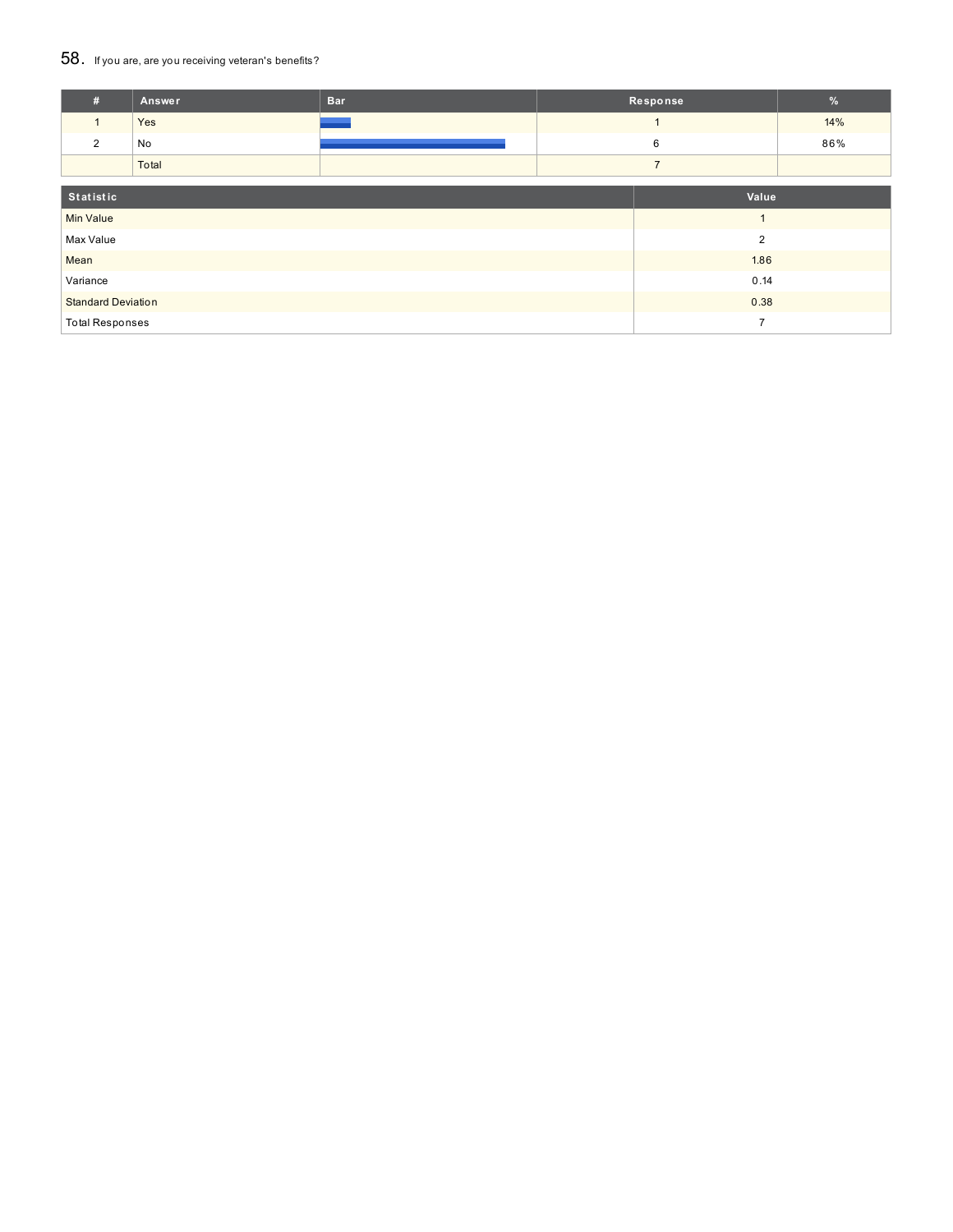### 59. If you are not receiving veteran's benefits, do you need help getting them?

| #                         | Answer | <b>Bar</b>     |      | Response       | $\frac{9}{6}$ |
|---------------------------|--------|----------------|------|----------------|---------------|
|                           | Yes    |                |      | 5              | 83%           |
| $\overline{2}$            | No     |                |      |                | 17%           |
|                           | Total  |                |      | $6\phantom{1}$ |               |
| Statistic                 |        |                |      | Value          |               |
|                           |        |                |      |                |               |
| <b>Min Value</b>          |        |                |      | $\overline{A}$ |               |
| Max Value                 |        | $\overline{2}$ |      |                |               |
| Mean                      |        |                | 1.17 |                |               |
| Variance                  |        | 0.17           |      |                |               |
| <b>Standard Deviation</b> |        | 0.41           |      |                |               |
| <b>Total Responses</b>    |        | 6              |      |                |               |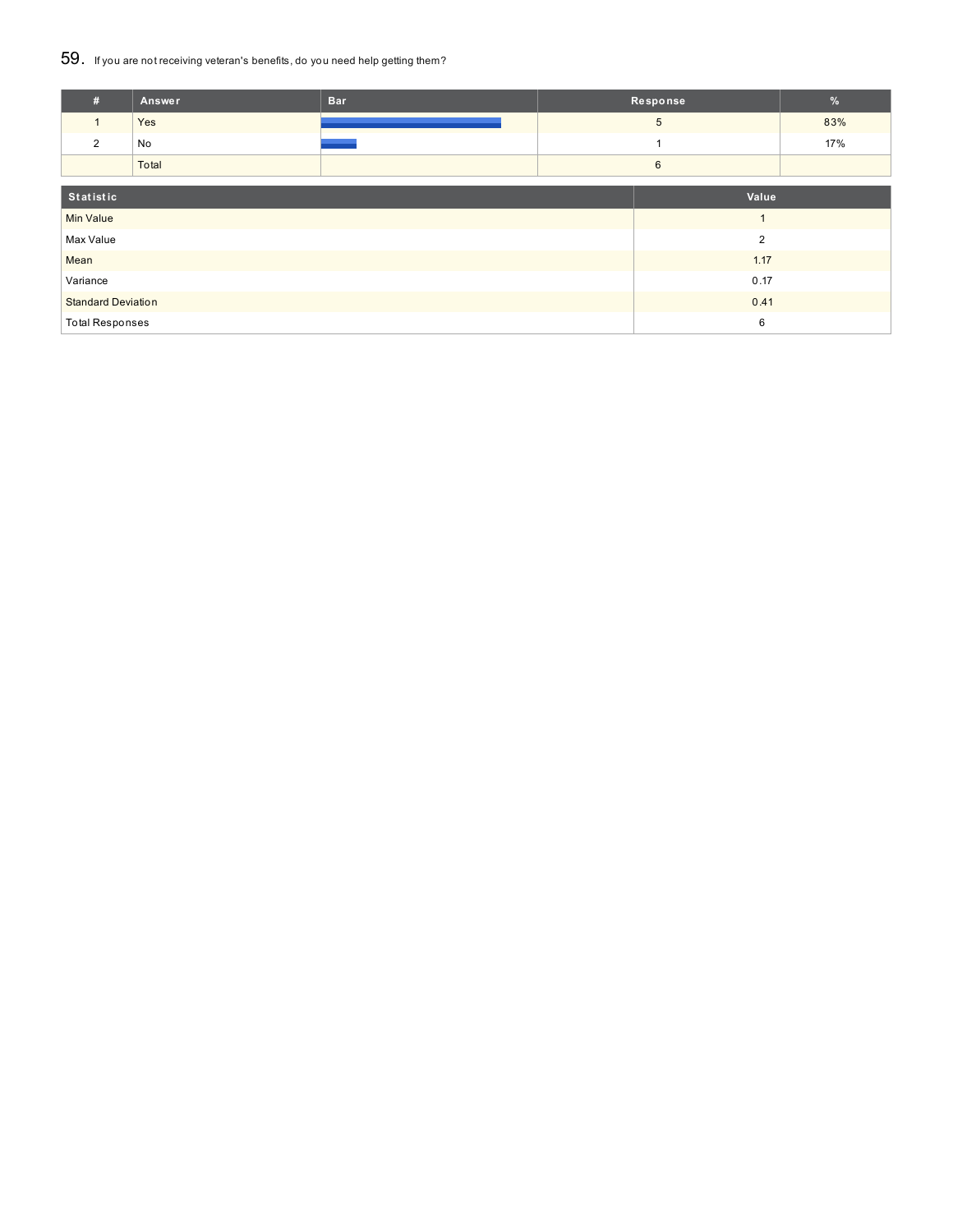# $60_\cdot$  If you are a veteran or dependent, do you need assistance with any of the<br>following? (Read list and mark all that apply)

| #              | Answer                              | <b>Bar</b> | Response       | %     |
|----------------|-------------------------------------|------------|----------------|-------|
| $\mathbf{1}$   | <b>Burial and Memorial</b>          |            | $\mathbf{1}$   | 17%   |
| $\overline{2}$ | Connecting to Veteran Organization  |            | $\overline{2}$ | 33%   |
| 3              | <b>Disability</b>                   |            | 3              | 50%   |
| $\overline{4}$ | <b>Education and Training</b>       |            | $\mathbf{1}$   | 17%   |
| 5              | Employment                          |            | $\mathbf{1}$   | 17%   |
| 6              | <b>Health Care</b>                  |            | 3              | 50%   |
| $\overline{7}$ | Healthcare for family members       |            | $\overline{2}$ | 33%   |
| 8              | Housing                             |            | 3              | 50%   |
| 9              | Life Insurance                      |            | $\mathbf{1}$   | 17%   |
| 10             | Medals and records                  |            | $\mathbf{1}$   | 17%   |
| 11             | <b>Medical benefits</b>             |            | $\overline{2}$ | 33%   |
| 12             | Mental Health Care                  |            | $\mathbf{1}$   | 17%   |
| 13             | Pension                             |            | $\mathbf{0}$   | 0%    |
| 14             | Reserve and Guard                   |            | $\mathbf 0$    | 0%    |
| 15             | <b>Special and Limited Benefits</b> |            | $\mathbf{0}$   | 0%    |
| 16             | <b>Transition Assistance</b>        |            | $\mathbf 0$    | $0\%$ |
| 17             | Transportation                      |            | $\mathbf{1}$   | 17%   |
| 18             | VA claim Appeals                    |            | $\mathbf{1}$   | 17%   |
| 19             | Women Veteran Health Services       |            | $\mathbf{1}$   | 17%   |
| 20             | Other                               |            | $\mathbf 0$    | 0%    |
| 21             | None                                |            | $\mathbf{1}$   | 17%   |

**Ot her**

| Statistic              | Value |
|------------------------|-------|
| <b>Min Value</b>       |       |
| Max Value              | 21    |
| <b>Total Responses</b> |       |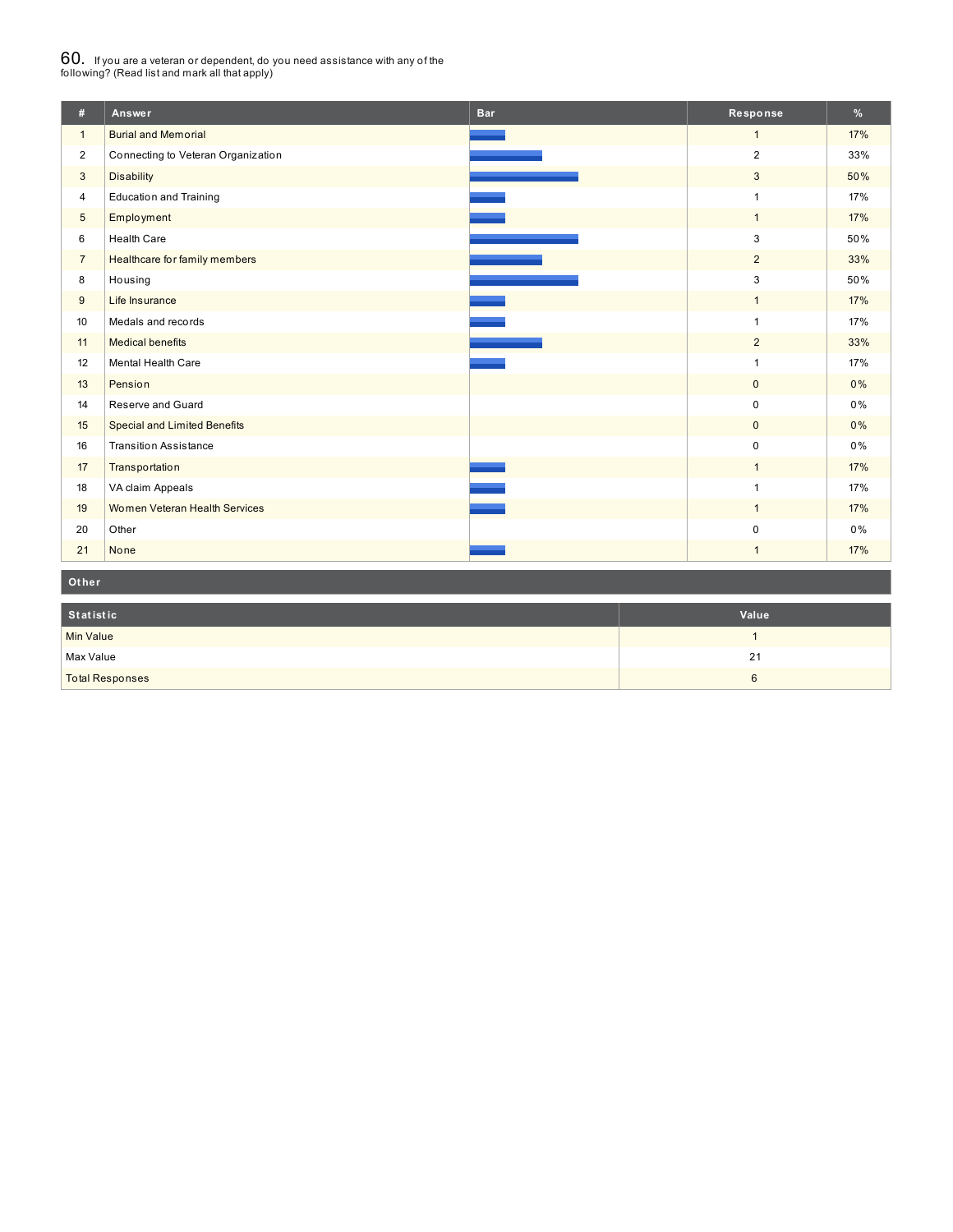#### $61.$  Do you have any legal needs?

| #                         | Answer | <b>Bar</b> |                | Response | $\%$ |
|---------------------------|--------|------------|----------------|----------|------|
| $\mathbf{1}$              | Yes    |            | 14             |          | 15%  |
| 2                         | No     |            | 81             |          | 85%  |
|                           | Total  |            | 95             |          |      |
| Statistic<br>Value        |        |            |                |          |      |
|                           |        |            |                |          |      |
| <b>Min Value</b>          |        |            | $\overline{ }$ |          |      |
| Max Value                 |        |            | $\overline{2}$ |          |      |
| Mean                      |        |            | 1.85           |          |      |
| Variance                  |        |            | 0.13           |          |      |
| <b>Standard Deviation</b> |        |            |                | 0.36     |      |
| <b>Total Responses</b>    |        |            |                | 95       |      |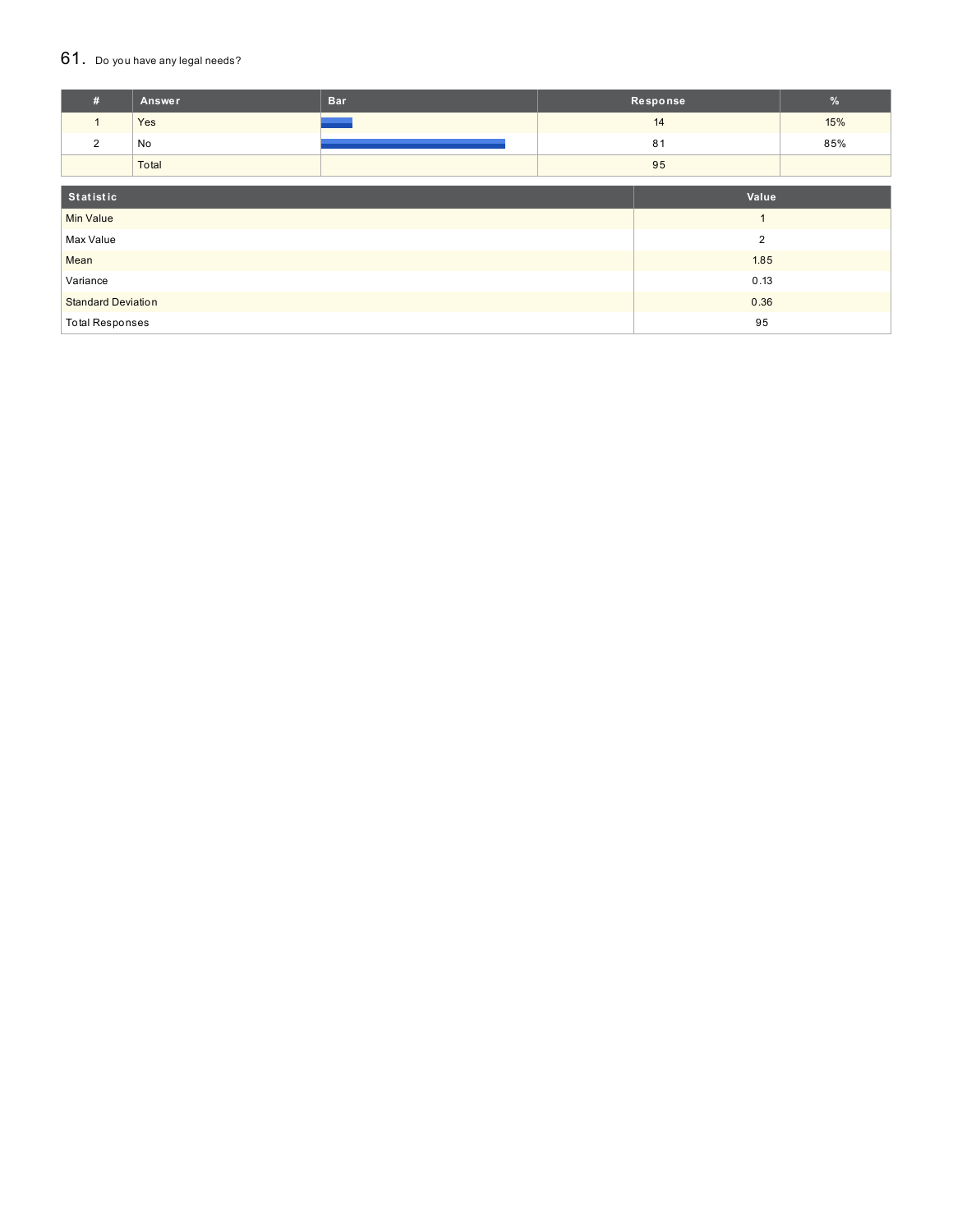### 62. If yes, what kind of legal needs?

| #              | Answer                                                    | <b>Bar</b> | Response       | $\frac{9}{6}$ |
|----------------|-----------------------------------------------------------|------------|----------------|---------------|
| 1              | Children's schooling                                      |            | $\mathbf{0}$   | 0%            |
| $\overline{2}$ | <b>Civil Rights/Liberties</b>                             |            | 3              | 21%           |
| 3              | Community/Regional                                        |            | $\mathbf 0$    | 0%            |
| 4              | Discrimination related to Americans with Disabilities Act |            | 1              | 7%            |
| 5              | Family/Domestic                                           |            | $\overline{7}$ | 50%           |
| 6              | <b>Health Related</b>                                     |            | 2              | 14%           |
| $\overline{7}$ | Housing/Property                                          |            | $\overline{2}$ | 14%           |
| 8              | Immigration                                               |            | 0              | 0%            |
| 9              | Personal Economic/Injury                                  |            | $\overline{1}$ | 7%            |
| 10             | Personal Finance/Consumer                                 |            | ٠              | 7%            |
| 11             | <b>Public Benefits</b>                                    |            | $\overline{1}$ | 7%            |
| 12             | Small Business/Farm                                       |            | $\mathbf 0$    | 0%            |
| 13             | Veteran                                                   |            |                | 7%            |
| 14             | Wills, Estates, Advanced Directives                       |            |                | 7%            |
| 15             | <b>Work Related</b>                                       |            |                | 7%            |
| 16             | Other                                                     |            | $\overline{2}$ | 14%           |

### **Ot her**

I was in prison and hurt my leg but i read that if I didn't file it in two years that I couldn't anymore, but a lawyer might still pick it up and I wonder can I sue for that?

Need guardianship for adult with disability

| Statistic              | Value |
|------------------------|-------|
| <b>Min Value</b>       | -     |
| Max Value              | 16    |
| <b>Total Responses</b> | 14    |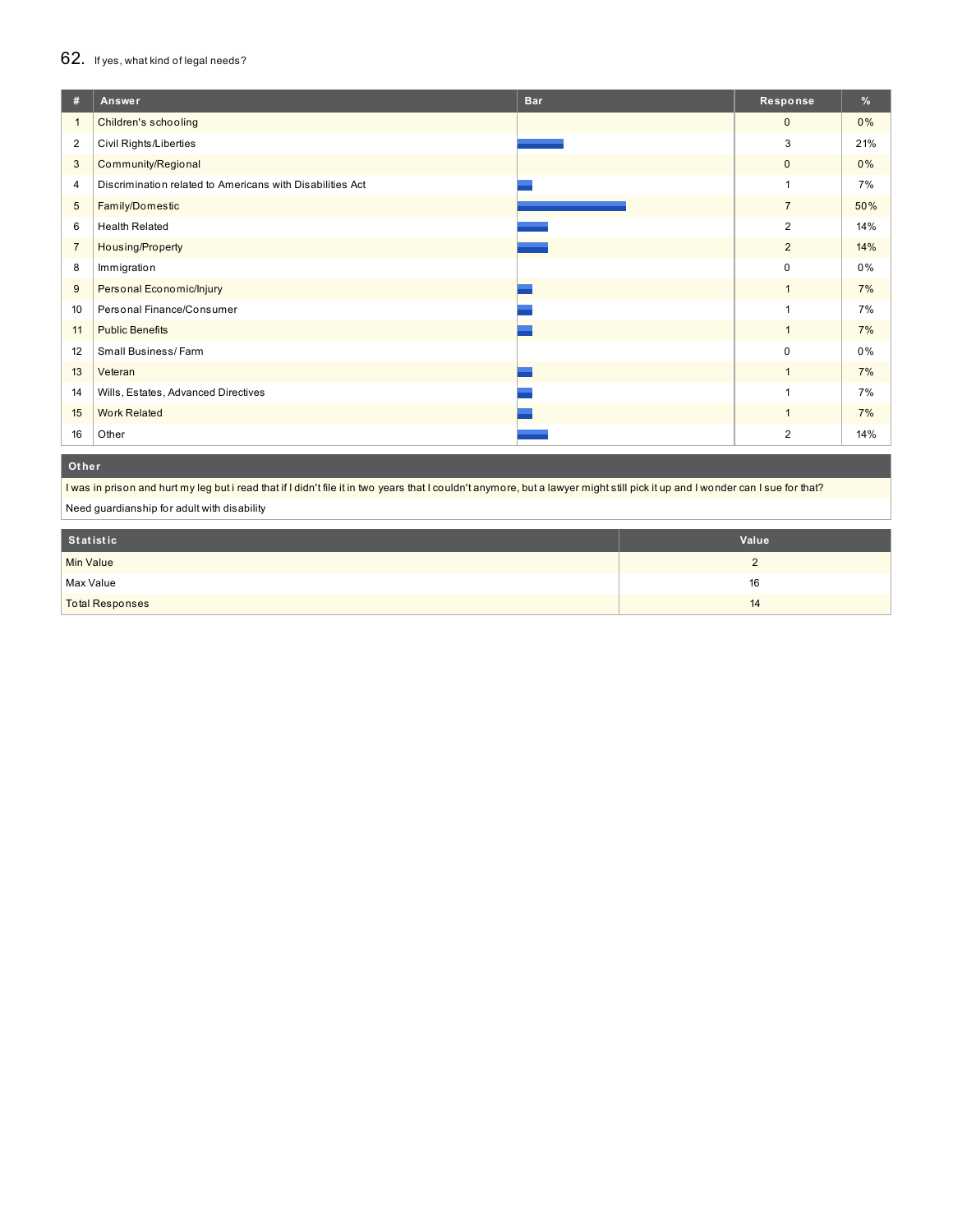| <b>Text Response</b>                                                                                                                                         |
|--------------------------------------------------------------------------------------------------------------------------------------------------------------|
| Resources for children's clothes.                                                                                                                            |
| Being able to pay the deposit for utilities. Section 8 housing needed in Smith county.                                                                       |
| <b>No</b>                                                                                                                                                    |
| Ask about whether want to go to military or college                                                                                                          |
| Seeking medical attention                                                                                                                                    |
| None                                                                                                                                                         |
| Would be helpful for the Salvation Army to be more available for needy people.                                                                               |
| what do I plan to do with my future                                                                                                                          |
| That even though i said Im working I still live with my mother I only work 8hrs a week taking care of mom. I am disable myself and can't do much             |
| about immigration                                                                                                                                            |
| nothing                                                                                                                                                      |
| nothing                                                                                                                                                      |
| No, I've pretty much been asked everything.                                                                                                                  |
| nothing                                                                                                                                                      |
| I know there is help out there, but I don't know how to go about getting it.                                                                                 |
| I think you've covered most everything.                                                                                                                      |
| Where dio we go to get the assistance we need when needed. I have been to agencies for utility help and never got it because they said they dont have funds. |
| Needs assistance with glasses and transportation needs. You did ask about transportation but it is a real problem for me.                                    |
| Going to the places to get help. I mean it could be food or clothing or things like that-- anything that'll help.                                            |
| No                                                                                                                                                           |
| I don't think anything.                                                                                                                                      |
| N/A                                                                                                                                                          |
| I don't know                                                                                                                                                 |
| I don't think any                                                                                                                                            |
| I can't think of anything.                                                                                                                                   |
| I think that the county ought to offer more mental assistance to people with mental disabilities.                                                            |
| nothing                                                                                                                                                      |
| HUD Housing / More advertisement on low-income housing and more affordable housing options                                                                   |
| N/A                                                                                                                                                          |
| I cant thing of anything                                                                                                                                     |
| Energy efficiency on your home                                                                                                                               |
| predators, background checks                                                                                                                                 |
| None                                                                                                                                                         |
| Just paying the rent, that's about it right now.                                                                                                             |
| none                                                                                                                                                         |
| Nothing you have asked everything                                                                                                                            |
| na                                                                                                                                                           |
| Nothing really everything was covered                                                                                                                        |
| Better food banks with unexpired food. / Lack of transportation bus routes, single parents don't have anyone to watch kids during appts.                     |
| Help with school supplies and clothing                                                                                                                       |
| About my probation because a lot of people with mental illness are on probation.                                                                             |
| Nothing really. Everything's on there.                                                                                                                       |
| It's good you covered it all                                                                                                                                 |
| Support groups and how they help with things like getting out of the house when I can't do it alone.                                                         |
| Trying to call about lights or water, she can't get anybody to help. Calling at PATH.                                                                        |
| more people need to know about ut health northeast                                                                                                           |
| No you coveted everything                                                                                                                                    |
| Not much really.                                                                                                                                             |
| You coveted it all                                                                                                                                           |
| None                                                                                                                                                         |
| I think you got it all there.                                                                                                                                |
| Nothing.                                                                                                                                                     |
|                                                                                                                                                              |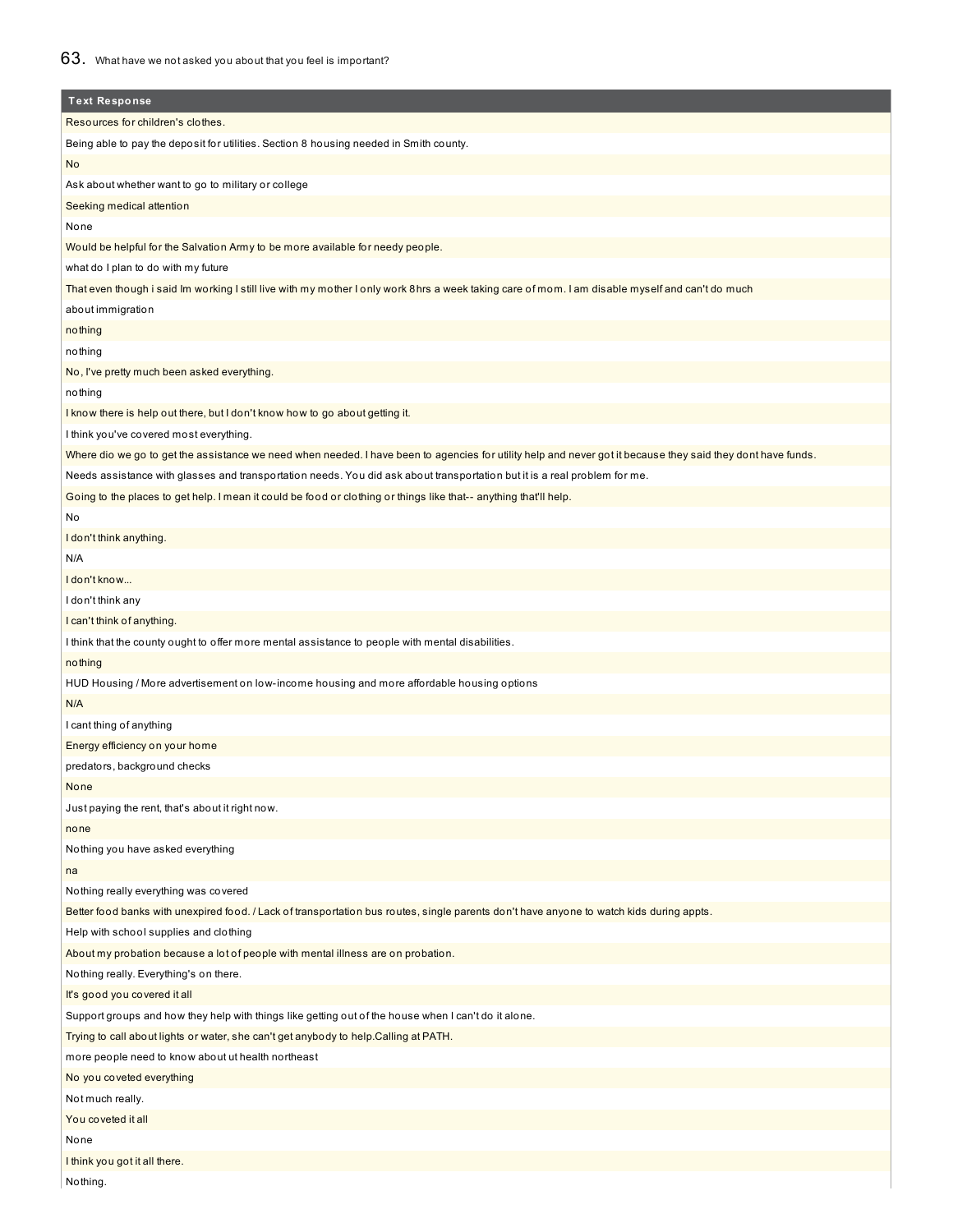| Nothing         |       |  |
|-----------------|-------|--|
| Statistic       | Value |  |
| Total Responses | 53    |  |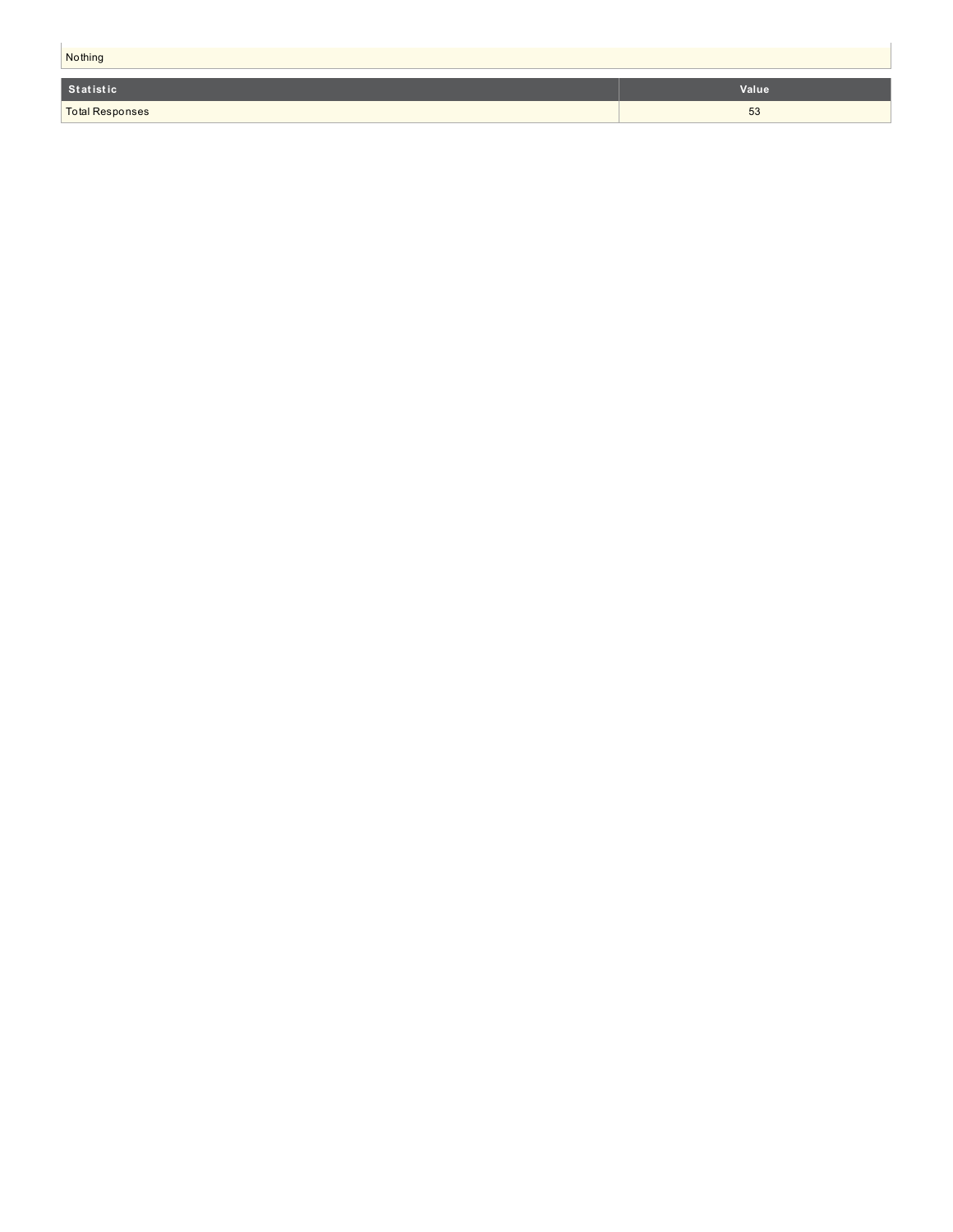| <b>Text Response</b>                                                                                                                                                                         |
|----------------------------------------------------------------------------------------------------------------------------------------------------------------------------------------------|
| homeless getting food stamps, getting a mailing address for the homeless                                                                                                                     |
| Resources for children's clothes.                                                                                                                                                            |
| Gas vouchers. Home furnishings.                                                                                                                                                              |
| No                                                                                                                                                                                           |
| need a job                                                                                                                                                                                   |
| informacion para saber como revalidar mis estudios aqui en EE UU                                                                                                                             |
| Locate medical provider                                                                                                                                                                      |
| None                                                                                                                                                                                         |
| Help people with diabetes, especially with getting food to fit their diet. Need more money on food stamps to be able to buy food for this diet.                                              |
| how to prepare for college                                                                                                                                                                   |
| survey did not ask about need for citizenship                                                                                                                                                |
| Need help paying for insulin for diabetes.                                                                                                                                                   |
| nothing                                                                                                                                                                                      |
| information about steps for college                                                                                                                                                          |
| None                                                                                                                                                                                         |
| none                                                                                                                                                                                         |
| None                                                                                                                                                                                         |
| Nothing that I can think of.                                                                                                                                                                 |
| nothing                                                                                                                                                                                      |
| I need some shoes! Tennis shoes, something I could walk in and I got a big foot-- it's not easy, I wear a size 12.                                                                           |
| I don't know. I can't think of any.                                                                                                                                                          |
| Well, I don't know, just the dental help.                                                                                                                                                    |
| N/A                                                                                                                                                                                          |
| 211 wouldn't helpjust a computertrying to renew food stampsit was not successful                                                                                                             |
| need information about local housing                                                                                                                                                         |
| I need life insurance that's cheap.                                                                                                                                                          |
| Nothing, I'm doing pretty well. If I could find affordable housing or rent assistance, I'd be just fine where I'm at.                                                                        |
| Need a Veteran's Wome's clinic.                                                                                                                                                              |
| Social Groups                                                                                                                                                                                |
| none                                                                                                                                                                                         |
| N/A                                                                                                                                                                                          |
| N/A                                                                                                                                                                                          |
| caregiver support-respite care, rural area transportation to attend health fairs (go bus)                                                                                                    |
| Nothing that I can think of                                                                                                                                                                  |
| None                                                                                                                                                                                         |
| You've asked me about everything.                                                                                                                                                            |
| none                                                                                                                                                                                         |
| Nothing                                                                                                                                                                                      |
| na                                                                                                                                                                                           |
| Nothing                                                                                                                                                                                      |
| Affordable childcare                                                                                                                                                                         |
| More info abput services available.                                                                                                                                                          |
| Need to pass out more commodities.                                                                                                                                                           |
| A room in the Andrews center where people can go to cool off and relax. A quiet, private room.                                                                                               |
| You didn't ask about support groups and I need them in my life to help get by day to day.                                                                                                    |
| Nothing.                                                                                                                                                                                     |
| You covered all my needs                                                                                                                                                                     |
| Help getting gifts for my grand kids on Christmas and help with getting other basic things. I used to have a caseworker that helped with that but she got cancer and had to<br>stop working. |
| Don't guess anything.                                                                                                                                                                        |
| Clothing for children                                                                                                                                                                        |
| none I am blessed                                                                                                                                                                            |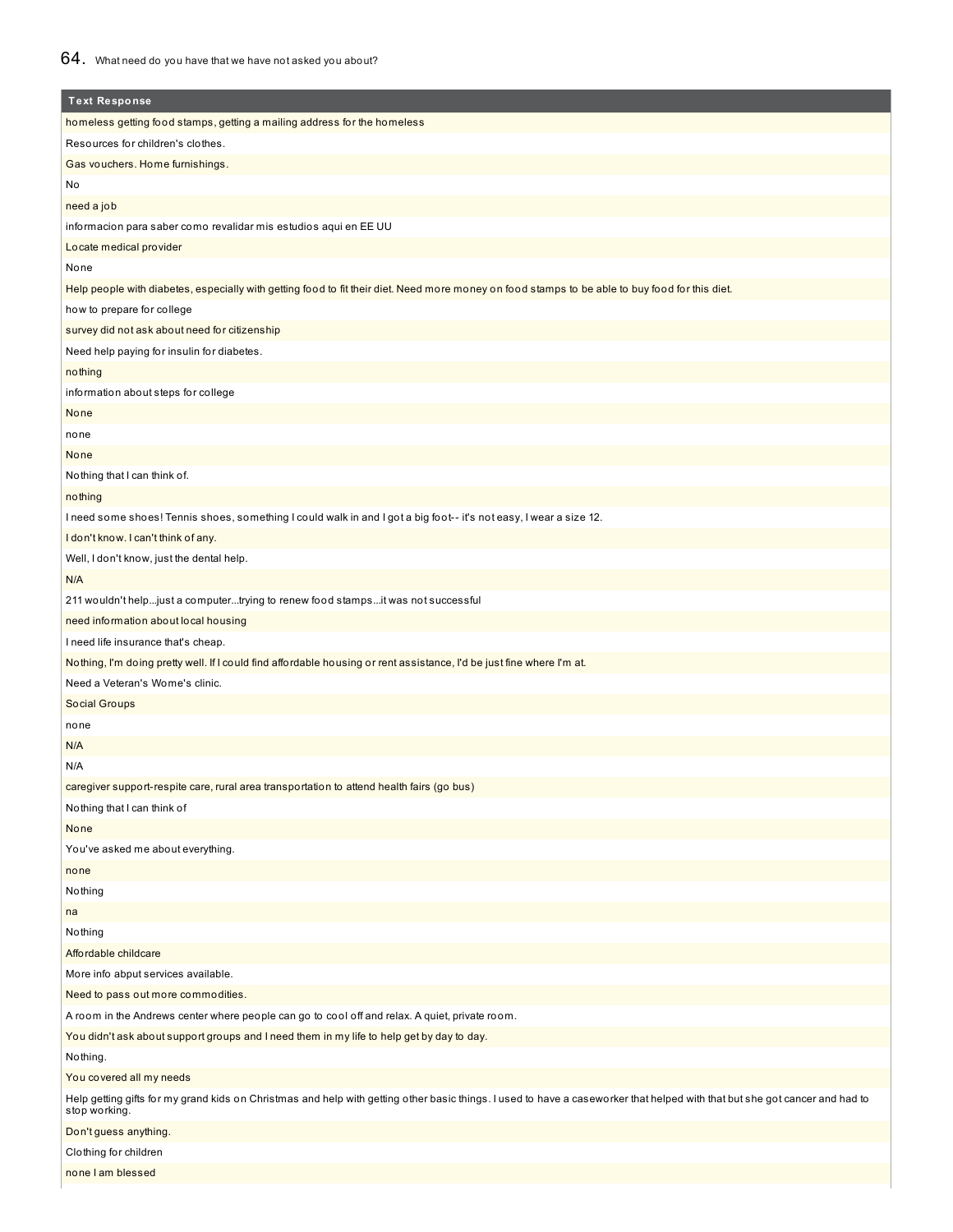| (Shook head no)         |       |
|-------------------------|-------|
| None                    |       |
| You got everything.     |       |
| You asked about it all. |       |
| Nothing                 |       |
| Statistic               | Value |
| <b>Total Responses</b>  | 56    |